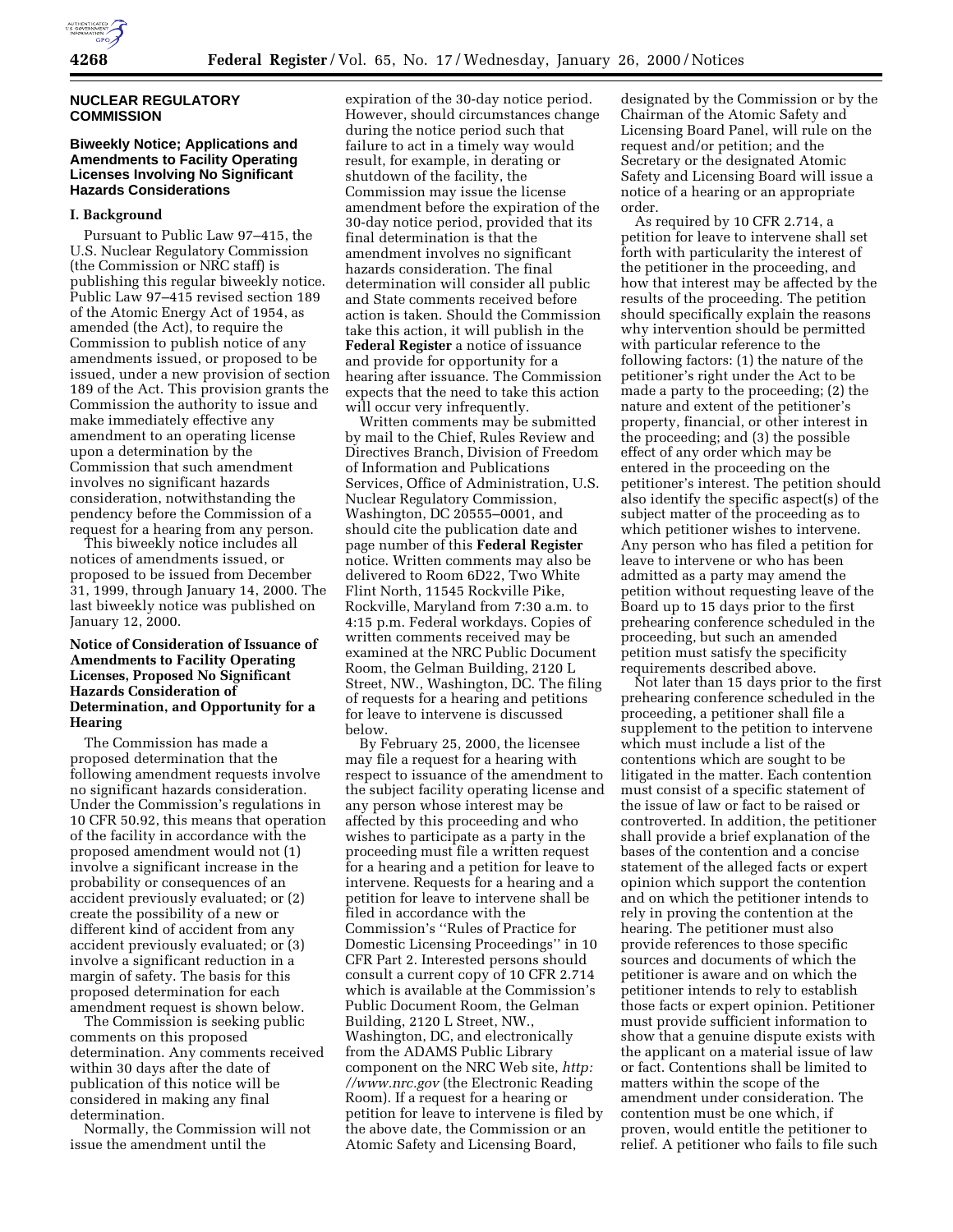a supplement which satisfies these requirements with respect to at least one contention will not be permitted to participate as a party.

Those permitted to intervene become parties to the proceeding, subject to any limitations in the order granting leave to intervene, and have the opportunity to participate fully in the conduct of the hearing, including the opportunity to present evidence and cross-examine witnesses.

If a hearing is requested, the Commission will make a final determination on the issue of no significant hazards consideration. The final determination will serve to decide when the hearing is held.

If the final determination is that the amendment request involves no significant hazards consideration, the Commission may issue the amendment and make it immediately effective, notwithstanding the request for a hearing. Any hearing held would take place after issuance of the amendment.

If the final determination is that the amendment request involves a significant hazards consideration, any hearing held would take place before the issuance of any amendment.

A request for a hearing or a petition for leave to intervene must be filed with the Secretary of the Commission, U.S. Nuclear Regulatory Commission, Washington, DC 20555–0001, Attention: Docketing and Services Branch, or may be delivered to the Commission's Public Document Room, the Gelman Building, 2120 L Street, NW., Washington DC, by the above date. Where petitions are filed during the last 10 days of the notice period, it is requested that the petitioner promptly so inform the Commission by a toll-free telephone call to Western Union at 1–(800) 248–5100 (in Missouri 1–(800) 342–6700). The Western Union operator should be given Datagram Identification Number N1023 and the following message addressed to (*Project Director*): petitioner's name and telephone number, date petition was mailed, plant name, and publication date and page number of this **Federal Register** notice. A copy of the petition should also be sent to the Office of the General Counsel, U.S. Nuclear Regulatory Commission, Washington, DC 20555–0001, and to the attorney for the licensee.

Nontimely filings of petitions for leave to intervene, amended petitions, supplemental petitions and/or requests for a hearing will not be entertained absent a determination by the Commission, the presiding officer or the Atomic Safety and Licensing Board that the petition and/or request should be granted based upon a balancing of

factors specified in 10 CFR  $2.714(a)(1)(i)–(v)$  and  $2.714(d)$ .

For further details with respect to this action, see the application for amendment which is available for public inspection at the Commission's Public Document Room, the Gelman Building, 2120 L Street, NW., Washington, DC, and electronically from the ADAMS Public Library component on the NRC Web site, *http: //www.nrc.gov* (the Electronic Reading Room).

*Detroit Edison Company, Docket No. 50–341, Fermi 2, Monroe County, Michigan*

*Date of amendment request:* December 17, 1999.

*Description of amendment request:* The proposed amendment would revise Technical Specification 2.1.1.2 to incorporate cycle-specific safety limit minimum critical power ratios (SLMCPRs) for the core that will be loaded during the upcoming refueling outage

*Basis for proposed no significant hazards consideration determination:* As required by 10 CFR 50.91(a), the licensee has provided its analysis of the issue of no significant hazards consideration, which is presented below:

1. The proposed change does not involve a significant increase in the probability or consequences of an accident previously evaluated.

The proposed license amendment establishes a revised SLMCPR value of 1.07 for two recirculation loop operation and 1.09 for single recirculation loop operation. The derivation of the cycle-specific SLMCPRs was performed using NRC approved methods and uncertainties described in Amendment Number 25 to NEDE–24011–P–A (GESTAR II) and Licensing Topical Reports NEDC– 32601P–A, ''Methodology and Uncertainties for Safety Limit MCPR Evaluations'' and NEDC–32694P–A, ''Power Distribution Uncertainties for Safety Limit MCPR Evaluation.''

The probability of an evaluated accident is derived from the probabilities of the individual precursors to that accident. The consequences of an evaluated accident are determined by the operability of plant systems designed to mitigate those consequences. Limits have been established, consistent with NRC approved methods, to ensure that fuel performance during normal, transient, and accident conditions is acceptable.

The probability of an evaluated accident is not increased by revising the SLMCPR values. The change does not require any physical plant modifications or physically affect any plant components. Therefore, no individual precursors of an accident are affected.

The proposed license amendment establishes a revised SLMCPR that ensures

that the fuel is protected during normal operation and during any plant transients or anticipated operational occurrences. Specifically, the reload analysis demonstrates that a SLMCPR value of 1.07 (1.09 for single loop operation) ensures that less than 0.1 percent of the fuel rods will experience boiling transition during any plant operation if the limit is not violated.

Based on (1) the determination of the new SLMCPR values using NRC approved methods and uncertainties, and (2) the operability of plant systems designed to mitigate the consequences of accidents not having been changed; the consequences of an accident previously evaluated have not been increased.

Therefore, the proposed Technical Specification change does not involve an increase in the probability or consequences of an accident previously evaluated.

2. The proposed change does not create the possibility of a new or different kind of accident from any accident previously evaluated.

The proposed license amendment involves a revision of the SLMCPR from 1.11 to 1.07 for two recirculation loop operation and from 1.13 to 1.09 for single loop operation based on the results of analysis of the Cycle 8 core which will once again be fully loaded with GE11 fuel. Creation of the possibility of a new or different kind of accident would require the creation of one or more new precursors of that accident. New accident precursors may be created by modifications of the plant configuration, including changes in the allowable methods of operating the facility. This proposed license amendment does not involve any modifications of the plant configuration or changes in the allowable methods of operation. Therefore, the proposed Technical Specification change does not create the possibility of a new or different kind of accident from any accident previously evaluated.

3. The change does not involve a significant reduction in the margin of safety.

The proposed license amendment establishes a revised SLMCPR value of 1.07 for two recirculation loop operation and 1.09 for single recirculation loop operation. The derivation of these revised SLMCPRs was performed using NRC approved methods and uncertainties described in Amendment Number 25 to NEDE–24011–P–A (GESTAR II) and Licensing Topical Reports NEDC– 32601P–A, ''Methodology and Uncertainties for Safety Limit MCPR Evaluations'' and NEDC–32694P–A, ''Power Distribution Uncertainties for Safety Limit MCPR Evaluation.'' Use of these methods ensures that the resulting SLMCPR satisfies the fuel design safety criteria that less than 0.1 percent of the fuel rods experience boiling transition if the safety limit is not violated. Based on the assurance that the fuel design safety criteria will be met, the proposed license amendment does not involve a significant reduction in a margin of safety.

The NRC staff has reviewed the licensee's analysis and, based on this review, it appears that the three standards of 10 CFR 50.92(c) are satisfied. Therefore, the NRC staff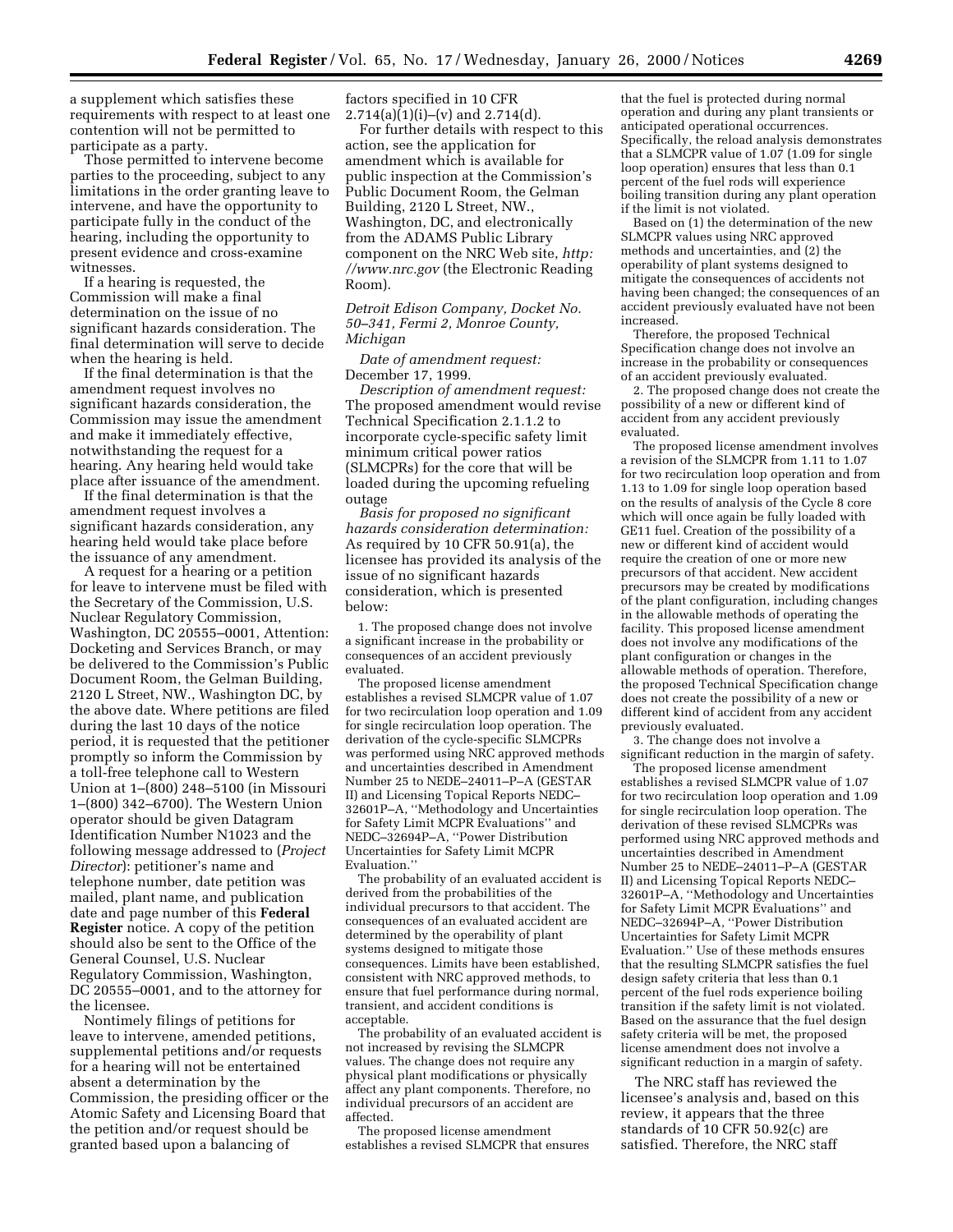proposes to determine that the amendment request involves no significant hazards consideration.

*Attorney for licensee:* John Flynn, Esq., Detroit Edison Company, 2000 Second Avenue, Detroit, Michigan 48226.

*NRC Section Chief:* Claudia M. Craig.

*Detroit Edison Company, Docket No. 50–341, Fermi 2, Monroe County, Michigan*

*Date of amendment request:* December 17, 1999.

*Description of amendment request:* The proposed amendment would revise Technical Specification Surveillance Requirement (SR) 3.6.1.3.9 to relax the SR frequency by allowing a representative sample of excess flow check valves (EFCVs) to be tested every 18 months, such that each EFCV will be tested at least once every 10 years. Current SR 3.6.1.3.9 requires all EFCVs to be tested every 18 months.

*Basis for proposed no significant hazards consideration determination:* As required by 10 CFR 50.91(a), the licensee has provided its analysis of the issue of no significant hazards consideration, which is presented below:

1. The change does not involve a significant increase in the probability or consequences of an accident previously evaluated.

The current SR frequency requires each reactor instrumentation line EFCV to be tested every 18 months. The EFCVs at Fermi 2 are designed to close automatically in the event of a line break downstream of the valve. Indicating lights on a control room panel monitor EFCV positions. These valves may be reopened by actuation of a solenoid valve, which is operated from a local control panel. EFCVs at Fermi 2 are designed and installed following the guidance of Regulatory Guide 1.11. This proposed change allows a reduced number of EFCVs to be tested every 18 months. Industry operating experience, documented in BWROG [Boiling Water Reactor Owners Group] Report B21– 00658–01, concludes that a change in surveillance test frequency has a minimal impact on the reliability for these valves. A failure of an EFCV to isolate cannot initiate previously evaluated accidents; therefore, there can be no increase in the probability of occurrence of an accident as a result of this proposed change.

Fermi 2 UFSAR [Updated Final Safety Analysis Report], Subsection 15.6.2 evaluates an instrument line pipe break within secondary containment. The evaluation assumes that a small instrument line instantaneously and circumferentially breaks at a location where it may not be possible to isolate it and where immediate detection is not automatic or apparent. The evaluation concluded that pressurization of the secondary containment would not result from an instrument line break and a failure of the associated EFCV to isolate the ruptured line. The standby gas treatment system is not impaired by this event, and the calculated offsite exposure is substantially below the guidelines of 10 CFR 100. Additionally, coolant lost from such a break is inconsequential when compared to the makeup capabilities of the feedwater or RCIC [reactor core isolation cooling] system. The BWROG report concludes that the risk to the public with the extended testing interval is several orders of magnitudes below the general public annual exposure limits in 10 CFR 20.105.

Although not expected to occur as a result of this change, the postulated failure of an EFCV to isolate as a result of reduced testing is bounded by the analysis in the UFSAR. Therefore, there is no increase in the previously evaluated consequences of the rupture of an instrument line and there is no potential increase in the radiological consequences of an accident previously evaluated as a result of this change.

2. The change does not create the possibility of a new or different kind of accident from any accident previously evaluated.

This proposed change allows a reduced number of EFCVs to be tested each operating cycle. No other changes in requirements are being proposed. Industry operating experience as documented in the BWROG report provides supporting evidence that the reduced testing frequency will not affect the high reliability of these valves. The potential failure of an EFCV to isolate as a result of the proposed reduction in test frequency is bounded by the evaluation of an instrument line pipe break described in Subsection 15.6.2 of the UFSAR. This change is not a physical alteration of the plant and will not alter the operation of the structures, systems and components as described in the UFSAR. Therefore, a new or different kind of accident will not be created.

3. The change does not involve a significant reduction in the margin of safety.

The consequences of a postulated instrument line pipe break have been evaluated in Subsection 15.6.2 of the UFSAR. The evaluation assumed the line instantaneously and circumferentially breaks at a location where it may not be possible to isolate it and that the EFCV fails to isolate the break. Therefore, any potential failure of an EFCV as a result of the reduced testing frequency is bounded by this evaluation and does not involve a significant reduction in the margin of safety.

The NRC staff has reviewed the licensee's analysis and, based on this review, it appears that the three standards of 10 CFR 50.92(c) are satisfied. Therefore, the NRC staff proposes to determine that the amendment request involves no significant hazards consideration.

*Attorney for licensee:* John Flynn, Esq., Detroit Edison Company, 2000 Second Avenue, Detroit, Michigan 48226. *NRC Section Chief:* Claudia M. Craig

*Entergy Operations, Inc., Docket No. 50–313, Arkansas Nuclear One, Unit No. 1, Pope County, Arkansas*

*Date of amendment request:* August 18, 1999.

*Description of amendment request:* The proposed change would amend Technical Specification 3.5.3 and its associated Bases to reflect a change in the reactor coolant system (RCS) low pressure setpoint for Arkansas Nuclear One, Unit 1 (ANO–1). The RCS low pressure setpoint has been adjusted in the conservative direction to account for both the uncertainties associated with the actual value and the current number of plugged steam generator tubes.

*Basis for proposed no significant hazards consideration determination:* As required by 10 CFR 50.91(a), the licensee has provided its analysis of the issue of no significant hazards consideration, which is presented below:

An evaluation of the proposed change has been performed in accordance with 10 CFR 50.91(a)(1) regarding no significant hazards considerations using the standards in 10 CFR 50.92(c). A discussion of these standards as they relate to this amendment request follows:

Criterion 1—Does Not Involve a Significant Increase in the Probability or Consequences of an Accident Previously Evaluated

The proposed change to raise the current technical specification (TS) ESAS [Engineered Safeguards Actuation Signal] setpoint for low RCS pressure does not require new hardware or physical equipment modifications to the plant design. By raising the setpoint, a more prompt actuation of associated safeguards equipment will be achieved for the accident scenarios previously analyzed in the ANO–1 Safety Analyses Report (SAR). A more expeditious actuation will ensure a more timely response to the accident and serve to potentially decrease the consequences of an accident. The RCS Pressure LO LO [Low Low] alarm setpoint has also been raised and applicable procedures revised to provide the operator sufficient time to bypass the actuation during controlled plant maneuvers.

Therefore, the raising of the low RCS pressure ESAS setpoint from 1526 psig [pounds per square inch, guage] to 1585 psig does *not* involve a significant increase in the probability or consequences of any accident previously evaluated.

Criterion 2—Does Not Create the Possibility of a New or Different Kind of Accident from any Previously Evaluated

The proposed change is relevant to accident response and mitigation and has no [a]ffect on accident initiation. An inadvertent actuation of the HPI [high pressure injection] system could result in pressurizing the RCS to the point where a pressurizer safety valve could open and subsequently fail to close, resulting in a loss of coolant accident.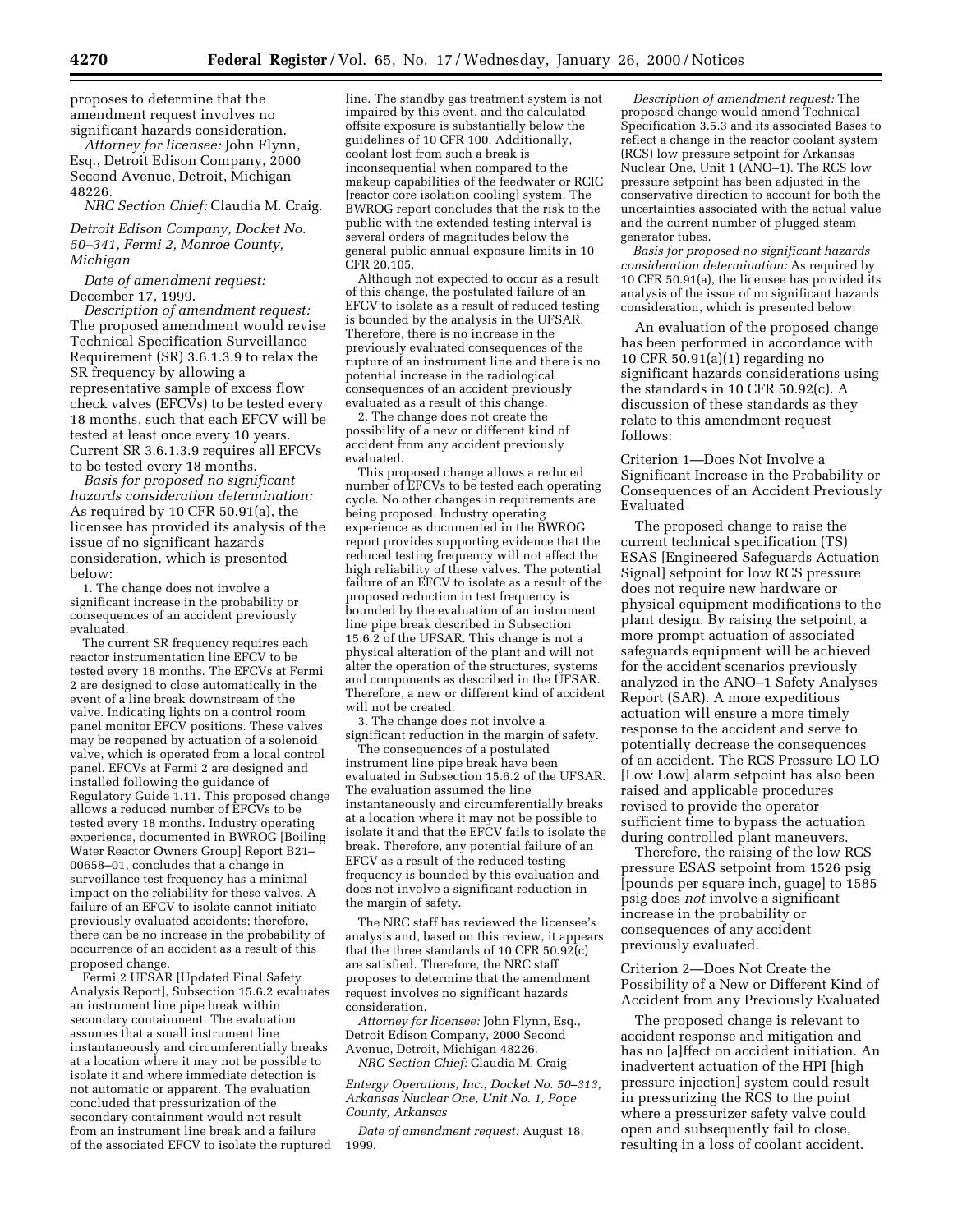However, this event remains unaffected for normal power operations and requires discussion of depressurization events only, such as a planned cooldown, when an inadvertent actuation could occur earlier due to the proposed higher setpoint. This concern is mitigated by the increase of the RCS Pressure LO LO alarm setpoint from approximately 1550 psig to 1640 psig, thus providing the operator ample time to bypass the low RCS pressure ESAS setpoint prior to inadvertent actuation. Therefore, no new, previously unevaluated event has been introduced relating to the inadvertent actuation of HPI components due to the proposed change.

Therefore, this change does *not* create the possibility of a new or different kind of accident from any previously evaluated.

Criterion 3—Does Not Involve a Significant Reduction in the Margin of Safety

The proposed change conservatively raises the existing low RCS pressure ESAS setpoint to a new value using existing installed equipment. The new value provides protection for the entire spectrum of break sizes based on applicable evaluations and considers the effects of projected steam generator tube plugging activities. The setpoint is also sufficiently below normal operating pressure to aid in preventing spurious initiation.

Therefore, this change does *not* involve a significant reduction in the margin of safety.

Therefore, based on the reasoning presented above and the previous discussion of the amendment request, Entergy Operations, Inc. has determined that the requested change does *not* involve a significant hazards consideration.

The Nuclear Regulatory Commission (NRC) staff has reviewed the licensee's analysis and, based on this review, it appears that the three standards of 10 CFR 50.92(c) are satisfied. Therefore, the NRC staff proposes to determine that the amendment request involves no significant hazards consideration.

*Attorney for licensee:* Nicholas S. Reynolds, Esquire, Winston and Strawn, 1400 L Street, NW., Washington, DC 20005–3502.

*NRC Section Chief:* Robert A. Gramm.

*Entergy Operations, Inc., Docket Nos. 50–313 and 50–368, Arkansas Nuclear One, Units 1 and 2 (ANO–1&2), Pope County, Arkansas*

*Date of amendment request:* November 16, 1999.

*Description of amendment request:* The proposed changes to the Arkansas Nuclear One, Units 1 and 2 (ANO–1 and ANO–2), Technical Specifications (TSs) and associated Bases would provide a 30-day allowable outage time (AOT) for Startup Transformer No. 2 (SU#2) which is an offsite power source shared by both units. This 30-day AOT would be used infrequently for the purpose of performing preventative maintenance on the transformer to increase its reliability. The current TS constraints would require both units to be in cold shutdown in order to perform this maintenance. In addition, changes have been requested to the requirements associated with demonstrating the operability of the emergency diesel generators to increase the reliability of this power supply.

*Basis for proposed no significant hazards consideration determination:* As required by 10 CFR 50.91(a), the licensee has provided its analysis of the issue of no significant hazards consideration, which is presented below:

An evaluation of the proposed changes has been performed in accordance with 10 CFR 50.91(a)(1) regarding no significant hazards considerations using the standards in 10 CFR 50.92(c). A discussion of these standards as they relate to this amendment request follows:

Criterion 1—Does Not Involve a Significant Increase in the Probability or Consequences of an Accident Previously Evaluated

Based on existing methodologies, guidance, and procedures utilized at ANO, including required assessments of risk associated with any significant maintenance activity, the provision of a 30-day AOT for preplanned preventative maintenance on SU#2 is acceptable. The resulting increase in overall risk was considered to fall into NRC Risk Region III (''Very Small Change''). Additionally, removal of SU#2 from service in any plant mode of operation has been previously evaluated and found acceptable given the existing guidance and regulations associated with offsite power sources.

Five offsite power feeds are available to the ANO switchyard with no more than two of the feeds in close proximity to one another for a given length, except within the switchyard itself. Failure of one feed, regardless of the cause, will result in no more than one additional failure, leaving at least three offsite power sources yet available, assuming the failure remains outside the ANO switchyard. For events that pose a threat within the ANO switchyard, four redundant Class 1E EDGs [emergency diesel generators] and one Alternate AC [alternating current] diesel generator are capable of supply power to the units. Upon loss of the remaining offsite power transformer of a unit which may be off-line, offsite power may be restored via backfeed operations from the Main Transformers to the Unit Auxiliary transformer to supply in-house loads. This

ensures the availability of redundant power sources, including the applicable contingencies established during safetyrelated equipment maintenance performed at ANO, are sufficient in maintaining safe unit operations during preplanned preventative maintenance on  $\widetilde{SU#2}$  transformer. Therefore, providing a 30-day AOT for preplanned preventative maintenance on SU#2, not to be applied more than once in any 10-year period, does *not* involve a significant increase in the probability or consequences of any accident previously evaluated.

The elimination of excessive EDG operability demonstrations (cold starts) during periods when another required power source is inoperable acts to enhance overall EDG reliability and is consistent with guidance provided in NRC Generic Letter 84– 15 ''Proposed Staff Actions to Improve and Maintain Diesel Generator Reliability'' and the Revised Standard Technical Specifications (NUREG–1430 and –1432). Verification of the operability of the remaining EDG will be performed within 24 hours should the failure mechanism that caused the inoperability of the redundant EDG be concluded to be a common cause type failure. The start test in the latter case acts to ensure that an EDG source remains available when the cause of the failure of the redundant EDG might impact the remaining EDG.

Therefore, eliminating excessive EDG cold starts does *not* involve a significant increase in the probability or consequences of any accident previously evaluated.

Criterion 2—Does Not Create the Possibility of a New or Different Kind of Accident from any Previously Evaluated

The removal of SU#2 from service to support needed maintenance activities has been previously evaluated for all modes of plant operation. Extending the current AOT to 30 days on a limited basis does not result in any new accident initiator. The EDGs are not considered accident initiators, but are designed to support mitigation of accident scenarios. The elimination of excessive EDG cold starts acts to enhance overall EDG reliability and has no effect on accident development.

Therefore, this change does *not* create the possibility of a new or different kind of accident from any previously evaluated.

Criterion 3—Does Not Involve a Significant Reduction in the Margin of Safety

The associated probabilistic risk assessments indicate that the proposed 30 day AOT for SU#2 does not involve a significant increase in overall site risk, nor reduce the margin to safety. Thorough contingency action planning, which acts to maintain the operability of other equipment important to safety during the SU#2 maintenance window, additionally acts to ensure the margin to safety is maintained. The EDGs are important to safety in that they are designed to supply power to safety system components and equipment during a loss of offsite power. The elimination of excessive cold starts of the EDGs acts to enhance the overall reliability of the EDGs and, therefore, proper mitigation of accident scenarios is likewise enhanced.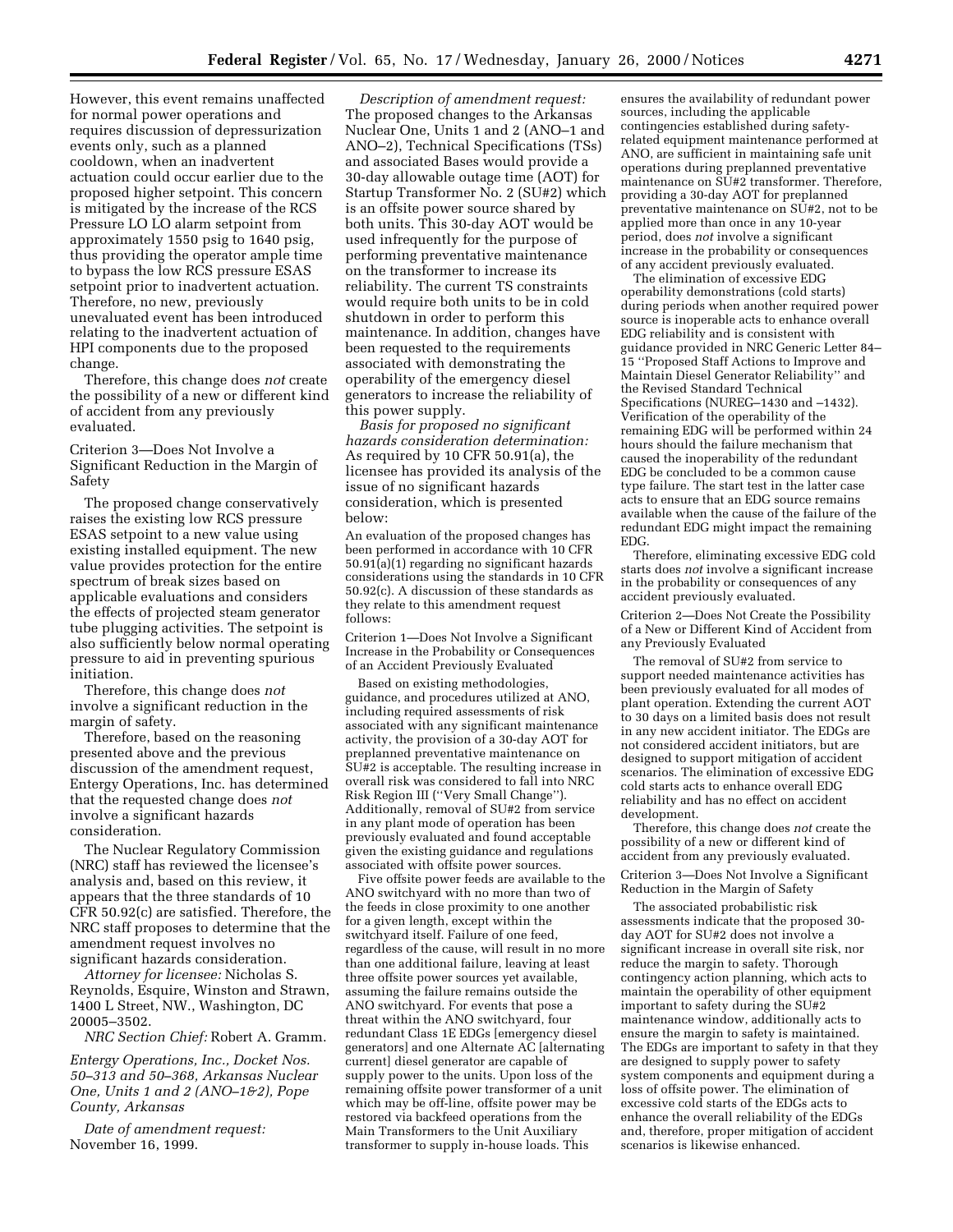Therefore, this change does *not* involve a significant reduction in the margin of safety.

Therefore, based on the reasoning presented above and the previous discussion of the amendment request, Entergy Operations, Inc. has determined that the requested change does *not* involve a significant hazards consideration.

The NRC staff has reviewed the licensee's analysis and, based on this review, it appears that the three standards of 10 CFR 50.92(c) are satisfied. Therefore, the NRC staff proposes to determine that the amendment request involves no significant hazards consideration.

*Attorney for licensee:* Nicholas S. Reynolds, Esquire, Winston and Strawn, 1400 L Street, NW., Washington, DC 20005– 3502.

*NRC Section Chief:* Robert A. Gramm.

*Entergy Gulf States, Inc., and Entergy Operations, Inc., Docket No. 50–458, River Bend Station, Unit 1, West Feliciana Parish, Louisiana*

*Date of amendment request:* December 16, 1999.

*Description of amendment request:* The proposed license amendment request would revise Fuel Handling Accident (FHA) dose calculations for 3 scenarios documented in the River Bend Station, Unit 1 (RBS), Updated Safety Analysis Report (USAR). The first is a FHA in the fuel building, assumed to occur 24 hours post-shutdown. A second FHA analysis was prepared to support Amendment 35 to RBS Technical Specifications (TS) which assumed a FHA occurs in the primary containment 80 hours post-shutdown during Local Leakage Rate Testing (LLRT). A third analysis was prepared in support of Amendment 85 to the RBS TS which assumed the containment is open at 11 days.

These analyses are being updated to account for several changes. The primary reason for the revisions, as stated by the licensee, was to update the analyses to reflect current RBS operating strategies and make the analyses consistent with each other. Specifically, Cases 1 and 2 of the three analyses assumed a Radial Peaking Factor (RPF) of 1.5 consistent with Regulatory Guide (RG) 1.25. However, current core design strategies could lead to an RPF as high as 1.65. In addition, to account for the potential impact of extended burnup fuel in future operating cycles, an increased iodine-131 gap fraction of 0.12 was more conservatively assumed in lieu of the 0.10 recommended by RG 1.25. The revised analysis also includes a change to the control room atmospheric dispersion factors  $\binom{1}{\chi}(Q)$  for the Main Control Room (MCR) ventilation system. Credit is taken for Standard Review Plan (SRP) Section 6.4 guidance for manual dual control room air intakes in that the  $\chi$ /Q's are divided by 4. The revised FHA analyses also credit

this action at a 20 minute delay to be consistent with the Loss of Coolant Accident (LOCA) analysis.

Furthermore, an error was discovered in one of the FHA calculations. The release rate assumed in the analysis did not ensure that the RG 1.25 assumption of a 2-hour release was preserved. The error is the result of an inherent bias in the secondary mixing effects in the dose calculation. The results continue to be bounded by the guidance contained in SRP 15.7.4 and RG 1.25.

Reanalysis showed that the release rate error, compounded with the other changes discussed above, resulted in calculated doses greater than those currently found in the RBS USAR. In addition, some of the doses were also greater than those presented in the Amendment 85 submittal. However, the licensee has stated that the results of the revised analyses remain ''well within'' 10 CFR 100, the guidance contained in SRP 15.7.4, and RG 1.25. Since the analyses results are above those reported in the RBS USAR, the criterion of 10 CFR 50.59(a)(2)(i) is, therefore, satisfied. Accordingly, the licensee has concluded that these changes involve an unreviewed safety question.

*Basis for proposed no significant hazards consideration determination:* As required by 10 CFR 50.91(a), the licensee has provided its analysis of the issue of no significant hazards consideration, which is presented below:

1. The proposed changes do not significantly increase the probability or consequences of an accident previously evaluated.

The analyses changes described by this proposed change to the USAR are not initiators to events, and, therefore, do not involve the probability of an accident. The changes to the FHA calculations for radiological doses following a FHA reflect the current operating strategies and make the analyses consistent. These changes included:

• accounting for the impact of extended burnup fuel,

• addressing a change to the control room atmospheric dispersion factors assumed in the analysis, and

• revising the Radial Peaking Factor (RPF) used in the analysis. Current core design strategies could lead to a RPF higher [than] that assumed in Regulatory Guide 1.25.

The TRANSACT code is used for offsite dose and control room dose calculations. The TRANSACT code is derived from the TACT V code documented in NUREG/CR–5109. RBS has benchmarked the TRANSACT code as discussed in the request dated August 17, 1995, (RBG–41728) which resulted in the NRC granting Amendment 85.

The revisions to the FHA are used to establish operational conditions where specific activities represent situations where significant radioactive releases can be postulated. These operational conditions include:

• initial fuel movement in the Fuel Building 24 hours after shutdown,

• fuel movement in Primary Containment after 80 hours with leakrate testing being conducted, and

• fuel movement in Primary Containment with the Primary Containment open.

Because the analyses affected by the changes are not considered an initiator to any previously analyzed accident, these changes cannot increase the probability of any previously evaluated accident. Therefore, this change does not increase the probability of occurrence of an accident evaluated previously in the safety analysis report (SAR).

This proposed change to the USAR does increase the consequences of an accident, but the increase is within all regulatory limits and guidance. While the calculated off-site and control room doses of a FHA did increase, the dose consequences remain below the regulatory limits of 10 CFR 100 and 10 CFR 50, Appendix A, GDC [General Design Criterion]–19 as approved per NUREG–0989, and the guidance contained in SRP 15.7.4 of less than 25% of the 10 CFR 100 limits. The cause of these events remains the failure of the fuel assembly lifting mechanism. These analyses demonstrated that for the worst case bundle drop, the regulatory dose guidelines of SRP 15.7.4 continue to be satisfied for the required decay periods.

This change accounts for the potential effects of current fuel design and operating strategies including increased burnup of fuel, increased iodine-131 fraction released, Main Control Room ventilation system operation, and release rate timing assumptions. Reanalysis of the off-site dose calculation demonstrates that the revised doses are increased but remain less than the regulatory limits of 10 CFR 100 and within the guidance of SRP 15.7.4. Therefore, this change does not significantly increase the consequences of an accident previously evaluated in the SAR.

The proposed changes, in conjunction with existing administrative controls, bound the conditions of the current design basis fuel handling accident analysis. The analysis also concludes the limiting offsite radiological consequences are well within the acceptance criteria of NUREG[–]0800, Section 15.7.4 and 10 CFR 50, Appendix A, GDC[–]19. The analysis is also conducted in a conservative manner containing margins in the calculation of mechanical analysis, iodine inventory, and iodine decontamination factor. Each of these conservatisms will further decrease the consequences. Therefore, the proposed changes do not significantly increase the probability or consequences of any previously evaluated accident.

2. The proposed changes would not create the possibility of a new or different kind of accident from any previous[ly] analyzed.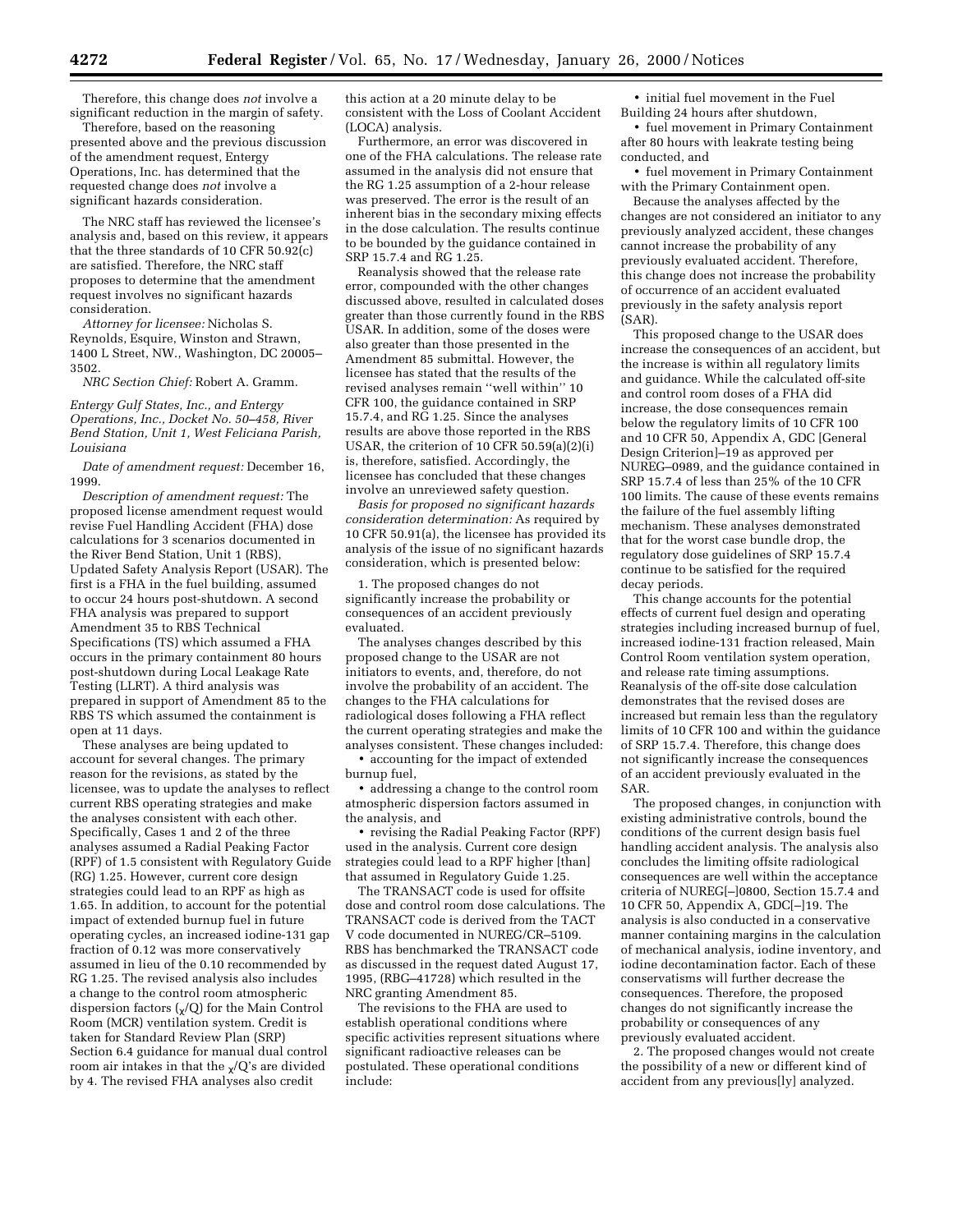This change does not involve initiators to any events in the SAR, nor does the activity create the possibility for any new accidents. Rather, this change is a result of the evaluation of the most limiting FHA, which can occur at River Bend.

The proposed changes to the dose analyses are consistent with previous limits, only revising previous evaluations to account for current operating strategies and assumptions. These changes included:

• accounting for the impact of extended burnup fuel,

• addressing a change to the control room atmospheric dispersion factors assumed in the analysis, and

• revising the Radial Peaking Factor (RPF) used in the analysis. Current core design strategies could lead to a RPF higher [than] that assumed in Regulatory Guide 1.25.

The radiological consequences remain within accepted limits of 10 CFR 100 and guidance of the Standard Review Plan (NUREG–0800) Section 15.7.4. Therefore, these changes are consistent with the design basis analysis. The proposed changes do not introduce any new modes of plant operation and do not involve physical modifications to the plant. Therefore, the proposed changes do not create the possibility of a new or different kind of accident from any previous[ly] analyzed.

3. The proposed changes do not involve a significant reduction in a margin of safety.

The dose consequences are calculated in accordance with regulatory guidance found in Regulatory Guide 1.25 and the SRP [S]ection 15.7.4. The RBS analyses conservatively assumed that failures are consistent with those in the standard General Electric GESTAR II. These analyses result in a bounding number of fuel failures. The RBS analyses are also consistent with those approved by the NRC [Nuclear Regulatory Commission] in support of Technical Specification Amendments 35 and 85 to the River Bend Station license (NPF–47). The radiological dose consequences resulting from these failures are therefore analyzed using accepted methods and criteria. In addition, the analyses contain known conservatisms and margins to ensure the results will remain bounding.

The revised limits are used to establish operational conditions where specific activities represent situations where significant radioactive releases can be postulated. These operational conditions are consistent with the design basis analysis and are established such that the radiological consequences are at or below the current regulatory limits and guidance. Safety margins and analytical conservatisms have been evaluated and are well understood. Conservative methods of analysis are maintained through the use of accepted methodology and benchmarking the proposed methods to previous analysis. Margins are retained to ensure that the analysis adequately bounds all postulated event scenarios. The proposed change only eliminates some excess conservatism from the analysis.

In addition, EOI [Entergy Operations, Inc.] has implemented NUMARC [Nuclear Management and Resources Council (now

NEI)] 91–06 guidelines for shutdown operations at RBS. Shutdown Operations Protection Plan and Primary-Secondary Containment Integrity procedures presently include guidance for closure of the containment hatch and other significant openings in containment, in addition to the requirements contained in the license and design basis. This additional protection will enhance the ability to limit offsite effects.

Acceptance limits for the fuel handling accident are provided in 10 CFR 100 with additional guidance provided in NUREG[– ]0800, Section 15.7.4. The proposed changes continue to ensure that the whole-body and thyroid doses at the exclusion area and low population zone boundaries, as well as control room doses, are below the corresponding regulatory limits. These margins are unchanged, therefore, the proposed changes do not involve a significant reduction in a margin of safety.

The commission has provided guidance concerning the application of the standards of 10 CFR 50.92 by providing certain examples (51 FR 7751, March 6, 1986) of amendments that are not considered likely to involve a significant hazards consideration. This proposed amendment is very similar to example (vi):

(vi) A change which either may result in some increase to the probability or consequences of a previously-analyzed accident or may reduce in some way a safety margin, but where the results of the change are clearly within all acceptable criteria with respect to the system or component specified in the Standard Review Plan: for example, a change resulting from the application of a small refinement of a previously used calculational model or design method.

As we have shown in the preceding discussion, this refinement to the FHA dose calculation results in a small increase to the consequences of a previously analyzed accident, but the results of the change remain clearly within the guidelines of 10 CFR 100, Appendix A, GDC[–]19, and the guidance of SRP [S]ection 15.7.4, without reducing a margin of safety.

The NRC staff has reviewed the licensee's analysis and, based on this review, it appears that the three standards of 10 CFR 50.92(c) are satisfied. Therefore, the NRC staff proposes to determine that the amendment request involves no significant hazards consideration.

*Attorney for licensee:* Mark Wetterhahn, Esq., Winston & Strawn, 1400 L Street, NW., Washington, DC 20005.

*NRC Section Chief:* Robert A. Gramm.

*Entergy Gulf States, Inc., and Entergy Operations, Inc., Docket No. 50–458, River Bend Station, Unit 1, West Feliciana Parish, Louisiana*

*Date of amendment request:* December 20, 1999.

*Description of amendment request:* The proposed amendment would change River Bend Station (RBS)

Technical Specification (TS) 3.6.1.3, ''Primary Containment Isolation Valves (PCIVs),'' to allow the Inclined Fuel Transfer System (IFTS) primary containment isolation blind flange to be removed during MODE 1, 2, or 3. In its application, the RBS licensee stated that, with the blind flange removed and certain restrictions and administrative controls in place, the IFTS penetration would not represent an uncontrolled breach of the containment boundary and that the containment isolation function would continue to be provided through implementation of these additional controls.

*Basis for proposed no significant hazards consideration determination:* As required by 10 CFR 50.91(a), the licensee has provided its analysis of the issue of no significant hazards consideration, which is presented below:

1. The proposed changes do not significantly increase the probability or consequences of an accident previously evaluated.

The proposed change permits removal of the blind flange on the Inclined Fuel Transfer System (IFTS) when primary containment operability is required in MODE[S] 1, 2, and 3. This will permit operation of the IFTS while the plant is operating. With respect to the probability of an accident, this aspect of the containment structure does not directly interface with the reactor coolant pressure boundary. The removal of this blind flange does not involve modifications to plant systems or design parameters that could contribute to the initiation of any accidents previously evaluated. Operation of IFTS is unrelated to the operation of the reactor, and there is no aspect of IFTS operation that could lead to or contribute to the probability of occurrence of an accident previously evaluated. Removal of the blind flange and operation of IFTS does not result in changes to procedures that could impact the occurrence of an accident.

With respect to the issue of consequences of an accident, the function of the containment is to mitigate the radiological consequences of a loss of coolant accident (LOCA) or other postulated events that could result in radiation being released from the fuel inside containment. While the proposed change does not change the plant design, it does permit alteration of the containment boundary for the IFTS penetration. Altering the containment boundary in this case (*i.e.,* removing the blind flange) results in some IFTS components possibly being subjected to containment pressure in the event of a LOCA. However, the additional post-accident peak pressure load to be imposed upon the components in the IFTS if the blind flange is removed is a small fraction of their design capability. Therefore, they are considered an acceptable barrier to prevent uncontrolled release of post-accident fission products for this proposed change.

The proposed change required examination of two potential leakage pathways. The larger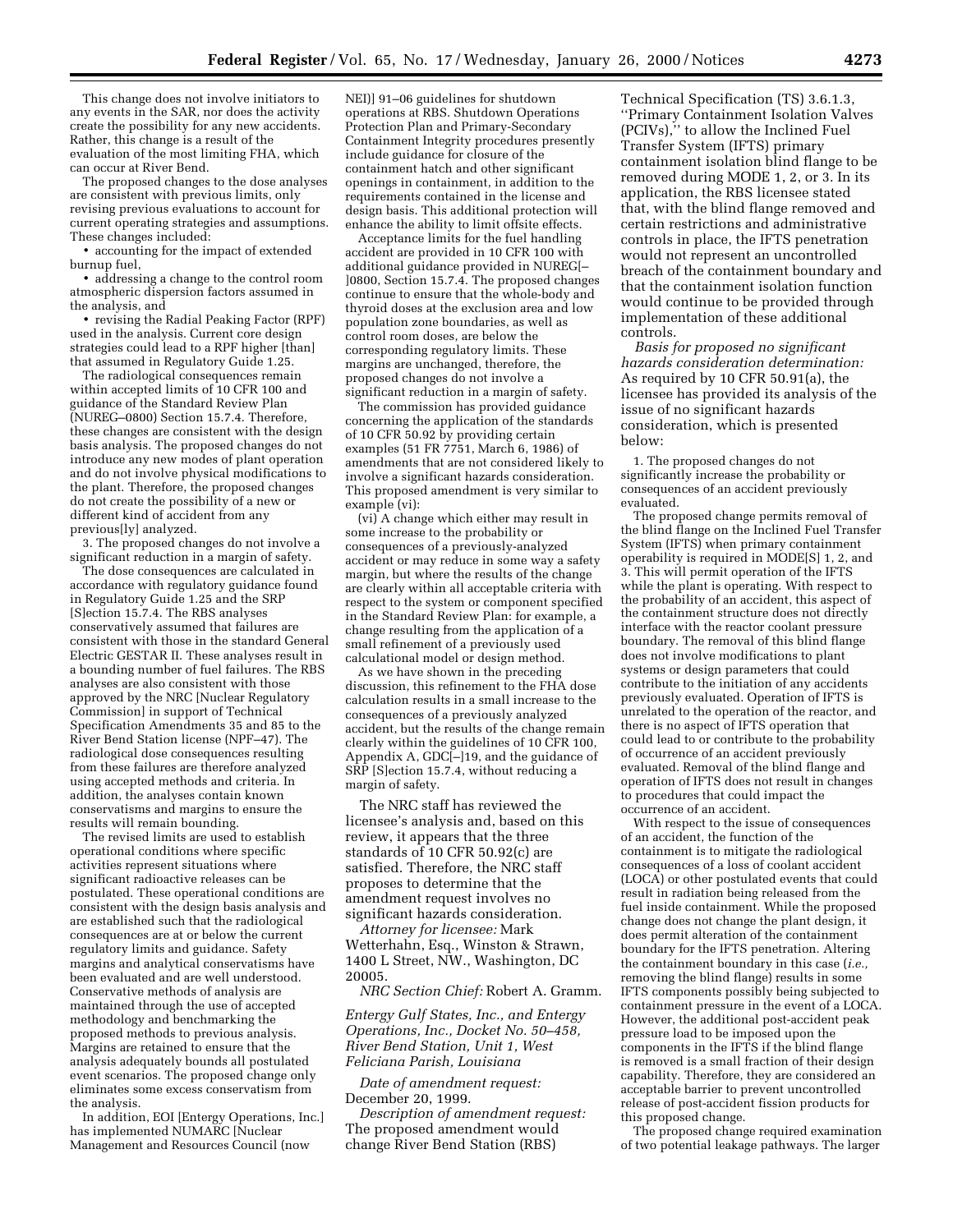is the IFTS transfer tube, itself. The other, much smaller one, is a branch line used for draining the IFTS transfer tube during its operation. It is clear that the gate valve at the bottom of the transfer tube is always water sealed and maintained so by the submergence of the water in the transfer tube and in the fuel building spent fuel storage pool (the lower pool). The height of this water seal is greater than that necessary to prevent leakage from the bottom of the transfer tube during accidents that result in the calculated peak post-DBA [design basis accident] LOCA pressure, Pa. Furthermore, the hydraulically operated gate valve in the lower end of the tube will remain closed, and has pressure retaining capability greater than that of the containment structure itself. The potential leakage pathway from the drain piping which attaches to the transfer tube will be isolated if required, via administrative controls on the drain piping isolation valve. Additionally, the drain piping isolation valve will be added to the Primary Containment Leakage Rate Testing Program (Technical Specification 5.5.13) to ensure that leakage past this valve will be maintained consistent with the leakage rate assumptions of the accident analysis. Due to the test methodology, the portion of the large transfer tube piping outboard of the blind flange (the portion of the tube which becomes exposed to the containment atmosphere during the draining portion of the IFTS operation) will also be part of the leakage rate test boundary and will therefore also be tested. Therefore, no unidentified leakage will exist from the piping and components that are outboard of the blind flange, and the leakage rate assumptions of the accident analysis will be maintained. Note that the bottom gate valve in the IFTS transfer tube will remain closed for this test evolution.

Therefore, the proposed change does not result in a significant increase in the probability of the consequences of previously evaluated accidents, provided the bottom gate valve remains closed during MODE 1, 2, or 3 operation.

2. The proposed changes would not create the possibility of a new or different kind of accident from any previous analyzed.

The proposed change consists of the removal of a passive component which is not part of the primary reactor coolant pressure boundary nor involved in the operation or shutdown of the reactor. Being passive, its presence or absence does not affect any of the parameters or conditions that could contribute to the initiation of any incidents or accidents that are created from a loss of coolant or an insertion of positive reactivity. Realigning the boundary of the primary containment to include portions of the IFTS is also passive in nature and therefore has no influence on, nor does it contribute to the possibility of a new or different kind of incident, accident or malfunction from those previously analyzed. Furthermore, operation of the IFTS is unrelated to the operation of the reactor and there is no mishap in the process that can lead to or contribute to the possibility of losing any coolant from the reactor or introducing the chance for an

insertion of positive or negative reactivity, or any other accidents different from and not bounded by those previously evaluated.

Therefore, the proposed change does not result in creating the possibility of a new or different kind of accident from any accident previously evaluated, provided the bottom gate valve remains closed during MODE 1, 2, or 3 operation.

3. The proposed changes do not involve a significant reduction in a margin of safety.

The proposed change involves the realignment of the primary containment boundary by removing the blind flange which is a passive component. The margin of safety that has the potential of being impacted by the proposed change involves the dose consequences of postulated accidents which are directly related to potential leakage through the primary containment boundary. The potential leakage pathways due to the proposed change have been reviewed, and leakage can only occur from the administratively controlled IFTS transfer tube drain piping, and from the IFTS transfer tube itself. A dedicated individual will be designated to provide timely isolation of this drain piping during the duration of time when this proposed change is in effect. The conservatively calculated dose which might be received by the designated individual while isolating the drain piping is calculated to be 3.8 rem TEDE [total effective dose equivalent], which remains within the guidelines of General Design Criterion (GDC) 19 (10 CFR 50, Appendix A, Criterion 19). Furthermore, the drain piping isolation valve will be added to the Primary Containment Leakage Rate Testing Program (Technical Specification 5.5.13) to ensure that leakage from the piping and components located outboard of the blind flange will be maintained consistent with the leakage rate assumptions of the accident analysis.

Studies of the capability of the IFTS system to withstand containment pressurization under severe accident conditions have been conducted. These studies conclude that IFTS, including the transfer tube and its valves, has a capability to withstand beyond design basis severe accident containment pressures which is greater than that of the containment structure itself. The RBS Emergency Operating Procedures (EOPs) are based on an ultimate containment failure pressure capability of 53 psig [pounds per square inch—gauge], which represents a margin of safety of 38 psi above the 15 psig containment design pressure. This margin of safety is not impacted with the IFTS blind flange removed as long as the IFTS bottom valve remains closed. This capability to withstand containment pressurization under severe accident conditions envelops other non-DBA LOCA scenarios, such as the small break LOCA. For the large break LOCA, additional defense-in-depth is provided by maintaining a water seal greater than P a above the outlet of the IFTS transfer tube in the lower pool.

Therefore, the proposed change does not involve a significant reduction in a margin of safety.

The Nuclear Regulatory Commission (NRC) staff has reviewed the licensee's

analysis and, based on this review, it appears that the three standards of 10 CFR 50.92(c) are satisfied. Therefore, the NRC staff proposes to determine that the amendment request involves no significant hazards consideration.

*Attorney for licensee:* Mark Wetterhahn, Esq., Winston & Strawn, 1400 L Street, NW., Washington, DC 20005.

*NRC Section Chief:* Robert A. Gramm.

*Entergy Operations Inc., Docket No. 50– 382, Waterford Steam Electric Station, Unit 3, St.Charles Parish, Louisiana*

*Date of amendment request:* July 15, 1999 (NPF–38–216).

*Description of amendment request:* One proposed change adds a Technical Specification (TS) Bases Control Program to the Waterford 3 TS Administrative Controls Section, modeled after the guidelines contained in NUREG–1432. Additionally, the proposed change corrects an editorial error identified in the TS following issuance of Amendment 146, dated October 19, 1998.

*Basis for proposed no significant hazards consideration determination:* As required by 10 CFR 50.91(a), the licensee has provided its analysis of the issue of no significant hazards consideration, which is presented below:

1. Will operation of the facility in accordance with this proposed change involve a significant increase in the probability or consequences of an accident previously evaluated?

Response: The proposed changes to the Waterford 3 [Waterford Steam Electric Station, Unit 3] Technical Specifications add a TS Bases Control Program and correctly reference the appropriate document where administrative controls were relocated. The TS Bases Control Program will provide administrative controls that ensure changes to the TS Bases are appropriately reviewed and consistent with the Updated Final Safety Analysis Report (UFSAR). The addition of the proposed program does not affect any accident initiator or mitigation of any events analyzed in Chapter 15 of the UFSAR. Also, neither change has any affect on the operation of any structures, systems, or components or the assumptions of any accident analyses.

The TS Bases Control Program will ensure that any change to the Bases that involves an unreviewed safety question will receive prior Nuclear Regulatory Commission approval. Changing the reference to the Quality Assurance Program Manual (QAPM) for the item relocated to the QAPM is purely administrative.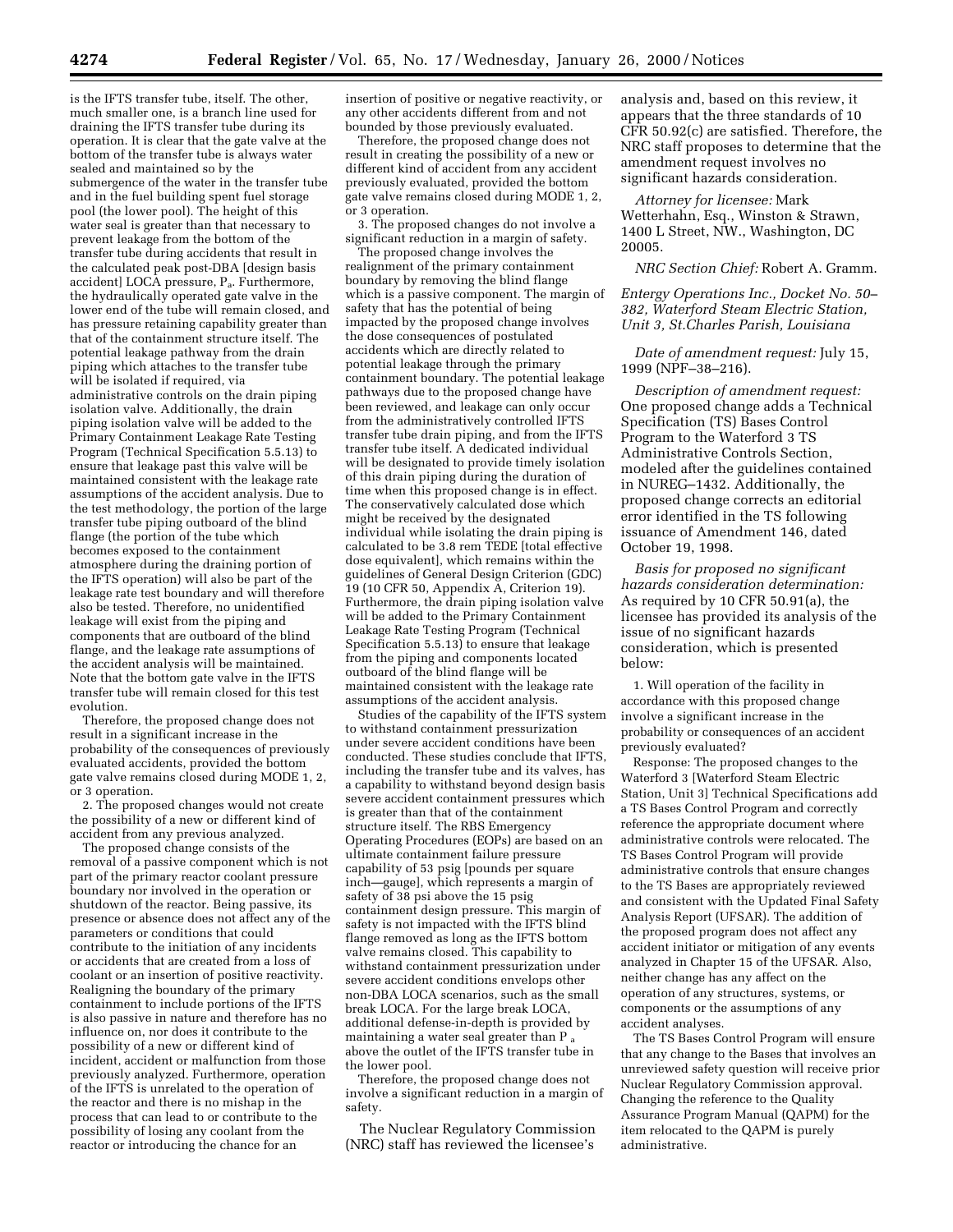Therefore, the proposed changes will not involve a significant increase in the probability or consequences of any accident previously evaluated.

2. Will operation of the facility in accordance with this proposed change create the possibility of a new or different type of accident from any accident previously evaluated?

Response: The proposed changes to the Waterford 3 TS add a TS Bases Control Program and correctly reference the appropriate document where administrative controls were relocated. The addition of a TS Bases Control Program represents an administrative function performed under existing regulatory controls consistent with 10 CFR 50.59. The proposed change to reference the appropriate document where an administrative control was relocated is purely administrative in nature. The change merely corrects the Technical Specifications wording to reflect the actual location of the record retention requirements for records of reviews performed on changes to the Process Control Plan (PCP) and Offsite Dose Calculation Manual (ODCM) in the QAPM.

These proposed changes do not involve a change in plant design or affect the configuration or operation of any structure, system, or component, nor does it involve any potential initiating events that would create any new or different kind of accident. Therefore, the proposed changes will not create the possibility of a new or different kind of accident from any accident previously evaluated.

3. Will operation of the facility in accordance with this proposed change involve a significant reduction in a margin of safety?

Response: The proposed changes to the Waterford 3 TS add a TS Bases Control Program and correctly reference the appropriate document where administrative controls were relocated. The addition of a TS Bases Control Program is an administrative change and has no [a]ffect on a margin of safety, as defined by Section 2 of the TS. The only [a]ffect of the TS Bases Control Program is to establish controls over how TS Bases changes are reviewed and implemented consistent with 10 CFR 50.59.

The proposed change to a reference in the Administrative Controls section merely corrects the TS wording to reflect the actual location of the record retention requirements for records of reviews performed on changes to the PCP and ODCM in the QAPM.

These proposed changes do not involve a change in plant design or have any affect on the plant protective barriers. Therefore, the proposed changes will not involve a significant reduction in a margin of safety.

The NRC staff has reviewed the licensee's analysis and, based on this review, it appears that the three standards of 10 CFR 50.92(c)

are satisfied. Therefore, the NRC staff proposes to determine that the amendment request involves no significant hazards consideration.

*Attorney for licensee:* N. S. Reynolds, Esquire, Winston & Strawn 1400 L Street NW., Washington, DC 20005–3502.

*NRC Section Chief*: Robert A. Gramm. *Entergy Operations Inc., Docket No. 50–382,*

*Waterford Steam Electric Station, Unit 3, St. Charles Parish, Louisiana*

*Date of amendment request:* July 15, 1999 (NPF–38–217).

*Description of amendment request:* The proposed change creates a new Technical Specification (TS) for the Main Feedwater Isolation Valves Section modeled after the guidelines of TS 3.7.3 in NUREG–1432. Additionally, the letter provides for Nuclear Regulatory Commission (NRC) Staff review of an unreviewed safety question regarding the crediting of the Reactor Trip Override feature and Auxiliary Feedwater Pump high discharge pressure trip as assisting the operation of the Main Feedwater Isolation Valves during their required safety function, to close on a Main Steam Isolation Signal.

*Basis for proposed no significant hazards consideration determination:* As required by 10 CFR 50.91(a), the licensee has provided its analysis of the issue of no significant hazards consideration, which is presented below:

1. Will operation of the facility in accordance with this proposed change involve a significant increase in the probability or consequences of an accident previously evaluated?

Response: The proposed change to add the Main Feedwater Isolation Valves (MFIVs) to the Technical Specifications (TS) and provide an allowed outage time of 72 hours with appropriate required ACTIONs does not affect the operation of any structures, systems, or components or the assumptions of any accident analyses. The MFIVs are primarily designed to mitigate the consequences of a Main Steam Line Break (MSLB), and the Feedwater Line Break (FWLB). This TS change ensures the 5 second closure time currently assumed in the Waterford 3 [Waterford Steam Electric Station, Unit 3] analysis, thus it preserves the current analysis. Hence, the consequences of accidents previously evaluated do not change. Therefore, this change does not involve an increase in the consequences of any accident previously evaluated. Adding the MFIVs to the TS will not initiate an accident. Providing a TS and allowed outage time makes no changes to the plant and, thus, no increase in the probability of any accident previously evaluated.

The accidents/events that may be affected by the proposed resolution to credit the Reactor Trip Override (RTO) circuitry for the Steam Generator [SG] Feed Pumps (SGFPs)

during SGFP operation and the crediting of the Auxiliary Feedwater (AFW) pump high discharge pressure trip during AFW pump operation are the MSLB and the FWLB.

The crediting of the RTO circuitry for the SGFPs and the crediting of the AFW pump trip will not affect the probability of occurrence of a MSLB or FWLB. Neither the SGFPs nor the AFW pump are initiators of either line break.

The crediting of the RTO circuitry for the SGFPs and the crediting of the AFW pump trip will not adversely affect the consequences of a MSLB or FWLB. Ultimately, the RTO feature allows more reliable MFIV closure by reducing the differential pressure against which the MFIVs must close while not introducing a new failure mechanism such as a Loss of Feedwater or water hammer event.

The RTO feature (which has always been a part of the Waterford 3 plant design) mitigates the consequences of the MSLB and MFLB by reducing flow to the affected steam generator and containment.

The Loss of Feedwater Event can be initiated by the loss of a SGFP. The currently analyzed Loss of Feedwater Event evaluates the loss of both SGFPs, which bounds a potential loss of one SGFP. Therefore, any modification that could increase the probability of a pump trip could increase the probability of this event. Since the proposed solution of crediting RTO features of the SGFPs and the trip of the AFW pump for the MFIV margin issue uses existing functions, no new features/trips will be added, and there is no increase in the probability or consequences of a Loss of Feedwater Event. The only plant modification being made is to enhance RTO such that it will run the SGFPs back to a minimum speed on a reactor trip, even when the FWCS [Feedwater Control System] is in manual. Although this slows the pump down, feedwater and the SGFPs remain available and the Loss of Feedwater Event probability is not significantly increased. The modification to make RTO function when the FWCS is in manual is not significant since the FWCS is in manual such a short period of time during plant operation.

The AFW system is not credited in any accident analysis. The Emergency Feedwater (EFW) system is relied upon in the safety analyses to replenish SG inventory. Therefore, crediting the AFW pump discharge pressure trip will not involve an increase in the probability or consequences of any accident.

In conclusion, the proposed TS change and resolution to the MFIV margin issue will not involve a significant increase in the probability or consequences of any accident previously evaluated.

2. Will operation of the facility in accordance with this proposed change create the possibility of a new or different type of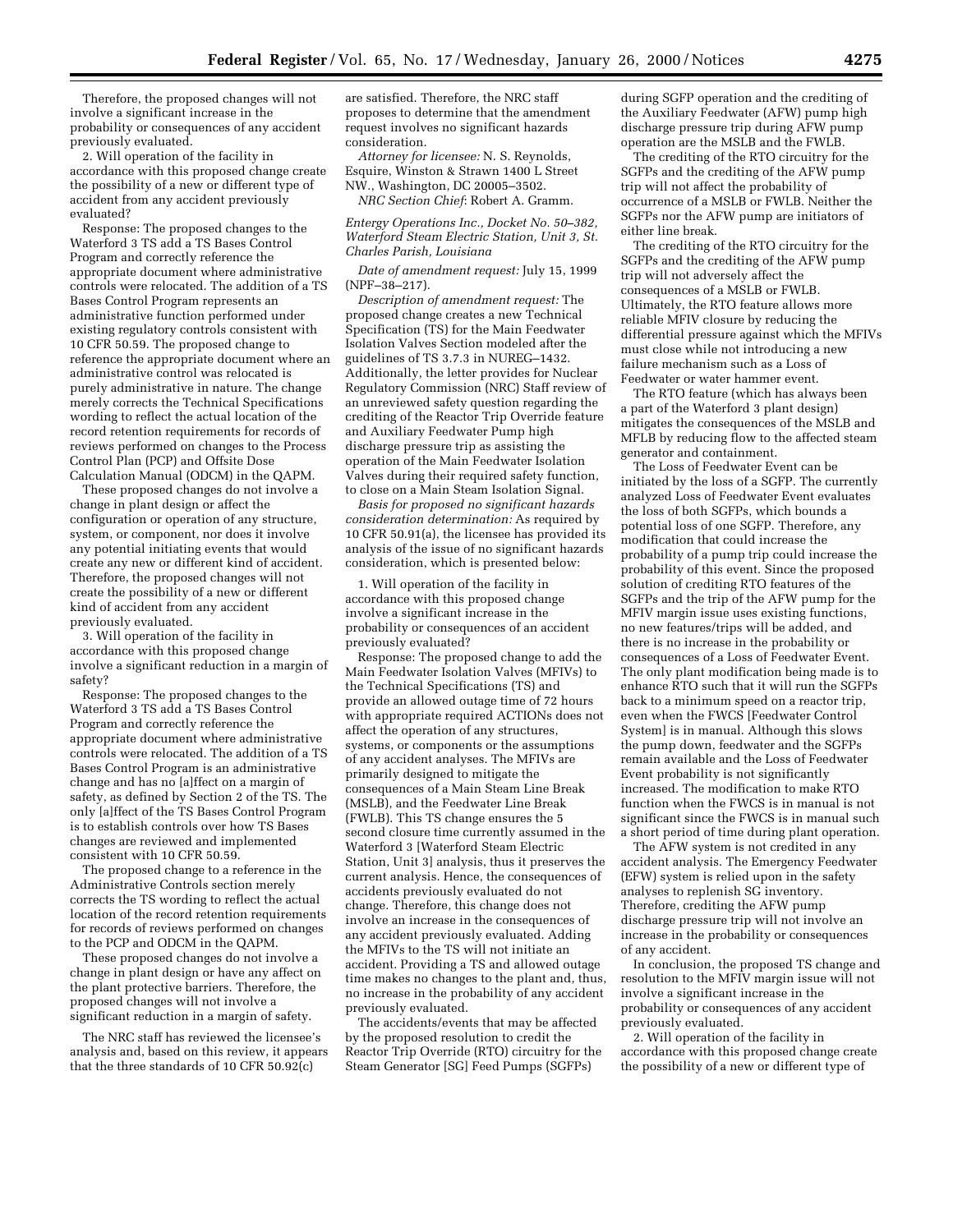accident from any accident previously evaluated?

Response: The proposed TS change in itself does not change the design or configuration of the plant. No new or different equipment is being installed by the TS. No new or different accidents result from the addition of the MFIVs to the TS. Previously performed accident analyses remain valid. The proposed allowed outage time and required actions of the proposed TS do not change the procedural operation of the plant, but specify the requirements for treatment of the MFIVs under the plant TS. Therefore, no new or different type of accident from any accident previously evaluated is created.

No new system interaction is created by crediting the existing RTO and AFW pump trip. Failure to isolate feedwater would require two failures, failure of the RTO or AFW circuitry, in addition to the failure of the Main Feedwater Regulating Valves (MFRVs) and Startup Feedwater Regulating Valves (SFRVs) to close, and is beyond single failure criteria. If the RTO and AFW features were the single failure, then closure of the regulating valves would be credited for MSIS [Main Steam Isolation Signal] isolation since the regulating valves were designed to close against SGFP shutoff head.

RTO and AFW pump trips would not be considered initiators of a MSLB or FWLB, but could be considered initiators of a Loss of Feedwater Event. However, this event is bounded by the analyzed Waterford 3 Loss of Feedwater Events. No new event is created. The only hardware change being made is the use of RTO for pump run back when the FWCS is in manual. The existing signal will be used and routed through the same methods as are currently installed, ensuring it will run the pump back appropriately. Therefore, no new system interactions or events are created.

The new method of potential failure that has not previously been evaluated is in the fact that Waterford 3 would now be crediting a non-safety related circuit for closure of the safety related MFIVs. Non-safety features are not normally credited for the proper operation of a safety related component. However, in this case, for the valve to close in the 5 seconds assumed in safety analyses, the RTO and AFW pump trip will be credited. Because this is new, different and not a previously approved allowance, this resolution must be submitted for NRC Staff approval. Entergy believes this resolution is acceptable based on the high degree of reliability of these components.

The system design, as discussed above, does not increase the potential

for a Loss of Feedwater Event and current analyses bound all potential accident scenarios. Therefore, the proposed TS change and resolution to the MFIV margin issue will not create the possibility of a new or different kind of accident from any accident previously evaluated.

3. Will operation of the facility in accordance with this proposed change involve a significant reduction in a margin of safety?

Response: The MFIVs have no [a]ffect on a margin of safety as defined by Section 2 of the TS. Their only [a]ffect is response to the accidents described above, which will be enhanced by specifying an allowed outage time, action requirements and surveillance requirements in the TS. Therefore, no reduction in the margin of safety is involved with the addition of these valves to the TS.

No new system interaction is created by the crediting of the RTO feature or the AFW pump trip, or the addition of RTO operation in manual.

The proposed resolution does affect a part of a protective boundary, the MFIV, which serves to isolate the Main Feedwater system from portions of the system inside containment. However, it does not affect operation or function of the valve itself since no changes to the valve are being made. The proposal allows increased margin for valve closure; therefore, margins of safety are not affected. The valve will close within the time limits required by safety analyses and general design criteria.

Therefore, the proposed TS change and resolution to the MFIV margin issue will not involve a significant reduction in a margin of safety.

The NRC staff has reviewed the licensee's analysis and, based on this review, it appears that the three standards of 10 CFR 50.92(c) are satisfied. Therefore, the NRC staff proposes to determine that the amendment request involves no significant hazards consideration.

*Attorney for licensee:* N. S. Reynolds, Esquire, Winston & Strawn, 1400 L Street NW., Washington, DC 20005– 3502.

*NRC Section Chief:* Robert A. Gramm.

*Entergy Operations Inc., Docket No. 50– 382, Waterford Steam Electric Station, Unit 3, St. Charles Parish, Louisiana*

*Date of amendment request:* July 15, 1999 (NPF–38–218).

*Description of amendment request*: The proposed changes extend the Reactor Coolant System Pressure Temperature Curves to 20 Effective Full Power Years.

*Basis for proposed no significant hazards consideration determination:* As required by 10 CFR 50.91(a), the licensee has provided its analysis of the issue of no significant hazards consideration, which is presented below:

1. Will operation of the facility in accordance with this proposed change involve a significant increase in the probability or consequences of an accident previously evaluated?

Response: The proposed changes will not increase the probability or consequences of any accident previously evaluated since the proposed changes revise the pressure/ temperature limits in accordance with 10 CFR 50, Appendix G, utilizing the latest NRC [Nuclear Regulatory Commission] guidelines in Regulatory Guide 1.99, Revision 2, relative to estimating neutron irradiation damage to the reactor vessel. The proposed changes also maintain the conservative limits with respect to the low temperature overprotection (LTOP) system and heatup and cooldown restrictions.

Therefore, the proposed change will not involve a significant increase in the probability or consequences of an accident previously evaluated.

2. Will operation of the facility in accordance with this proposed change create the possibility of a new or different kind of accident from any accident previously evaluated?

Response: The proposed changes will not create the possibility of a new or different kind of accident from any previously analyzed since they do not introduce new systems, failure modes, or other plant perturbations. The proposed changes revise the pressure/temperature limits in accordance with 10 CFR 50, Appendix G, utilizing the latest NRC guidelines in Regulatory Guide 1.99, Revision 2, relative to estimating neutron irradiation damage to the reactor vessel.

Therefore, the proposed change will not create the possibility of a new or different kind of accident from any accident previously evaluated.

3. Will operation of the facility in accordance with this proposed change involve a significant reduction in a margin of safety?

Response: The proposed changes will not involve a significant reduction in the margin of safety since equal or more stringent pressure/temperature limitation requirements for reactor operation will be applied. The proposed changes were derived in accordance with approved NRC methodology which was developed to assure the reactor coolant system pressure boundary is designed with sufficient margin to withstand any condition during normal operation including anticipated operational occurrences and system inservice leak and hydrostatic tests.

These requirements were revised in accordance with 10 CFR 50, Appendix G, utilizing the latest NRC guidance in Regulatory Guide 1.99, Revision 2, relative to estimating neutron irradiation damage to the reactor vessel. The LTOP system limits were also reanalyzed for the proposed changes.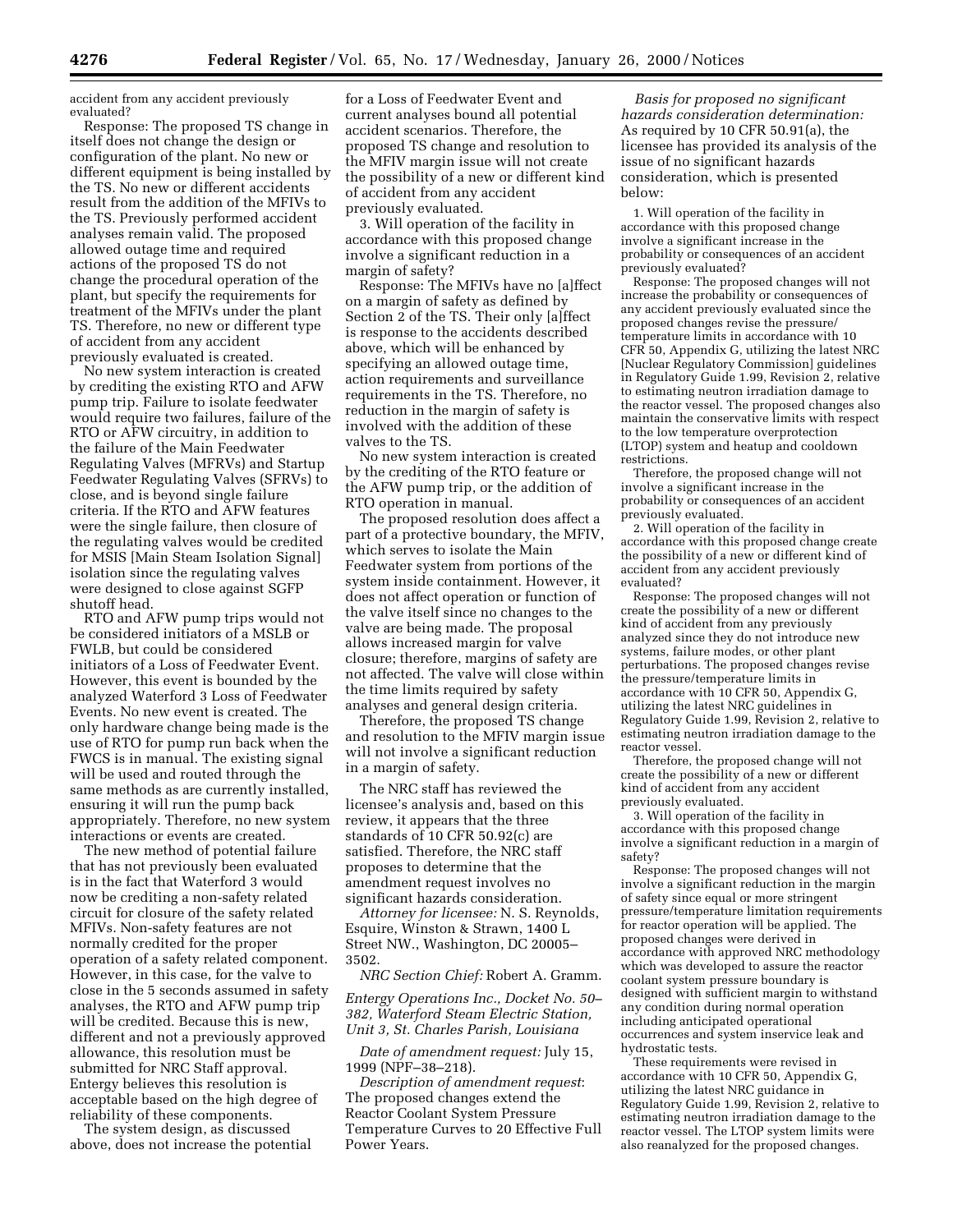Therefore, the proposed change will not involve a significant reduction in a margin of safety.

The NRC staff has reviewed the licensee's analysis and, based on this review, it appears that the three standards of 10 CFR 50.92(c) are satisfied. Therefore, the NRC staff proposes to determine that the amendment request involves no significant hazards consideration.

*Attorney for licensee:* N. S. Reynolds, Esquire, Winston & Strawn, 1400 L Street NW., Washington, DC 20005– 3502.

*NRC Section Chief:* Robert A. Gramm.

*Entergy Operations Inc., Docket No. 50– 382, Waterford Steam Electric Station, Unit 3, St. Charles Parish, Louisiana*

*Date of amendment request:* July 19, 1999. (NPF–38–219).

*Description of amendment request:* The proposed changes modify Waterford Steam Electric Station, Unit 3 (Waterford 3) Technical Specification (TS) 4.5.2.f.2 by increasing the performance requirement for the low pressure safety injection (LPSI) pumps. The change revises the LPSI pump Surveillance Requirements to measure pump developed head, instead of pump discharge pressure. The associated changes to TS Bases are included in the submittal.

*Basis for proposed no significant hazards consideration determination:* As required by 10 CFR 50.91(a), the licensee has provided its analysis of the issue of no significant hazards consideration, which is presented below:

1. Will operation of the facility in accordance with this proposed change involve a significant increase in the probability or consequences of an accident previously evaluated?

Response: Increasing the LPSI pump performance requirements will not increase the probability or consequences of any accidents. There are no physical changes to the pump. The only procedure changes required are to Surveillance Procedure OP– 903–030, ''Safety Injection Pump Operability Evaluation.'' The changes do not impact plant operating procedures. The LPSI system is primarily designed to mitigate the consequences of a large break Loss of Coolant Accident (LOCA). These proposed changes do not affect any of the assumptions used in the deterministic LOCA analysis. Hence the consequences of accidents previously evaluated do not change.

Therefore, the proposed change will not involve a significant increase in the probability or consequences of an accident previously evaluated.

2. Will operation of the facility in accordance with this proposed change create the possibility of a new or different kind of accident from any accident previously evaluated?

Response: The proposed change does not alter plant operations, nor does it alter the physical plant. The change only increases existing equipment performance requirements. No different accidents result from the increase in performance requirements. No change is being made to the parameters within which the plant is operated. The setpoints at which protective or mitigative actions are initiated are unaffected by this change. No alteration in the procedures which ensure the plant remains within analyzed limits is being proposed, and no change is being made to the procedures relied upon to respond to an offnormal event. As such, no new failure modes are being introduced. The proposed change will only increase the performance requirements of the LPSI pumps.

Therefore, the proposed change will not create the possibility of a new or different kind of accident from any accident previously evaluated.

3. Will operation of the facility in accordance with this proposed change involve a significant reduction in a margin of safety?

Response: To the contrary, the change increases LPSI pump performance requirements, increasing the margin between the TS performance requirements and the analytical limit.

Therefore, the proposed change will not involve a significant reduction in a margin of safety.

The NRC staff has reviewed the licensee's analysis and, based on this review, it appears that the three standards of 10 CFR 50.92(c) are satisfied. Therefore, the NRC staff proposes to determine that the amendment request involves no significant hazards consideration.

*Attorney for licensee:* N. S. Reynolds, Esquire, Winston & Strawn, 1400 L Street NW., Washington, DC 20005– 3502.

*NRC Section Chief:* Robert A. Gramm.

*Entergy Operations Inc., Docket No. 50– 382, Waterford Steam Electric Station, Unit 3, St. Charles Parish, Louisiana*

*Date of amendment request:* August 4, 1999 (NPF–38–222).

*Description of amendment request:* The proposed change modifies Technical Specifications (TS) 3.5.2 to extend the allowed outage time (AOT) to seven days for one high pressure safety injection (HPSI) train inoperable and TS 3.5.3 to change the end-state to HOT SHUTDOWN with at least one OPERABLE shutdown cooling train in operation. Additionally, an AOT of 72 hours in TS 3.5.2 is imposed for other conditions where the equivalent of 100 percent emergency core cooling system (ECCS) subsystem flow is available. If 100 percent ECCS flow is unavailable due to two inoperable HPSI trains, an ACTION has been added to restore at least one HPSI to OPERABLE status

within one hour or place the plant in HOT STANDBY in six hours and to exit the MODE of applicability in the following six hours. In the event the equivalent of 100 percent ECCS subsystem flow is not available due to other conditions, TS 3.0.3 is entered. The Limiting Condition for Operation terminology is being changed for consistency with the ECCS requirements. Additionally, the associated TS Bases are being changed.

*Basis for proposed no significant hazards consideration determination:* As required by 10 CFR 50.91(a), the licensee has provided its analysis of the issue of no significant hazards consideration, which is presented below:

1. Will operation of the facility in accordance with this proposed change involve a significant increase in the probability or consequences of an accident previously evaluated?

Response: The High Pressure Safety Injection System (HPSI) is part of the Emergency Core Cooling System subsystem. Inoperable HPSI components are not accident initiators in any accident previously evaluated. Therefore, this change does not involve an increase in the probability of any accident previously evaluated.

The HPSI system is primarily designed to mitigate the consequences of a Loss of Coolant Accident (LOCA). These proposed changes do not affect any of the assumptions used in the deterministic LOCA analyses. Hence the consequences of accidents previously evaluated do not change.

In order to fully evaluate the HPSI AOT extension, probabilistic safety assessment (PSA) methods were utilized. The results of these analyses show no significant increase in the core damage frequency. These analyses are detailed in report CE NPSD–1041, ''Joint Applications Report for High Pressure Safety Injection System Technical Specification Modifications,'' March 1998.

The Configuration Risk Management Program is an Administrative Program that assesses risk based on plant status. Adding the requirement to implement this program for Technical Specification 3.5.2 does not affect the probability or the consequences of an accident.

The proposed change allows a combination of equipment from redundant trains to be inoperable provided that at least the equivalent of a single ECCS subsystem remains operable. Analyzed events are assumed to be initiated by the failure of plant structures, systems or components. Allowing equipment from redundant trains to constitute a single operable subsystem does not increase the probability that a failure leading to an analyzed event will occur. The ECCS components are passive until an actuation signal is generated. This change does not increase the failure probability of the ECCS components. This change reduces the plant's susceptibility to common cause failures. As such, the probability of occurrence for a previously analyzed accident are not significantly increased.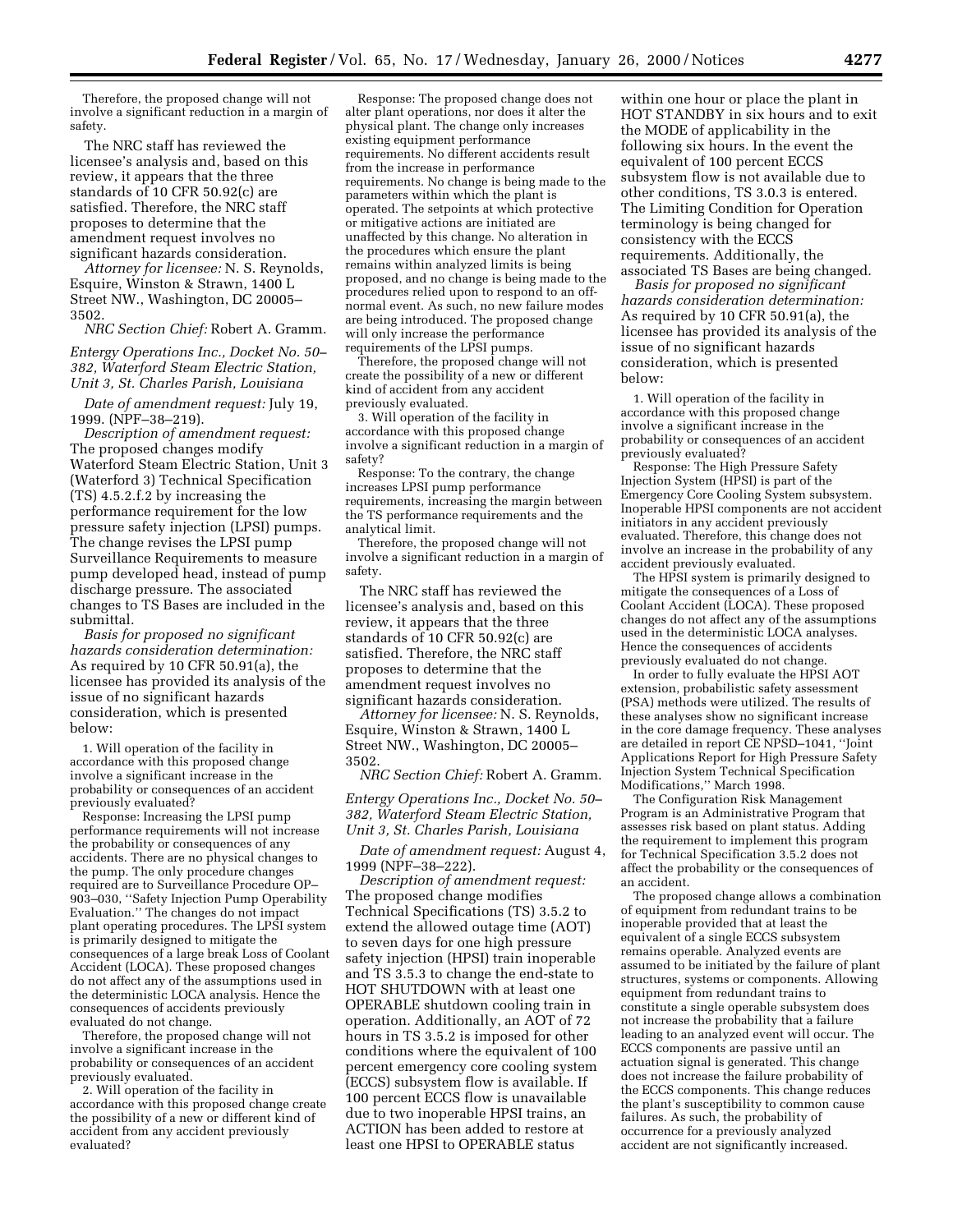Therefore, the proposed change will not involve a significant increase in the probability or consequences of any accident previously evaluated.

2. Will operation of the facility in accordance with this proposed change create the possibility of a new or different type of accident from any accident previously evaluated?

Response: The proposed change does not change the design or configuration of the plant. No new equipment is being introduced, and installed equipment is not being operated in a new or different manner. There is no change being made to the parameters within which the plant is operated, and the setpoints at which protective or mitigative actions are initiated are unaffected by this change. No alteration in the procedures which ensure the plant remains within analyzed limits is being proposed, and no change is being made to the procedures relied upon to respond to an offnormal event. As such, no new failure modes are being introduced. The proposed change will only provide the plant some flexibility in maintaining the minimum equipment required to be operable to perform the ECCS function while in this condition. The change does not alter assumptions made in the safety analysis and licensing basis. Therefore, the change does not create the possibility of a new or different kind of accident from any accident previously evaluated.

Therefore, the proposed change will not create the possibility of a new or different kind of accident from any accident previously evaluated.

3. Will operation of the facility in accordance with this proposed change involve a significant reduction in a margin of safety?

Response: The proposed changes do not affect the limiting conditions for operation or their bases used in the deterministic analysis to establish the margin of safety. PSA evaluations were used to evaluate these changes. These evaluations demonstrate that the changes involve no significant increase in risk. These evaluations are detailed in report CE NPSD–1041. The margin of safety is established through equipment design, operating parameters, and the setpoints at which automatic actions are initiated. None of these are adversely impacted by the proposed change. Sufficient equipment remains available to actuate upon demand for the purpose of mitigating a transient event. The proposed change, which allows operation to continue for up to 72 hours with components inoperable in both ECCS subsystems, is acceptable based on the remaining ECCS components providing 100% of the required ECCS flow. The reduced potential for a self-induced plant transient resulting from unit shutdown required for a second inoperable ECCS train is minimized. Therefore, the change does not involve a significant reduction in the margin of safety, and is offset by minimizing the potential for a self induced plant transient.

Therefore, the proposed change will not involve a significant reduction in a margin of safety.

The Nuclear Regulatory Commission (NRC) staff has reviewed the licensee's

analysis and, based on this review, it appears that the three standards of 10 CFR 50.92(c) are satisfied. Therefore, the NRC staff proposes to determine that the amendment request involves no significant hazards consideration.

*Attorney for licensee*: N. S. Reynolds, Esquire, Winston & Strawn, 1400 L Street NW., Washington, DC 20005– 3502.

*NRC Section Chief:* Robert A. Gramm.

*Entergy Operations Inc., Docket No. 50– 382, Waterford Steam Electric Station, Unit 3, St. Charles Parish, Louisiana*

*Date of amendment request:* August 4, 1999 (NPF–38–223).

*Description of amendment request:* The proposed change modifies Technical Specification (TS) 3.5.2 to extend the allowed outage time (AOT) to seven days for one low pressure safety injection (LPSI) train inoperable. Additionally, an AOT of 72 hours is imposed for other conditions where the equivalent of 100 percent emergency core cooling system (ECCS) subsystem flow is available. If 100 percent ECCS flow is unavailable due to two inoperable LPSI trains, an ACTION has been added to restore at least one LPSI train to OPERABLE status within one hour or place the plant in HOT STANDBY in six hours and to exit the MODE of applicability in the following six hours. In the event the equivalent of 100 percent ECCS subsystem flow is not available due to other conditions, TS 3.0.3 is entered. The Limiting Condition for Operation terminology is being changed for consistency with the ECCS requirements. Additionally, the associated TS Bases are being changed.

*Basis for proposed no significant hazards consideration determination:* As required by 10 CFR 50.91(a), the licensee has provided its analysis of the issue of no significant hazards consideration, which is presented below:

1. Will operation of the facility in accordance with this proposed change involve a significant increase in the probability or consequences of an accident previously evaluated?

Response: No. The Low Pressure Safety Injection System (LPSI) is part of the Emergency Core Cooling System subsystem. Inoperable LPSI components are not accident initiators in any accident previously evaluated. Therefore, this change does not involve an increase in the probability of an accident previously evaluated.

The LPSI system is primarily designed to mitigate the consequences of a large Loss of Coolant Accident (LOCA). These proposed changes do not affect any of the assumptions used in the deterministic LOCA analysis. Hence, the consequences of accidents previously evaluated do not change.

In order to fully evaluate the LPSI AOT extension, probabilistic safety analysis (PSA) methods were utilized. The results of these analyses show no significant increase in the core damage frequency. As a result, there would be no significant increase in the consequences of an accident previously evaluated. These analyses are detailed in CE NPSD–995, Combustion Engineering Owners Group ''Joint Applications Report for Low Pressure Safety Injection System AOT Extension.''

The Configuration Risk Management Program is an Administrative Program that assesses risk based on plant status. Adding the requirement to implement this program for Technical Specification 3.5.2 does not affect the probability or the consequences of an accident.

The proposed change allows a combination of equipment from redundant trains to be inoperable provided that at least the equivalent of single train of ECCS remains operable. Analyzed events are assumed to be initiated by the failure of plant structures, systems or components. Allowing equipment from redundant trains to constitute a single operable train does not increase the probability that a failure leading to an analyzed event will occur. The ECCS components are passive until an actuation signal is generated. This change does not increase the failure probability of the ECCS components. This change reduces the plant's susceptibility to common cause failures. As such, the probability of occurrence for a previously analyzed accident are not significantly increased.

Therefore, the proposed change will not involve a significant increase in the probability or consequences of any accident previously evaluated.

2. Will operation of the facility in accordance with this proposed change create the possibility of a new or different type of accident from any accident previously evaluated?

Response: No. The proposed change does not change the design or configuration of the plant. No new equipment is being introduced, and installed equipment is not being operated in a new or different manner. There is no change being made to the parameters within which the plant is operated, and the setpoints at which protective or mitigative actions are initiated are unaffected by this change. No alteration in the procedures which ensure the plant remains within analyzed limits is being proposed, and no change is being made to the procedures relied upon to respond to an offnormal event. As such, no new failure modes are being introduced. The proposed change will only provide the plant some flexibility in maintaining the minimum equipment required to be operable to perform the ECCS function while in this Condition. The change does not alter assumptions made in the safety analysis and licensing basis. Therefore, the change does not create the possibility of a new or different kind of accident from any accident previously evaluated.

Therefore, the proposed change will not create the possibility of a new or different kind of accident from any accident previously evaluated.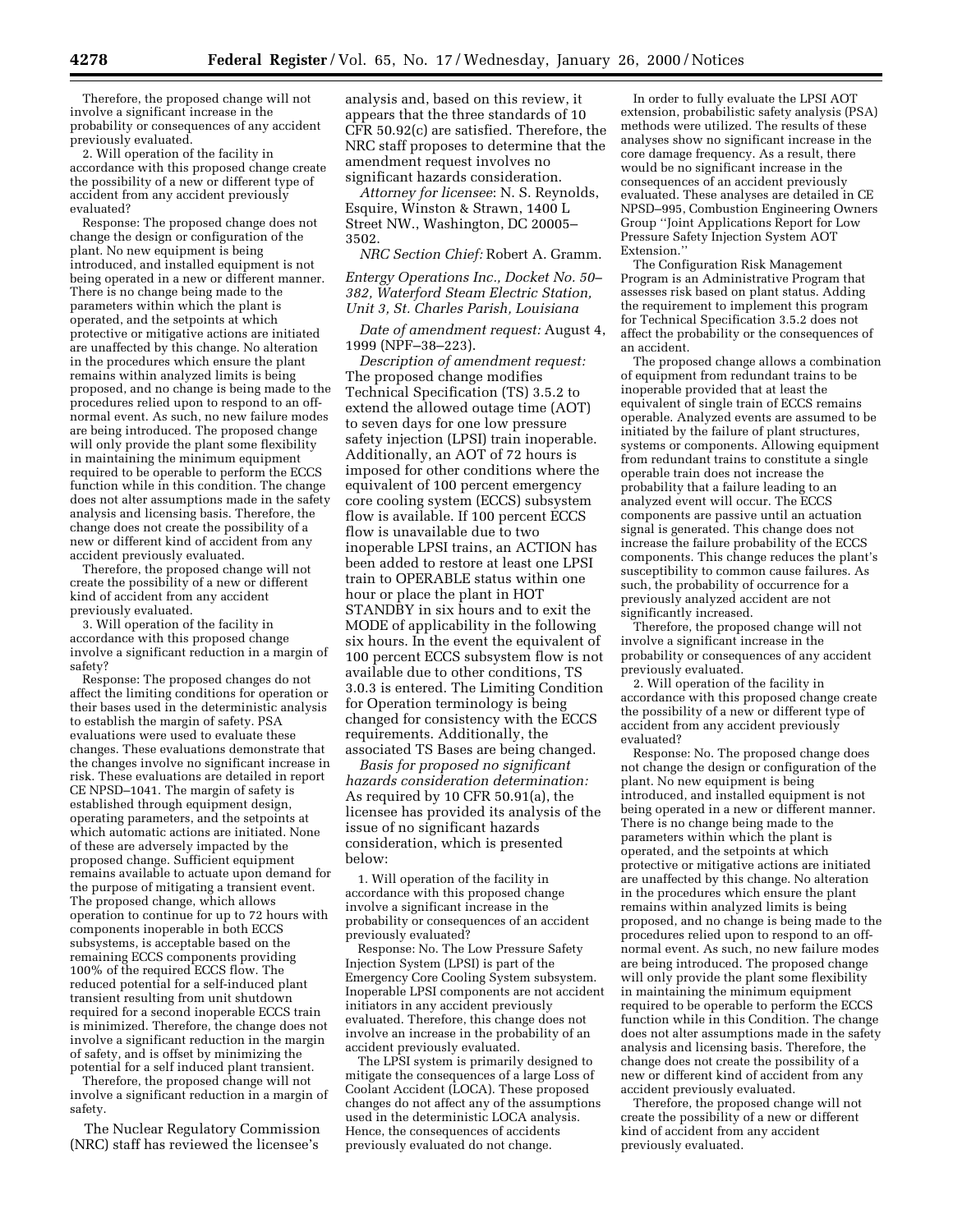3. Will operation of the facility in accordance with this proposed change involve a significant reduction in a margin of safety?

Response: No. The proposed changes do not affect the limiting conditions for operation or their bases used in the deterministic analyses to establish the margin of safety. PSA evaluations were used to evaluate these changes. These evaluations demonstrate that the changes are either risk neutral or risk beneficial. These evaluations are detailed in CE NPSD–995. The margin of safety is established through equipment design, operating parameters, and the setpoints at which automatic actions are initiated. None of these are adversely impacted by the proposed change. Sufficient equipment remains available to actuate upon demand for the purpose of mitigating a transient event. The proposed change, which allows operation to continue for up to 72 hours with components inoperable in both ECCS trains, is acceptable based on the remaining ECCS components providing 100% of the required ECCS flow. The reduced potential for a self-induced plant transient resulting from unit shutdown required for a second inoperable ECCS train is minimized. Therefore, the change does not involve a significant reduction in the margin of safety, and is offset by minimizing the potential for a self induced plant transient.

Therefore, the proposed change will not involve a significant reduction in a margin of safety.

The Nuclear Regulatory Commission (NRC) staff has reviewed the licensee's analysis and, based on this review, it appears that the three standards of 10 CFR 50.92(c) are satisfied. Therefore, the NRC staff proposes to determine that the amendment request involves no significant hazards consideration.

*Attorney for licensee:* N. S. Reynolds, Esquire, Winston & Strawn 1400 L Street NW., Washington, DC 20005– 3502.

*NRC Section Chief:* Robert A. Gramm.

*Indiana Michigan Power Company, Docket Nos. 50–315 and 50–316, Donald C. Cook Nuclear Plant, Units 1 and 2, Berrien County, Michigan*

*Date of amendment requests:* December 3, 1998.

*Description of amendment requests:* The proposed amendments would add a new Technical Specification (T/S) and associated Bases for the distributed ignition system (DIS). The proposed change incorporates the technical requirements of NUREG–1431, Revision 1, ''Standard Technical Specifications, Westinghouse Plants.''

*Basis for proposed no significant hazards consideration determination:* As required by 10 CFR 50.91(a), the licensee has provided its analysis of the issue of no significant hazards consideration, which is presented below:

1. The proposed amendment will not involve a significant increase in the probability or consequences of an accident previously evaluated.

The T/S being proposed for the DIS is consistent with its design and operation as previously reviewed and approved, and therefore, does not involve a significant increase in the probability or consequences of an accident previously evaluated. The amendments involve new requirements for the T/Ss and do not delete any existing requirements.

2. The proposed amendment will not create the possibility of a new or different kind of accident previously evaluated.

The T/S being proposed for the DIS is consistent with its design and operation as previously reviewed and approved, and therefore, does not create the possibility of a new or different kind of accident from any accident previously evaluated.

3. The proposed amendment will not involve a significant reduction in a margin of safety.

The T/S being proposed for the DIS is consistent with [the] design and operation as previously reviewed and approved, and therefore, does not involve a significant reduction in a margin of safety. Compliance with the proposed T/S will provide additional assurance of system availability to maintain a margin of safety for containment integrity during degraded core events.

The NRC staff has reviewed the licensee's analysis and, based on this review, it appears that the three standards of 10 CFR 50.92(c) are satisfied. Therefore, the NRC staff proposes to determine that the amendment requests involve no significant hazards consideration.

*Attorney for licensee:* David W. Jenkins, Esq., 500 Circle Drive, Buchanan, MI 49107.

*NRC Section Chief:* Claudia M. Craig.

*Nebraska Public Power District, Docket No. 50–298, Cooper Nuclear Station, Nemaha County, Nebraska*

*Date of amendment request:* December 15, 1999.

*Description of amendment request:* This proposed technical specification (TS) change will revise the average power range Monitors (APRMs) neutron flux-high (flow biased) allowable value based on a revised power to flow map. The revised power to flow map extends the current plant operating domain to above the rated rod line, to within an envelope referred to as the maximum extended load line limit (MELLL) and adds the increased core flow (105%) region. The current power to flow map is based on a region bounded by the extended load line limit (ELLL) and evaluations prepared as part of the Core Operating Limits Report (COLR).

*Basis for proposed no significant hazards consideration determination:* As required by 10 CFR 50.91(a), the

licensee has provided its analysis of the issue of no significant hazards consideration, which is presented below:

1. The proposed amendment will not involve a significant increase in the probability or consequences of an accident previously evaluated. Attachment 3 [to the December 15,1999 application] (Reference 1) evaluates operation in the Maximum Extended Load Line Limit (MELLL) and Increased Core Flow (ICF) regions and the impact on equipment and safety system performance. Impacts on containment, the reactor vessel, Recirculation System, reactor vessel internals, limiting transients for the Cycle 20 reload (upcoming refuel outage), Loss of Coolant Accident (LOCA), and Anticipated Transients Without SCRAM (ATWS) events were evaluated. The conclusion is that for all events, accidents, and equipment evaluated, operation and event response remain within previously established design limits and acceptance criteria. No changes in the initiators of accidents previously evaluated are being made by this change. Because operation in the expanded regions maintains adequate design margin and there are no changes in the accident initiators, the proposed change does not involve a significant increase in the probability of an accident previously evaluated.

In support of operation in the MELLL region, the proposed change modifies (increases) the Average Power Range Monitor (APRM) Neutron Flux-High (Flow Biased) allowable value. Changes to the setpoint and allowable value will be implemented in accordance with approved setpoint methodology and plant procedures (References 7 and 8). As noted in Technical Specifications (TS) Bases Section B.3.3.1.1.2.b: ''No specific safety analyses take credit for the APRM Neutron Flux-High (Flow Biased) Function.'' The APRM allowable value credited in accident analyses is based on the 120% fixed scram-allowable value (TS Table 3.3.1.1–1, Function 2.c), which remains unchanged as a result of this requested TS change. Though not credited in analyses, the limiting flow biased value of 119% Reactor Thermal Power (RTP) also remains unchanged. Evaluations presented in Attachment 3 demonstrate that operation in the MELLL envelope, with reliance on the credited fixed scram allowable value (analytically assumed at 123% RTP to justify a 120% TS allowable value), results in event and accident responses within design limits and established acceptance criteria. Therefore, no significant increase in source term, radiological consequences or other accident consequences occurs as a result of the proposed change.

The proposed change has no affect on operation in the ICF region. The allowable value, as part of the proposed change, will reach its clamped upper limit value of 119% reactor thermal power. Core flows at or above this level will result in the allowable value reaching its current TS upper limit of 119%. As stated above, the limiting value remains unchanged as part of this request.

The postulated failure mechanisms for the equipment are not changed, nor are any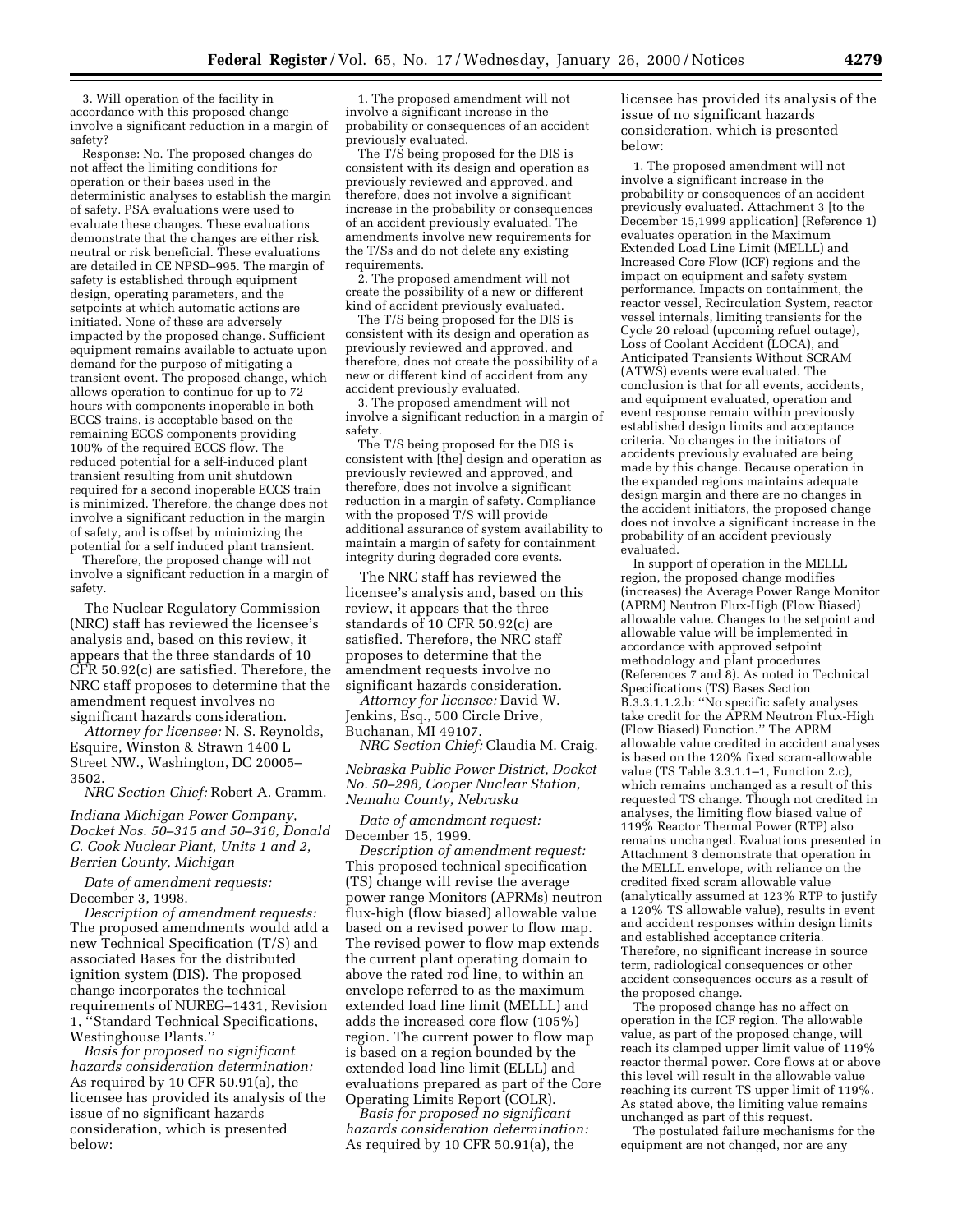design limits exceeded. The proposed change will result in the need to replace APRM equipment to allow operation in the extended power to flow domain. These replacements will be evaluated per the requirements of 10 CFR 50.59 as part of the Cooper Nuclear Station (CNS) design change process to confirm no Unreviewed Safety Question is created. Therefore, implementation of this proposed TS amendment will not result in a significant increase in the probability or consequences of an accident previously evaluated.

2. The proposed change will not create the possibility of a new or different kind of accident than previously evaluated.

This proposed change does not modify the functional requirements of the affected equipment, create any new system interfaces or interactions, create any new process conditions that exceed design limits, nor create any new system failure modes or sequences of events that could lead to an accident.

The postulated failure mechanisms for the equipment are not changed, nor are any design limits or acceptance criteria exceeded. The proposed change will result in the need to replace APRM equipment to allow operation in the extended power to flow domain. These replacements will be evaluated per the requirements of 10 CFR 50.59 as part of the CNS design change process to confirm no Unreviewed Safety Question is created. Therefore, the proposed change does not create the possibility of a new or different kind of accident from any accident previously evaluated.

3. The proposed change will not involve a significant reduction in a margin of safety.

Change to the APRM Neutron Flux-High (Flow Biased) allowable value is still limited by the 119% RTP value of TS. This value is not credited in the safety analyses. In addition, the existing 120% fixed scram allowable value (TS Table 3.3.1.1–1, Function 2.c) still provides the same margin to the Analytical Limit of 123% RTP. Analyses documented in Attachment 3 demonstrate that for operation in the MELLL envelope or ICF region, adequate margin to design limits is maintained and event acceptance criteria are met. Thus, the proposed change does not involve a significant reduction in a margin of safety.

The NRC staff has reviewed the licensee's analysis and, based on this review, it appears that the three standards of 10 CFR 50.92(c) are satisfied. Therefore, the NRC staff proposes to determine that the amendment request involves no significant hazards consideration.

*Attorney for licensee:* Mr. John R. McPhail, Nebraska Public Power District, Post Office Box 499, Columbus, NE 68602–0499.

*NRC Section Chief:* Robert A. Gramm.

*Nebraska Public Power District, Docket No. 50–298, Cooper Nuclear Station, Nemaha County, Nebraska*

*Date of amendment request:* December 22, 1999.

*Description of amendment request:* The proposed license amendment requests Nuclear Regulatory Commission (NRC) review and approval of revisions to the Cooper Nuclear Station (CNS) design basis accident (DBA) radiological assessment calculational methodology used to demonstrate compliance with the Exclusion Area Boundary and Low Population Zone dose acceptance criteria specified in 10 CFR 100.11, and the control room dose acceptance criteria discussed in General Design Criteria (GDC) 19 of 10 CFR 50, Appendix A. The revisions entail a complete rewrite of the radiological assessment calculational methodology. The proposed changes do not revise the accident category, general accident description, identification of accident cause, frequency classification, starting conditions of the accident, accident sequence of events, or system operation as described in the CNS Updated Safety Analysis Report (USAR). The revised radiological assessment calculational methodology does, however, involve changes to the radiological consequence summary, fission product release from fuel assumptions, fission product release to secondary containment assumptions and conditions, fission product release to the environs assumptions and initial conditions, and radiological effects summary described in the CNS USAR. Additionally, the revised CNS DBA radiological assessment calculational methodology incorporates the GDC 19 control room dose acceptance criteria determination as part of the assessment. Previously the control room dose assessment was maintained as separate design calculations and not included in the CNS USAR DBA radiological assessment summaries.

*Basis for proposed no significant hazards consideration determination:* As required by 10 CFR 50.91(a), the licensee has provided its analysis of the issue of no significant hazards consideration, which is presented below:

1. Does not involve a significant increase in the probability or consequences of an accident previously evaluated.

The proposed revisions to the Design Basis Accident (DBA) radiological assessment calculational methodology do not affect the accident initiators or precursors of accidents previously evaluated. The proposed revisions to the methodology do not affect the existing design, function or operation of systems, structures or components in the facility. No new or different type of plant equipment is installed by the revised radiological assessment calculational methodology. Plant operating modes are not changed due to the proposed revision to the DBA radiological

assessment calculational methodology. The proposed revisions are calculational in nature and serve only to incorporate more recent site specific meteorological data, reflect plant specific system operating parameters and design, utilize more widely accepted accident assumptions for a facility of Cooper Nuclear Station's vintage, incorporate the Technical Information Document (TID–14844) source term to be consistent with the accident assumptions used, update fuel parameter considerations to include higher burnup fuel designs, and to utilize generic and updated calculational and software methodologies to perform the analysis. These revisions improve the consistency between the accident dose calculation assumptions and improve the documentation basis for each accident calculation. The revisions utilize conservatively lower accident mitigation system filter efficiency assumptions and incorporate plant specific accident mitigation system operating parameter and design assumptions which result in a calculated radiological consequence increase. Operation of accident mitigation systems, structures and components is not altered by the changes in accident mitigation assumptions. Due to the broad changes in the calculational methodology and assumptions, and an increase in the postulated accident source term, the calculated radiological dose consequences of each design basis accident have changed and in some cases increased. In each case, however, the calculated radiological dose consequences satisfy the Exclusion Area Boundary and Low Population Zone radiological dose acceptance criteria specified in 10 CFR 100 and the control room dose acceptance criteria discussed in General Design Criteria 19 (GDC 19) of 10 CFR 50, Appendix A. Therefore, the proposed revisions do not involve a significant increase in the probability or consequences of an accident previously evaluated.

2. Does not create the possibility for a new or different kind of accident from any accident previously evaluated.

The proposed revisions to the DBA radiological assessment calculational methodology do not change the existing design, function or operation of systems, structures or components in the facility. No new or different type of plant equipment is installed by this change. There are no changes to existing design parameters governing plant operation, plant operating modes, or changes in system interfaces. No new types of accident initiators or precursors are created by the proposed revision to the DBA radiological assessment calculational methodology. The proposed revisions are calculational in nature and serve only to incorporate more recent site specific meteorological data, reflect plant specific system operating parameters and design, utilize more widely accepted accident assumptions for a facility of Cooper Nuclear Station's vintage, incorporate the TID–14844 source term to be consistent with the accident assumptions used, update fuel parameter considerations to include higher burnup fuel designs, and to utilize generic and updated calculational and software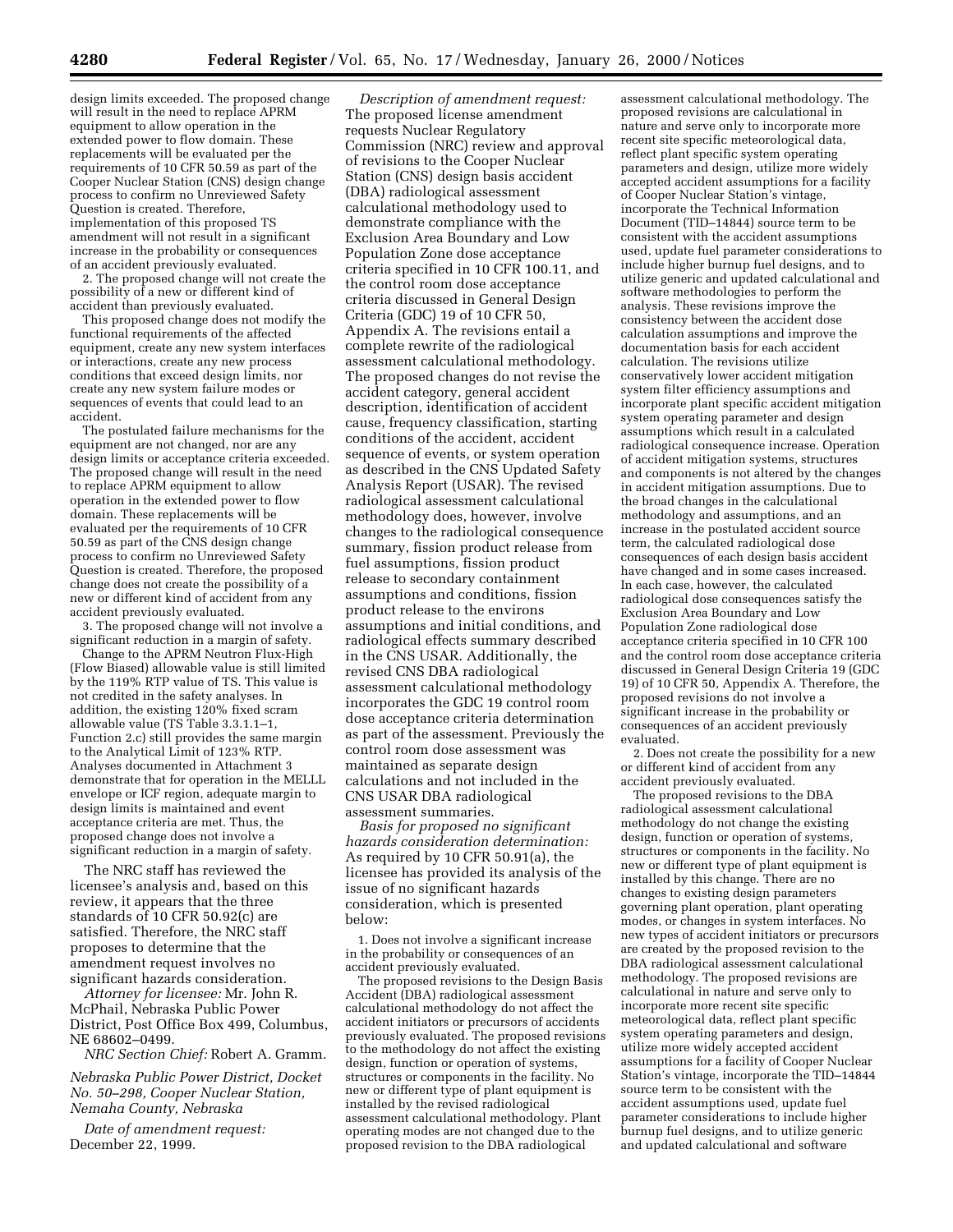methodologies to perform the analysis. These revisions improve the consistency between the accident dose calculation assumptions and improve the documentation basis for each accident calculation. Therefore, the proposed change does not create the possibility of a new or different kind of accident previously evaluated.

3. Does not create a significant reduction in the margin of safety.

The proposed revisions to the DBA radiological assessment calculational methodology do not involve a relaxation in the criteria used to establish safety limits or a relaxation in the limiting conditions for operation. The accident analysis sequence of events remains unchanged. The proposed change will not result in any challenges to plant equipment, fuel integrity, or the reactor coolant system pressure boundary. The proposed revisions are calculational in nature and serve only to incorporate more recent site specific meteorological data, reflect plant specific system operating parameters and design, utilize more widely accepted accident assumptions for a facility of Cooper Nuclear Station's vintage, incorporate the TID–14844 source term to be consistent with the accident assumptions used, update fuel parameter considerations to include higher burnup fuel designs, and to utilize generic and updated calculational and software methodologies to perform the analysis. These revisions improve the consistency between the accident dose calculation assumptions and improve the documentation basis for each accident calculation. Therefore, the proposed change does not involve a significant reduction in the margin of safety.

The NRC staff has reviewed the licensee's analysis and, based on this review, it appears that the three standards of 10 CFR 50.92(c) are satisfied. Therefore, the NRC staff proposes to determine that the amendment request involves no significant hazards consideration.

*Attorney for licensee:* Mr. John R. McPhail, Nebraska Public Power District, Post Office Box 499, Columbus, NE 68602–0499.

*NRC Section Chief:* Robert A. Gramm.

*North Atlantic Energy Service Corporation, Docket No. 50–443, Seabrook Station, Unit No. 1, Rockingham County, New Hampshire*

*Date of amendment request:* November 19, 1999.

*Description of amendment request:* The licensee proposes to change the Technical Specifications (TS) by relocating the specific requirements of TS 6.4.3, ''Nuclear Safety Audit Review Committee (NSARC),'' to the Quality Assurance Program located in the Updated Final Safety Analysis Report.

*Basis for proposed no significant hazards consideration determination:* As required by 10 CFR 50.91(a), the licensee has provided its analysis of the issue of no significant hazards consideration, which is presented below:

1. The proposed change does not involve a significant increase in the probability or consequences of an accident previously evaluated.

The proposed change does not adversely affect accident initiators or precursors nor alter the design assumptions, conditions, configuration of the facility or the manner in which the plant is operated. The proposed change does not alter or prevent the ability of structures, systems, or components (SSCs) to perform their intended function to mitigate the consequences of an initiating event within the acceptance limits assumed in the Updated Final Safety Analysis Report (UFSAR). The proposed change is administrative in nature and does not decrease the effectiveness of programmatic controls or the procedural details of assuring operation of the facility in a safe manner.

The relocation of the Nuclear Safety Audit Review Committee requirements from the Technical Specification to a new Appendix 17C in UFSAR Chapter 17.2 does not alter the performance or frequency of these activities. Future changes to the Quality Assurance Program are subject to the 10 CFR 50.54(a) and 10 CFR 50.59 and change processes.

The proposed change will not degrade the ability of systems, structures and components important to safety to perform their safety function. The proposed change will not change the response of any system, structure or component important to safety as described in the UFSAR. Since the plant response to an accident will not change, there is no change in the potential for an increase in the consequences of an accident previously analyzed. As such, the proposed change does not involve a significant increase in the probability or consequences of an accident previously evaluated.

2. The proposed change does not create the possibility of a new or different kind of accident from any previously analyzed.

The proposed change does not alter the design assumptions, conditions, configuration of the facility or the manner in which the plant is operated. There are no changes to the source term, containment isolation or radiological release assumptions used in evaluating the radiological consequences in the Seabrook Station UFSAR. Existing system and component redundancy is not being changed by the proposed change. The proposed change has no adverse impact on component or system interactions. The proposed change will not adversely degrade the ability of systems, structures and components important to safety to perform their safety function nor change the response of any system, structure or component important to safety as described in the UFSAR. The proposed change is administrative in nature and does not change the level of programmatic controls and procedural details of assuring operation of the facility in a safe manner. The proposed changes involve the relocation of the requirements of the Nuclear Safety Audit Review Committee from TS 6.4.3 to Updated

Final Safety Analysis Report, Chapter 17.2, ''Quality Assurance Program'' in a new Appendix 17C. Future changes to the Quality Assurance Program are subject to the 10 CFR 50.54(a) and 10 CFR 50.59 and change processes.

Therefore, since there are no changes to the design assumptions, conditions, configuration of the facility, or the manner in which the plant is operated and surveilled, the proposed change does not create the possibility of a new or different kind of accident from any previously analyzed.

3. The proposed change does not involve a significant reduction in a margin of safety.

The proposed changes involve the relocation of the requirements of the Nuclear Safety Audit Review Committee from TS 6.4.3 to Updated Final Safety Analysis Report, Chapter 17.2, ''Quality Assurance Program'' in a new Appendix 17C. There is no adverse impact on equipment design or operation and there are no changes being made to the Technical Specification required safety limits or safety system settings that would adversely affect plant safety. The proposed change is administrative in nature and does not change the level of programmatic controls and procedural details controls of assuring operation of the facility in a safe manner.

Future changes to the Quality Assurance Program are subject to the 10 CFR 50.54(a) and 10 CFR 50.59 change processes. Therefore, relocation of the requirements contained in TS 6.4.3 to the Update Final Safety Analysis Report does not involve a significant reduction in a margin of safety.

The NRC staff has reviewed the licensee's analysis, and based on this review, it appears that the three standards of 50.92(c) are satisfied. Therefore, the NRC staff proposes to determine that the amendment request involves no significant hazards consideration.

*Attorney for licensee:* Lillian M. Cuoco, Esq., Senior Nuclear Counsel, Northeast Utilities Service Company, P.O. Box 270, Hartford, CT 06141–0270. *NRC Section Chief:* James W. Clifford.

*North Atlantic Energy Service Corporation, Docket No. 50–443, Seabrook Station, Unit No. 1, Rockingham County, New Hampshire*

*Date of amendment request:* November 29, 1999.

*Description of amendment request:* The licensee proposes to change Technical Specification (TS) Surveillance Requirement (SR) 4.8.1.1.2f., to relocate sub requirement 4.8.1.1.2f.1 which requires inspection of the emergency diesel generators (EDGs) on an 18-month cycle to be subjected to an inspection in accordance with manufacturers recommendations, to the Seabrook Station Technical Requirements Manual (SSTRM).

*Basis for proposed no significant hazards consideration determination:*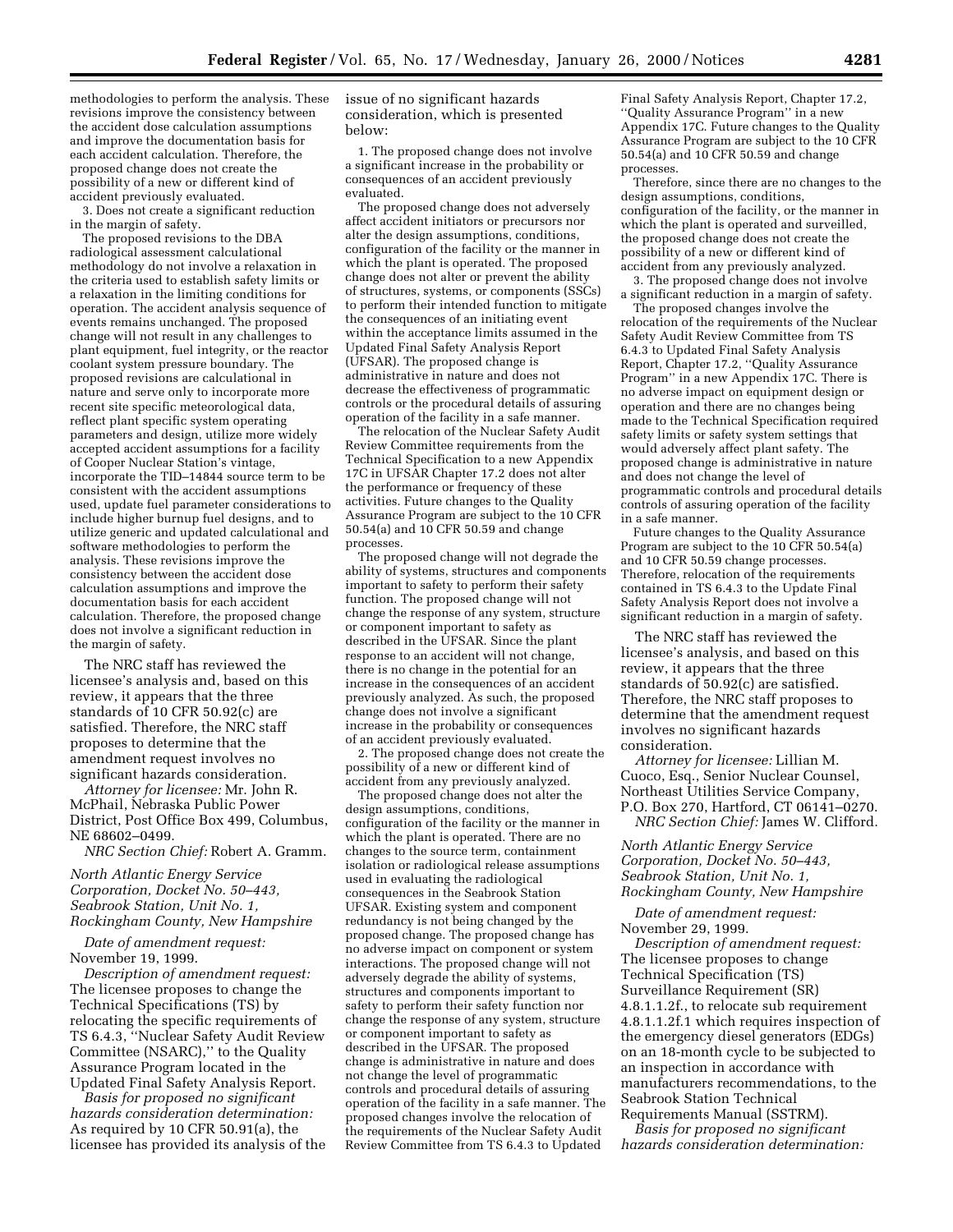As required by 10 CFR 50.91(a), the licensee has provided its analysis of the issue of no significant hazards consideration, which is presented below:

1. The proposed change does not involve a significant increase in the probability or consequences of an accident previously evaluated.

The proposed change does not adversely affect accident initiators or precursors nor alter the design assumptions, conditions, and configuration of the facility or the manner in which the plant is operated. The proposed change does not alter or prevent the ability of structures, systems and components (SSCs) to perform their intended function to mitigate the consequences of an initiating event within the acceptance limits assumed in the Updated Final Safety Analysis Report (UFSAR).

Performance of EDG inspection activities based on condition-based maintenance rather than time-directed maintenance will neither exacerbate nor significantly increase the probability or consequences of an accident previously evaluated in the Seabrook Station UFSAR. North Atlantic has extensive experience and expertise in operating and maintaining the EDGs to determine the appropriate maintenance activities for demonstrating operability of the EDGs. North Atlantic will continue to use, in conjunction with manufacturer recommendations, prudent engineering judgment when conducting testing, preventive and corrective maintenance activities on the EDGs. In addition, the other surveillance testing required by SR 4.8.1.1.2f would continue to ensure that the EDGs are capable of performing their safety function.

Throughout the first six fuel cycles, overall EDG condition has steadily improved with the use of improved design, utilization of better condition monitoring tools and procedures and the reduction of intrusive preventative maintenance tasks made possible by the improved on-line condition monitoring methods. These improvements resolved problems that were recognized during the early years of EDG operation.

North Atlantic has implemented the Maintenance Rule Program in accordance with the provisions of 10 CFR 50.65, Regulatory Guide (RG) 1.160, and NUMARC 93–01, ''Industry Guide for Monitoring the Effectiveness of Maintenance at Nuclear Power Plants.''

North Atlantic's maintenance rule program establishes specific performance criteria for SSCs. Reliability and unavailability performance criteria have been assigned to risk significant and standby safety-related non-risk significant SSCs. Other in-scope SSCs have been assigned appropriate reliability and/or plant level performance criteria. SSCs that are determined to not meet the established performance criteria are designated as  $(a)(1)$  and are subject to action plans, goal setting, and goal monitoring. Performance of (a)(1) SSCs is compared to the established goals. When it is determined that the performance goals have been achieved, a SSC may be returned to the normal performance monitoring (a)(2) status.

With regard to the EDGs, these components and the associated support systems are risk significant and standby safety-related. The experience to date, applying the Maintenance Rule Program to the EDGs, has proven to be positive. Risk informed decision-making concerning the benefits of maintenance and time out of service has maintained reliable EDGs with unavailability consistent with the assumptions in the Seabrook Station Probabilistic Risk Assessment (PRA).

Furthermore, Operations Department personnel perform daily, weekly, biweekly, monthly and quarterly walkdowns and inspections of various items as well as the monthly surveillance run on each diesel. These inspections, combined with system control panel alarms, engine oil sampling and on-line monitoring of engine vibration and running performance (cylinder firing, fuel delivery and exhaust temperatures), enable expeditious response to a developing degraded condition and provide a mechanism for failure identification prior to performance of the refueling interval surveillances.

Based on the reviews of the surveillance tests, inspections and maintenance activities, it is concluded that there is no significant impact on the reliability of the EDGs and, therefore, there is no significant increase in the probability or consequences of any previously analyzed accident.

2. Create the possibility of a new or different kind of accident from any accident previously evaluated.

The proposed change does not alter the design assumptions, conditions, and configuration of the facility or the manner in which the plant is operated. There are no changes to the source term, containment isolation or radiological release assumptions used in evaluating the radiological consequences in the Seabrook Station UFSAR. Existing system and component redundancy is not being changed by the proposed change. The proposed change has no adverse affect on component or system interactions. Therefore, since there are no changes to the design assumptions, conditions, configuration of the facility, or the manner in which the plant is operated, the proposed change does not create the possibility of a new or different kind of accident from any previously analyzed.

3. Involve a significant reduction in a margin of safety.

The proposed change does not adversely affect equipment design or operation and there are no changes being made to the Technical Specification required safety limits or safety system settings that would adversely affect plant safety. The proposed change does not adversely affect the EDG's ability to ensure that sufficient power is available to supply the safety related equipment required for: 1) the safe shutdown of the facility, and 2) the mitigation and control of accident conditions within the facility.

Surveillance testing of the EDGs during normal plant operation provides assurance that the proposed change will not adversely affect the reliability of the EDGs. North Atlantic will continue to use, in conjunction with manufacturer's recommendations,

prudent engineering judgment when conducting testing, preventive, and corrective maintenance activities on the EDGs. In addition, the other surveillance testing required by SR 4.8.1.1.2f would continue to ensure that the EDGs are capable of performing their safety function. Thus, it is concluded that the EDGs would continue to be available upon demand to mitigate the consequences of an accident and, therefore, there is no significant reduction in a margin of safety.

The NRC staff has reviewed the licensee's analysis, and based on this review, it appears that the three standards of 50.92(c) are satisfied. Therefore, the NRC staff proposes to determine that the amendment request involves no significant hazards consideration.

*Attorney for licensee:* Lillian M. Cuoco, Esq., Senior Nuclear Counsel, Northeast Utilities.Service Company, P.O. Box 270, Hartford, CT 06141–0270. *NRC Section Chief:* James W. Clifford.

*North Atlantic Energy Service Corporation, Docket No. 50–443, Seabrook Station, Unit No. 1, Rockingham County, New Hampshire*

*Date of amendment request:* December 3, 1999.

*Description of amendment request:* The licensee proposes to change the technical specifications (TS) by incorporating reference to the American Society for Testing and Materials (ASTM) Standard D3803–1989, ''Standard Test Method for Nuclear-Grade Activated Charcoal,'' as the test protocol for charcoal filter laboratory testing. In addition, there will be a change to Surveillance Requirements 4.7.6.1d.5) and 4.9.12d.4) specifying a minimum required heater output based on design rated voltage.

*Basis for proposed no significant hazards consideration determination:* As required by 10 CFR 50.91(a), the licensee has provided its analysis of the issue of no significant hazards consideration, which is presented below:

1. The proposed changes do not involve a significant increase in the probability or consequences of an accident previously evaluated.

The proposed changes do not affect accident initiators or precursors and do not alter the design assumptions, conditions or configuration of the facility or the manner in which the plant is operated and maintained. The proposed changes do not alter or prevent the ability of structures, systems, or components (SSCs) to perform their intended function to mitigate the consequences of an initiating event within the acceptance limits assumed in the Updated Final Safety Analysis Report (UFSAR).

The proposed changes modify the Technical Specifications to reference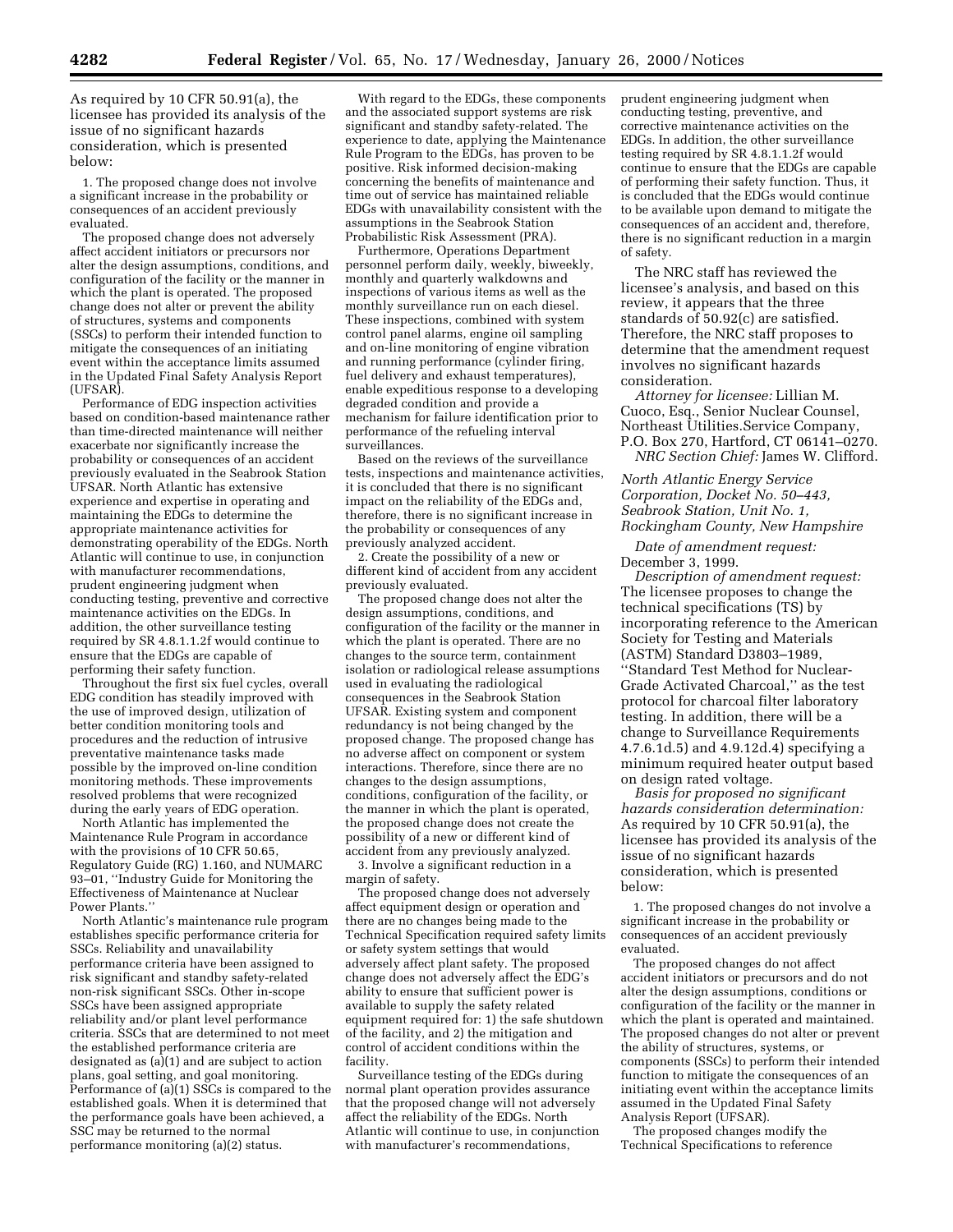appropriate test parameters for performing laboratory testing of nuclear-grade charcoal in ESF [engineered safety feature] filtration systems in accordance with ASTM D3803– 89. The testing methodology associated with ASTM D3803–89 provides more stringent requirements than what is currently employed. These more stringent requirements will not result in operations that will increase the probability of initiating an analyzed event and do not alter assumptions relative to mitigation of an accident or transient event. The more restrictive requirements continue to ensure process variables, structures, systems, and components are maintained consistent with the safety analyses and licensing basis.

The proposed change associated with verification of heater capacity dissipation by specifying a minimum required output based on design rated voltage does not affect continued operability of the heater. Stipulating the design rated voltage ensures the heater(s) remains capable of performing its safety function. Specifying an upper kW range band is restrictive and has been determined to be unnecessary. There is no safety concern with the heaters operating at a higher kW output. Operating at a higher kW output improves dehumidification. Should maximum operating bus voltage conditions be experienced it does not pose a fire hazard or dry-out concern for the charcoal filters.

There are no changes to previous accident analyses. The radiological consequences associated with these analyses remain unchanged. Therefore, the proposed changes do not involve a significant increase in the probability or consequences of an accident previously evaluated.

2. The proposed changes do not create the possibility of a new or different kind of accident from any previously analyzed.

The proposed changes do not alter the design assumptions, conditions or configuration of the facility or the manner in which the plant is operated and maintained. The proposed changes have no impact on component or system interactions.

The proposed changes modify the Technical Specifications to reference appropriate test parameters for performing laboratory testing of nuclear-grade charcoal in ESF filtration systems in accordance with ASTM D3803–89. The changes do impose different, more conservative testing requirements, on the ESF filtration systems charcoal samples. However, there is no alteration in the methods employed to obtain the charcoal sample and testing is performed offsite.

The proposed change associated with verification of heater capacity dissipation by specifying a minimum required output based on design rated voltage does not affect continued operability of the heater. The design function of the heater for humidity control remains unchanged. Deletion of the upper kW range does not pose a fire or dryout concern for the charcoal filters.

These changes are consistent with the safety analyses and licensing basis. The proposed changes do not introduce any new modes of plant operation, or alter any operational setpoints.

Since the proposed changes do not involve the physical alteration of SSCs (i.e., no new

or different type of equipment to be installed) or changes in the methods governing normal plant operation, it is concluded that the proposed changes do not create the possibility of a new or different kind of accident from any previously analyzed.

3. The proposed changes do not involve a significant reduction in a margin of safety.

There is no impact on equipment design or operation and there are no changes being made to the Technical Specification required safety limits or safety system settings that would adversely affect plant safety. The proposed changes modify the Technical Specifications to reference appropriate test parameters for performing laboratory testing of nuclear-grade charcoal in ESF filtration systems in accordance with ASTM D3803– 89. The imposition of the more conservative charcoal filter testing requirements associated with ASTM D3803–89 has no significant impact on a margin of safety. The conservative nature of ASTM D3803–89 is by definition, providing additional restrictions to enhance plant safety.

The proposed change associated with specifying a minimum required heater output based on design rated voltage does not reduce the ability of the heater to provide the minimum required kW output for humidity control. Deletion of the upper kW range does not pose a fire or dry-out concern for the charcoal filters.

The proposed changes maintain requirements within the safety analysis and licensing basis. Therefore, the proposed changes do not involve a significant reduction in any margin of safety.

The NRC staff has reviewed the licensee's analysis, and based on this review, it appears that the three standards of 50.92(c) are satisfied. Therefore, the NRC staff proposes to determine that the amendment request involves no significant hazards consideration.

*Attorney for licensee:* Lillian M. Cuoco, Esq., Senior Nuclear Counsel, Northeast Utilities Service Company, P.O. Box 270, Hartford, CT 06141–0270. *NRC Section Chief:* James W. Clifford.

*Northeast Nuclear Energy Company, et al., Docket No. 50–336, Millstone Nuclear Power Station, Unit No. 2, New London County, Connecticut*

*Date of amendment request:* September 7, 1999.

*Description of amendment request:* The proposed changes affect Technical Specification 3/4.7.8, ''Plant Systems, Snubbers,'' by removing the current special exception which precludes applying the eighteen month functional testing surveillance to the Steam Generator Hydraulic Snubbers.

*Basis for proposed no significant hazards consideration determination:* As required by 10 CFR 50.91(a), the licensee has provided its analysis of the issue of no significant hazards consideration, which is presented below:

1. Involve a significant increase in the probability or consequences of an accident previously evaluated.

The snubbers provide a restraint function to mitigate the consequences of a Main Steam Line Break (MSLB) or to limit seismic induced movements of the steam generators so as to protect the attached Reactor Coolant System (RCS) piping and therefore prevent the initiation of a Loss of Coolant Accident (LOCA).

While the proposed surveillance changes will extend the time period required for 100% inspection of all steam generator snubbers and also the actual service life of the snubber seals, the testing of samples at reduced intervals will actually provide a more reliable and timely indication of snubber functionality and provide increased assurance that generic concerns associated with this snubber set will be detected prior to any failure. The proposed surveillance requirements are the same as currently used for the balance of Millstone Unit No. 2 hydraulic snubbers. Given the complete similarity of design and operation for these components, the sampling approach is well suited for these snubbers. Given the general acceptance of a 10% sampling approach in the general snubber population, its use here for this homogenous set of components is fully justified. In addition to the 10% sample that will be functionally tested on an eighteen month interval, a concurrent 100% visual inspection is conducted during each test period, providing added assurance that no seal failures will go undetected for any significant period. This visual inspection program is unchanged from the existing surveillance program as currently documented in the Millstone Unit No. 2 Technical Specification. The anticipated reliability under the new surveillance frequency and testing methods proposed for the steam generator snubbers will not affect the probability of occurrence of a LOCA or a MSLB as the snubbers' ability to perform their function will prevent over stressing of either the Main Steam (MS) or RCS piping attached to the steam generators. Furthermore, the anticipated reliability under the new surveillance frequency and testing methods proposed for the steam generator snubbers will ensure that the existing evaluated consequences for these accidents will not be increased. Therefore, these changes will not significantly increase the probability or consequences of an accident previously evaluated.

The proposed change to Bases Section 3/ 4.7.8 will delete the text associated with the current exception taken for steam generator snubbers. This change will make the discussion in the Bases consistent with the proposed Technical Specification changes. Therefore, this change will not significantly increase the probability or consequences of an accident previously evaluated.

The proposed changes do not alter how any structure, system, or component functions. There will be no effect on equipment important to safety. The proposed changes have no effect on any of the design basis accidents previously evaluated. Therefore, this License Amendment Request does not impact the probability of an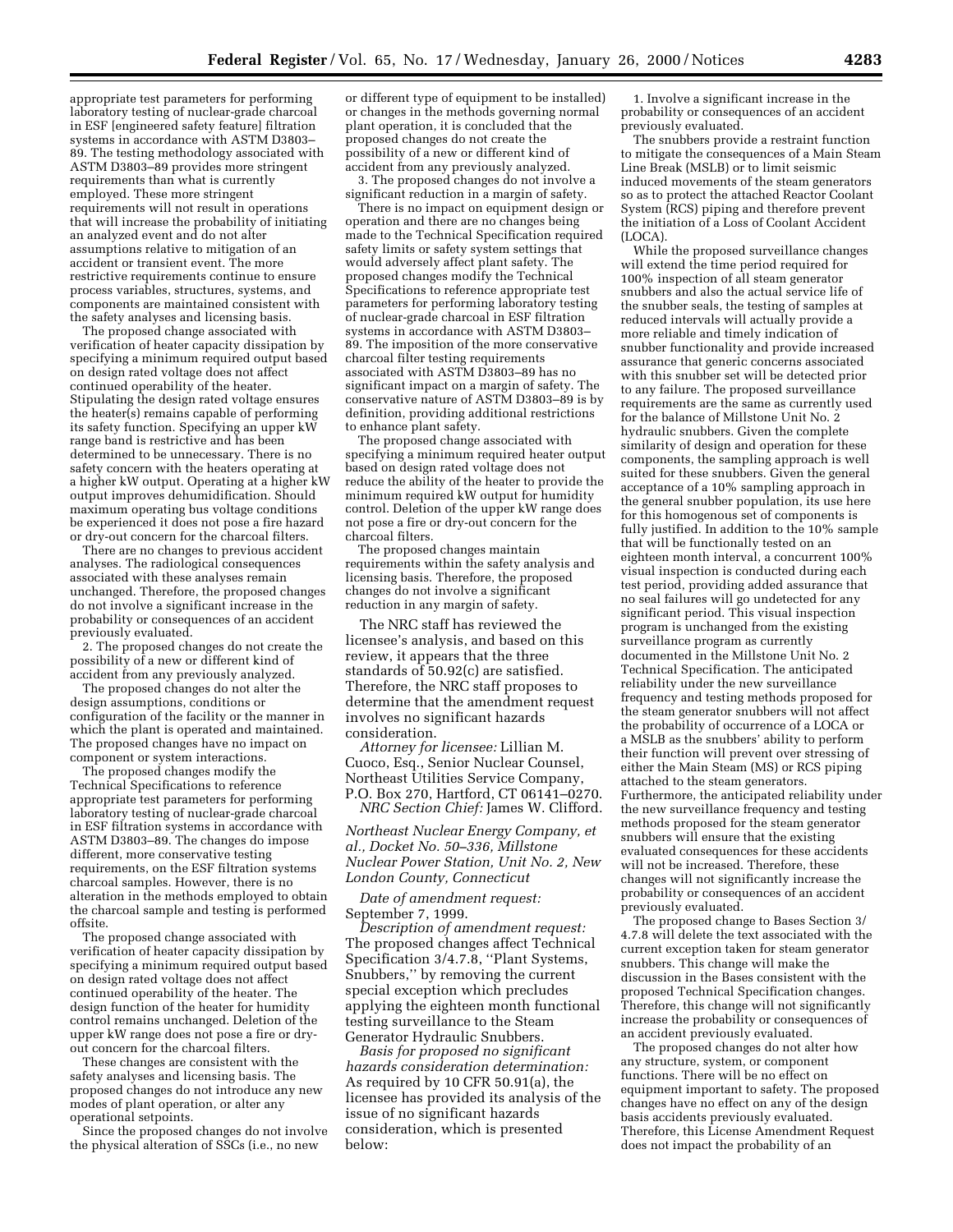accident previously evaluated, nor does it involve a significant increase in the consequences of an accident previously evaluated.

2. Create the possibility of a new or different kind of accident from any accident previously evaluated.

The only accidents possible due to failure of the steam generator snubbers to operate properly is increased stresses on both the MS and RCS piping attached to the steam generator due to either additional constraint in the case of premature lockup, or lack of proper constraint in the case of failure to lock-up under dynamic loading. Since the worst case scenario of such a failure would be the initiation of a LOCA, which is currently evaluated in the SAR [safety analysis report], there is no possibility of a new or different kind of accident from any accident previously evaluated.

The proposed changes do not alter the plant configuration (no new or different type of equipment will be installed) or require any new or unusual operator actions. They do not alter the way any structure, system, or component functions and do not alter the manner in which the plant is operated. The proposed changes do not introduce any new failure modes. Therefore, the proposed changes will not create the possibility of a new or different kind of accident from any accident previously evaluated.

3. Involve a significant reduction in a margin of safety.

The proposed changes will allow use of the preferred approach to snubber surveillance which is in effect for the balance of Millstone Unit No. 2 snubbers. The steam generator snubbers have been previously exempt from the standard approach to snubber surveillance due to the difficulty previously encountered in testing these large and inaccessible components. Given the reliability of these snubbers is not expected to change in that the same requirements as for all other hydraulic snubbers will now consistently be met, there is no significant reduction in a margin of safety. The proposed changes will not alter any of the assumptions used in the accident analysis, nor will they cause any safety system parameters to exceed their acceptance limit. The proposed changes will not affect any operability requirements for equipment important to plant safety. Therefore, the proposed changes will not result in a significant reduction in a margin of safety.

The NRC staff has reviewed the licensee's analysis and, based on this review, it appears that the three standards of 10 CFR 50.92(c) are satisfied. Therefore, the NRC staff proposes to determine that the amendment request involves no significant hazards consideration.

*Attorney for licensee:* Lillian M. Cuoco, Esq., Senior Nuclear Counsel, Northeast Utilities Service Company, P.O. Box 270, Hartford, Connecticut.

*NRC Section Chief:* James W. Clifford.

*Northeast Nuclear Energy Company, et al., Docket No. 50–336, Millstone Nuclear Power Station, Unit No. 2, New London County, Connecticut*

*Date of amendment request:* November 23, 1999.

*Description of amendment request:* The proposed changes will update the list of documents describing the analytical methods used to determine the core operating limits, specified in Technical Specification 6.9.1.8b.

*Basis for proposed no significant hazards consideration determination:* As required by 10 CFR 50.91(a), the licensee has provided its analysis of the issue of no significant hazards consideration, which is presented below:

1. Involve a significant increase in the probability or consequences of an accident previously evaluated.

The proposed change in document 1 of Technical Specification 6.9.1.8b is made to provide the most recent, Nuclear Regulatory Commission (NRC) approved, methodology description and benchmarking results of the reactor analysis system used in the core neutronics analysis of cycle 14 and beyond. This change has no impact on plant equipment operation. Since the change only affects the neutronics analysis of the core, it cannot affect the likelihood or consequences of accidents. Therefore, this change will not significantly increase the probability or consequences of an accident previously evaluated.

The proposed change in document 8 of Technical Specification 6.9.1.8b is made to include the most recent, NRC approved, Emergency Core Cooling System (ECCS) model used in Large Break Loss of Coolant Accident (LBLOCA) applications. This model contains resolution of the deficiencies reported under 10 CFR 50.46(a) in a letter dated May 20, 1999. The use of the revised methodology also constitutes an improvement over the previous methodology. Therefore, this change will not significantly increase the probability or consequences of an accident previously evaluated.

The proposed changes in document 4 of Technical Specification 6.9.1.8b are administrative in nature. Therefore, these changes will not significantly increase the probability or consequences of an accident previously evaluated.

2. Create the possibility of a new or different kind of accident from any accident previously evaluated.

The proposed change in document 1 of Technical Specification 6.9.1.8b is made to provide the most recent, NRC approved, methodology description and benchmarking results of the reactor analysis system used in the neutronics analysis of cycle 14 and beyond. The proposed change in document 1 of Technical Specification 6.9.1.8b will not alter the plant configuration (no new or different type of equipment will be installed) or require any new or unusual operator actions. It does not alter the way any structure, system, or component functions

and does not alter the manner in which the plant is operated.

The proposed change in the documents in number 8 of Technical Specification 6.9.1.8b is made to include the most recent, NRC approved, ECCS model used in LBLOCA applications. The proposed change in document 8 of Technical Specification 6.9.1.8b will not alter the plant configuration (no new or different type of equipment will be installed) or require any new or unusual operator actions. It does not alter the way any structure, system, or component functions and does not alter the manner in which the plant is operated.

The proposed changes in document 4 of Technical Specification 6.9.1.8b are administrative in nature. These changes do not alter the way any structure, system, or component functions and do not alter the manner in which the plant is operated.

These changes do not introduce any new failure modes. Therefore, the proposed changes will not create the possibility of a new or different kind of accident from any accident previously evaluated.

3. Involve a significant reduction in a margin of safety.

The proposed change in document 1 of Technical Specification 6.9.1.8b is made to provide the most recent, NRC approved, methodology description and benchmarking results of the reactor analysis system used in the neutronics analysis of cycle 14 and beyond. It has no impact on plant equipment operation. The proposed change in document 8 of Technical Specification 6.9.1.8b is made to include the most recent, NRC approved, ECCS model used in LBLOCA applications. This model contains resolution of the deficiencies reported under 10 CFR 50.46(a) in a letter dated May 20, 1999. The use of the revised methodology still provides a conservative simulation of the LBLOCA and conservative core neutronics analysis. The use of the revised methodology also constitutes an improvement over the previous methodology. The new documents will clearly identify the approved Siemens Topical Reports applicable to Millstone Unit No. 2 and will ensure that methodology changes will be identified and submitted to the NRC for approval, as required. The proposed changes in document 4 of Technical Specification 6.9.1.8b are administrative in nature. Therefore, the proposed changes will not result in a significant reduction in a margin of safety.

The NRC staff has reviewed the licensee's analysis and, based on this review, it appears that the three standards of 10 CFR 50.92(c) are satisfied. Therefore, the NRC staff proposes to determine that the amendment request involves no significant hazards consideration.

*Attorney for licensee:* Lillian M. Cuoco, Esq., Senior Nuclear Counsel, Northeast Utilities Service Company, P.O. Box 270, Hartford, Connecticut.

*NRC Section Chief:* James W. Clifford.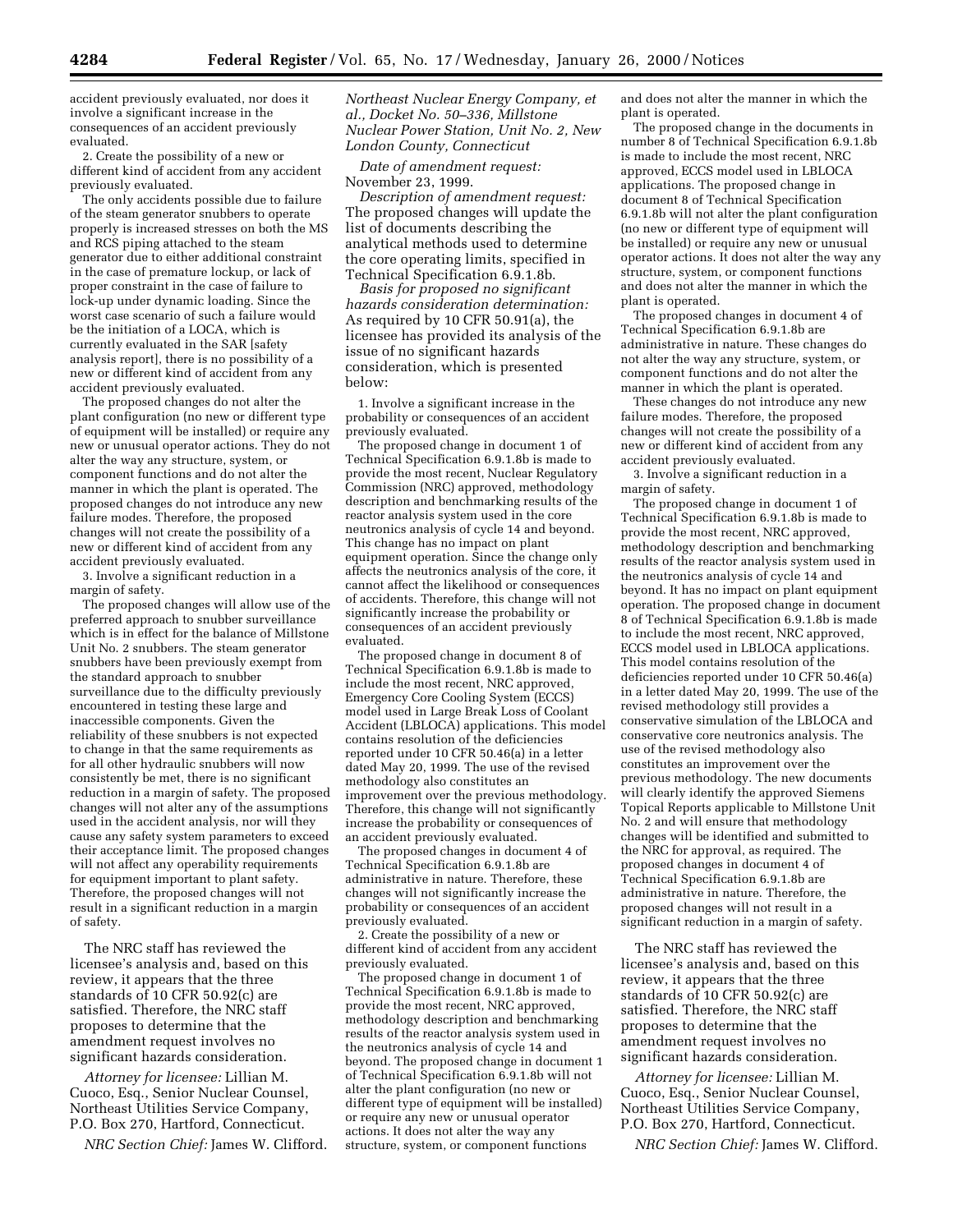*Northeast Nuclear Energy Company, et al., Docket No. 50–336, Millstone Nuclear Power Station, Unit No. 2, New London County, Connecticut*

*Date of amendment request:* December 6, 1999.

*Description of amendment request:* The proposed changes will modify the Technical Specification (TS) surveillance requirements associated with ensuring a limited number of charging and high pressure safety injection pumps are capable of injecting into the Reactor Coolant System when the plant is shutdown. In addition, the TS Bases will be modified to address these changes.

*Basis for proposed no significant hazards consideration determination:* As required by 10 CFR 50.91(a), the licensee has provided its analysis of the issue of no significant hazards consideration, which is presented below:

1. Involve a significant increase in the probability or consequences of an accident previously evaluated.

The proposed modifications to the surveillance requirements (SRs) associated with Technical Specifications 3.1.2.3, 3.1.2.4, and 3.4.9.3 will remove information that specifies the methods to be used to perform the associated SRs. These SRs verify the maximum number of charging and high pressure safety injection (HPSI) pumps capable of injecting into the RCS [Reactor Coolant System] when the plant is shut down. This information will be transferred to the associated Bases. Additional methods associated with the charging pumps, which are technically equivalent to the current method, will be included in the Bases change. This will not change the requirement to verify that the associated pumps are not capable of injecting into the RCS when the plant is shut down.

The proposed changes to the Technical Specifications and Bases will have no adverse effect on plant operation, or the availability or operation of any accident mitigation equipment. The plant response to the design basis accidents will not change. In addition, the proposed changes can not cause an accident. Therefore, there will be no significant increase in the probability or consequences of an accident previously evaluated.

2. Create the possibility of a new or different kind of accident from any accident previously evaluated.

The proposed Technical Specification and Bases changes will not alter the plant configuration (no new or different type of equipment will be installed) or require any new or unusual operator actions. They do not alter the way any structure, system, or component functions and do not significantly alter the manner in which the plant is operated. The proposed changes do not introduce any new failure modes. Also, the response of the plant and the operators following these accidents is unaffected by the changes. Therefore, the proposed changes

will not create the possibility of a new or different kind of accident from any accident previously evaluated.

3. Involve a significant reduction in a margin of safety.

The proposed modifications to the surveillance requirements associated with Technical Specifications 3.1.2.3, 3.1.2.4, and 3.4.9.3 will remove information that specifies the methods to be used to perform the associated surveillance requirements. This will not change the requirement to verify that the associated pumps are not capable of injecting into the RCS when the plant is shut down.

The proposed changes to the Technical Specifications and Bases will have no adverse effect on plant operation or equipment important to safety. The plant response to the design basis accidents will not change and the accident mitigation equipment will continue to function as assumed in the design basis accident analysis. Therefore, there will be no significant reduction in a margin of safety.

The NRC staff has reviewed the licensee's analysis and, based on this review, it appears that the three standards of 10 CFR 50.92(c) are satisfied. Therefore, the NRC staff proposes to determine that the amendment request involves no significant hazards consideration.

*Attorney for licensee:* Lillian M. Cuoco, Esq., Senior Nuclear Counsel, Northeast Utilities Service Company, P.O. Box 270, Hartford, Connecticut.

*NRC Section Chief:* James W. Clifford.

*Northeast Nuclear Energy Company, et al., Docket No. 50–336, Millstone Nuclear Power Station, Unit No. 2, New London County, Connecticut*

*Date of amendment request:* December 7, 1999.

*Description of amendment request:* The proposed changes to the Technical Specifications (TSs) are associated with the action requirement to suspend positive reactivity additions. These changes will remove the action requirement to suspend positive reactivity additions from TS 3.4.2.1, ''Reactor Coolant System—Safety Valves,'' 3.4.2.2, ''Reactor Coolant System—Safety Valves,'' and 3.7.6.1, ''Plant Systems—Control Room Emergency Ventilation System,'' and provide guidance in the Bases for other TSs that require the suspension of positive reactivity addition.

*Basis for proposed no significant hazards consideration determination:* As required by 10 CFR 50.91(a), the licensee has provided its analysis of the issue of no significant hazards consideration, which is presented below:

1. Involve a significant increase in the probability or consequences of an accident previously evaluated.

#### Technical Specifications 3.4.2.1 and 3.4.2.2

The proposed changes to Technical Specifications 3.4.2.1 and 3.4.2.2, which address the pressurizer code safety valves in Modes 1 through 4, will combine these two specifications into one Technical Specification, 3.4.2. The slight reduction in the Mode of Applicability for the new Technical Specification, to be consistent with the Mode of Applicability for Technical Specification 3.4.9.3, which addresses the Low Temperature Overpressure Protection (LTOP) System, is too small to result in a change in plant operations. The LCO [limiting condition for operation] for the pressurizer code safety valves in Mode 4 with all Reactor Coolant System (RCS) cold leg temperatures > 275 °F will be expanded to require all pressurizer code safety valves to be operable, instead of at least one pressurizer code safety valve. This more restrictive change will require additional accident mitigation equipment to be operable. The proposed action requirements for plant operation in Modes 1, 2, and 3 have been expanded to require the plant to be in Mode 3 within 6 hours and in Mode 4 within the following 6 hours, instead of just Mode 4 within 12 hours. In addition, the action requirements will be modified to address 2 inoperable pressurizer code safety valves. An entry into Technical Specification 3.0.3 will no longer be necessary if both pressurizer code safety valves are inoperable. In addition, the proposed action requirements are more restrictive than the action requirements of Technical Specification 3.0.3. The proposed action requirements for Mode 4 with all RCS cold leg temperatures > 275 °F are different. The new Mode 4 action requirements will direct the plant to be cooled down to the applicability of Technical Specification 3.4.9.3, which will require the LTOP System to be placed in service to provide RCS overpressure protection. The proposed action requirements will ensure that the plant is placed in a condition where sufficient accident mitigation equipment will be available.

The proposed Technical Specification, 3.4.2, will ensure the RCS has adequate overpressure protection when operating above 275 °F. If the pressurizer code safety valves are not operable, the proposed Technical Specification will require a plant shutdown that will place the plant within the capability of the LTOP System to provide RCS overpressure protection. The proposed changes will have no adverse effect on plant operation, or the availability or operation of any accident mitigation equipment. The plant response to the design basis accidents will not change. In addition, the proposed changes can not cause an accident. Therefore, there will be no significant increase in the probability or consequences of an accident previously evaluated.

Technical Specification 3.7.6.1

The proposed change to Technical Specification 3.7.6.1 will remove the requirement to suspend positive reactivity additions if both control room ventilation trains are inoperable in Modes 5 and 6. The Control Room Ventilation System is required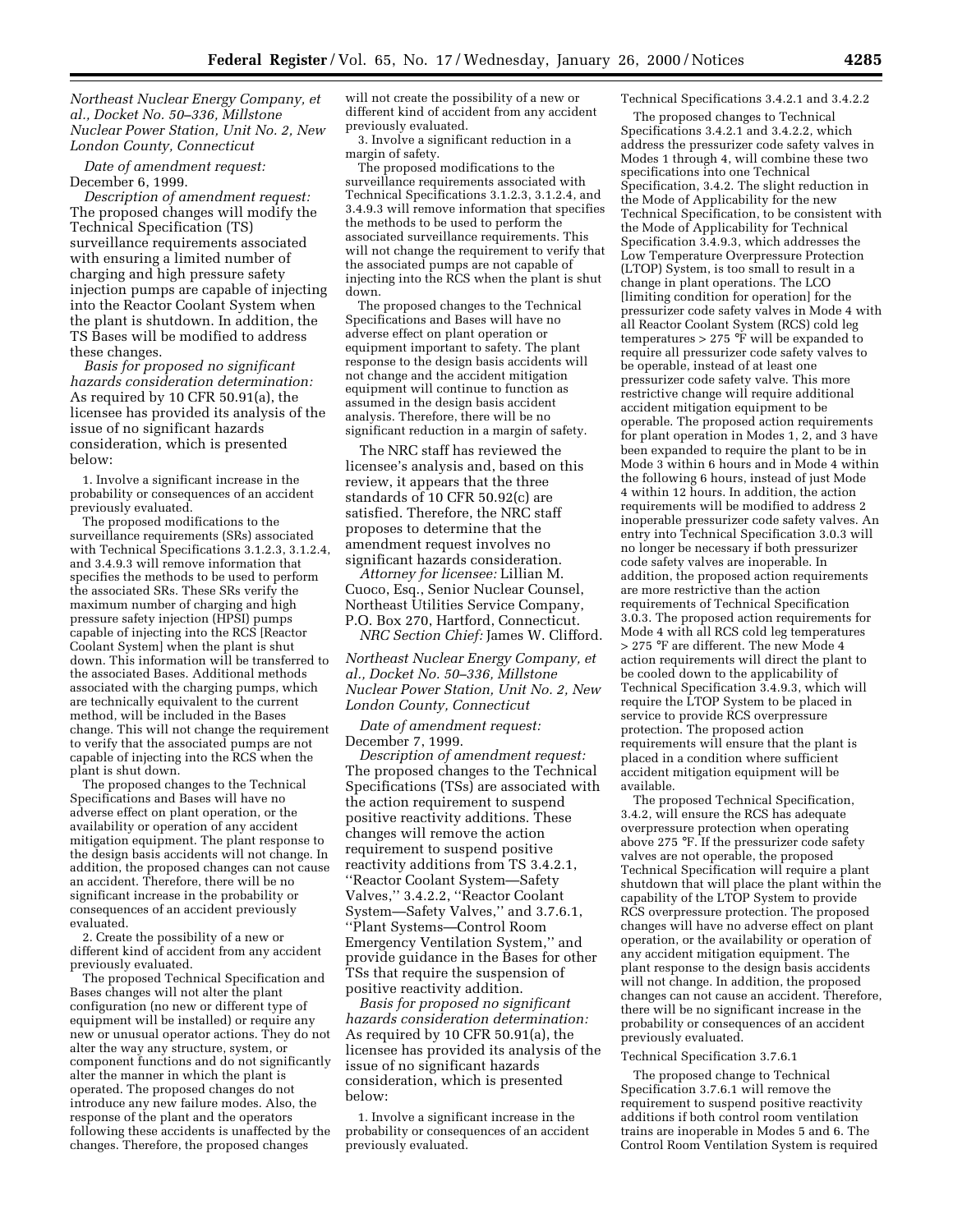to be operable in Modes 5 and 6 to protect the control room operators from an event that results in a rapid release of radioactivity, such as a fuel handling accident. In Modes 5 and 6, the positive reactivity addition methods of concern are boron dilution, RCS cooldown (negative isothermal temperature coefficient), and control rod withdrawal. Positive reactivity additions associated with fuel handling are already addressed by the additional action requirement in this specification to suspend core alterations. Control rod withdrawal is prohibited by Technical Specification 3.1.3.7, unless the RCS boron concentration is greater than or equal to the refueling boron concentration of Technical Specification 3.9.1. If the RCS is borated to the refueling concentration, sufficient negative reactivity has been added to compensate for the positive reactivity addition associated with control rod withdrawal in Modes 5 and 6. Therefore, only boron dilution and RCS temperature changes are of concern. However, both of these methods will result in slow changes to core reactivity in Modes 5 and 6, and since adequate shutdown margin (SDM) will have been established prior to entering Mode 5 or 6 (Technical Specifications 3.1.1.2 and 3.9.1), neither method will result in a rapid release of radioactivity. Therefore, the requirement to suspend positive reactivity additions is not necessary for the protection of the control room operators.

The proposed change will have no adverse effect on plant operation, or the availability or operation of any accident mitigation equipment. The plant response to the design basis accidents will not change. In addition, the proposed change can not cause an accident. Therefore, there will be no significant increase in the probability or consequences of an accident previously evaluated.

2. Create the possibility of a new or different kind of accident from any accident previously evaluated.

The proposed Technical Specification will not alter the plant configuration (no new or different type of equipment will be installed) or require any new or unusual operator actions. They do not alter the way any structure, system, or component functions and do not significantly alter the manner in which the plant is operated. The proposed changes do not introduce any new failure modes. Also, the response of the plant and the operators following these accidents is unaffected by the changes. Therefore, the proposed changes will not create the possibility of a new or different kind of accident from any accident previously evaluated.

3. Involve a significant reduction in a margin of safety.

The proposed change to combine Technical Specifications 3.4.2.1 and 3.4.2.2 into a new Technical Specification, 3.4.2, will result in a slight reduction in the Mode of Applicability for the new Technical Specification, will require both pressurizer code safety valves to be operable in Mode 4 with all RCS cold leg temperatures  $> 275$  °F, will modify the action requirements in Modes 1, 2, and 3 to add a requirement to be in Mode 3 within 6 hours and to address

two inoperable pressurizer code safety valves, and will provide different action requirements for Mode 4 with all RCS cold leg temperatures > 275 °F. The reduction in Mode of Applicability is too small to adversely impact plant operations. Requiring both pressurizer code safety valves to be operable in Mode 4 with all RCS cold leg temperatures > 275 °F will provide additional accident mitigation equipment. The modified action requirement to be in Mode 3 within 6 hours will not change the requirement to be in Mode 4 within 12 hours. The action requirements added to address two inoperable pressurizer code safety valves are more restrictive than the action requirements of Technical Specification 3.0.3. The new Mode 4 action requirements will direct the plant to be cooled down to the applicability of Technical Specification 3.4.9.3, which will require the LTOP System to be placed in service to provide RCS overpressure protection. The proposed action requirements will ensure that the plant is placed in a condition where sufficient accident mitigation equipment will be available.

The proposed change to Technical Specification 3.7.6.1 will remove the requirement to suspend positive reactivity additions if both control room ventilation trains are inoperable in Modes 5 and 6. The Control Room Ventilation System is required to be operable in Modes 5 and 6 to protect the control room operators from an event that results in a rapid release of radioactivity, such as a fuel handling accident. The proposed change will only impact slow methods to change core reactivity, such as boron dilution and RCS temperature changes. Therefore, the action requirement to suspend positive reactivity additions is not necessary for the protection of the control room operators.

The proposed changes will have no adverse effect on plant operation or equipment important to safety. The plant response to the design basis accidents will not change and the accident mitigation equipment will continue to function as assumed in the design basis accident analysis. Therefore, there will be no significant reduction in a margin of safety.

The NRC staff has reviewed the licensee's analysis and, based on this review, it appears that the three standards of 10 CFR 50.92(c) are satisfied. Therefore, the NRC staff proposes to determine that the amendment request involves no significant hazards consideration.

*Attorney for licensee:* Lillian M. Cuoco, Esq., Senior Nuclear Counsel, Northeast Utilities Service Company, P.O. Box 270, Hartford, Connecticut.

*NRC Section Chief:* James W. Clifford.

*Northeast Nuclear Energy Company, et al., Docket Nos. 50–336 and 50–423, Millstone Nuclear Power Station, Unit Nos. 2 and 3, New London County, Connecticut*

*Date of amendment request:* November 23, 1999.

*Description of amendment request:* The proposed change affects Technical Specification 4.0.5, ''Limiting Conditions for Operation and Surveillance Requirements'' by adding a biennial or 2-year surveillance interval and incorporating a required frequency for performing inservice testing activities of once per 731 days.

*Basis for proposed no significant hazards consideration determination:* As required by 10 CFR 50.91(a), the licensee has provided its analysis of the issue of no significant hazards consideration, which is presented below:

1. Involve a significant increase in the probability or consequences of an accident previously evaluated.

The proposed change amends Technical Specification Section 4.0.5.b by adding a biennial or 2 year surveillance to the existing list. This surveillance interval is included as part of the current Millstone Unit Nos. 2 and 3 Inservice Test (IST) surveillance program. Inclusion of this surveillance interval in the facility Technical Specifications clarifies the applicability of this surveillance interval and affords operational flexibility in the event a surveillance cannot be completed within the required interval.

The proposed change will have no adverse effect on plant operation, or the availability or operation of any accident mitigation equipment. The plant response to the design basis accidents will not change. In addition, the proposed change can not cause an accident. Therefore, there will be no significant increase in the probability or consequences of an accident previously evaluated.

2. Create the possibility of a new or different kind of accident from any accident previously evaluated.

The biennial surveillance relates to performing inservice testing of plant components. The possibility of a new or different kind of accident from any accident previously evaluated is not created because the proposed Technical Specification change does not introduce a new mode of plant operations and does not involve physical modifications to the plant. Therefore, the proposed change will not create the possibility of a new or different kind of accident from any accident previously evaluated.

3. Involve a significant reduction in a margin of safety.

There is no impact on the margin of safety as defined in the Technical Specifications. Performance of surveillance tests at regular intervals provides assurance of reliability and availability of accident mitigating equipment. The Technical Specifications provide the required frequency for performing surveillance testing. Adding a new surveillance frequency to the Technical Specifications will provide consistent yet acceptable flexibility in scheduling surveillance tests and provide additional assurance that testing will be performed in a timely manner.

The proposed change will have no adverse effect on plant operation or equipment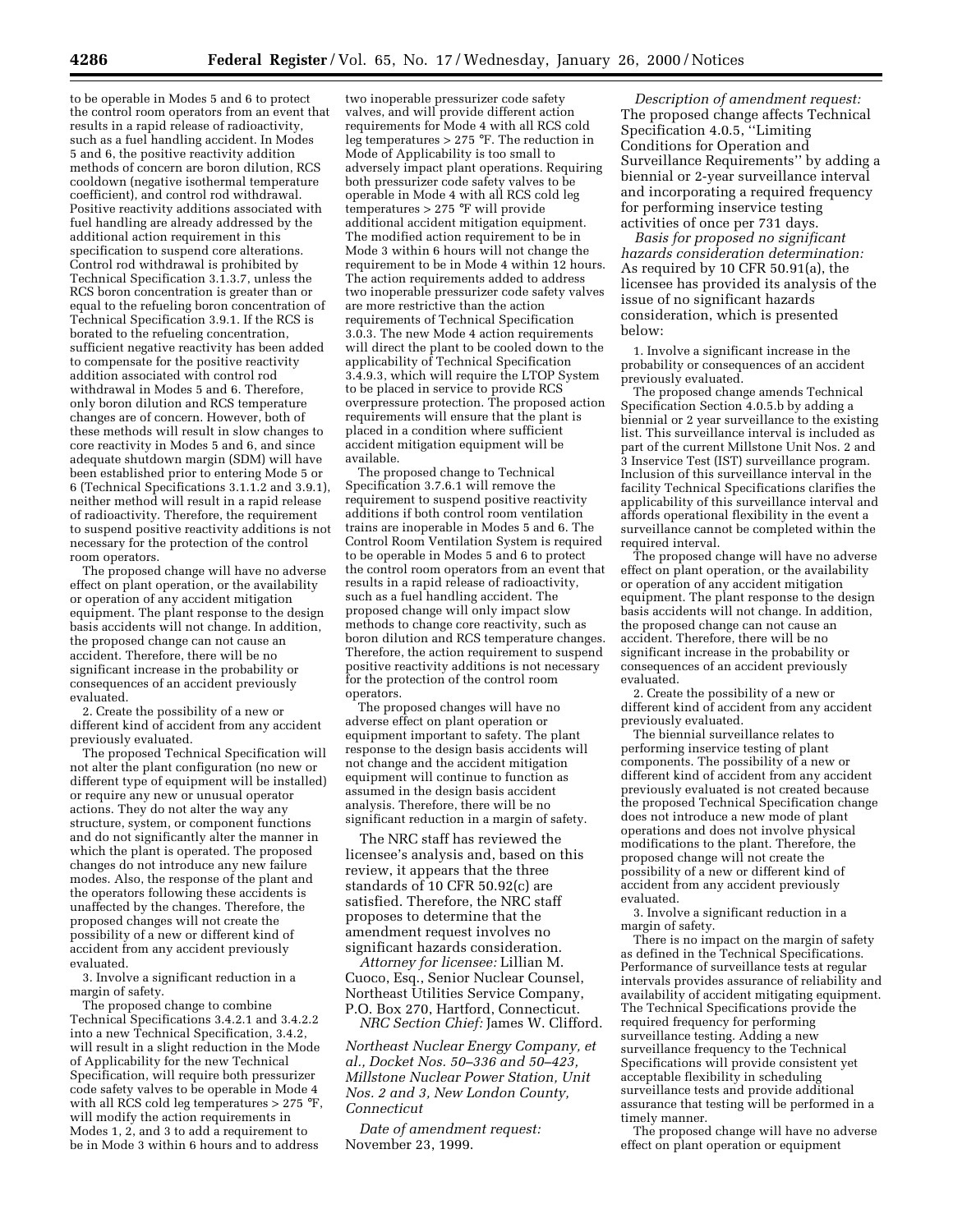important to safety. The plant response to the design basis accidents will not change and the accident mitigation equipment will continue to function as assumed in the design basis accident analysis. Therefore, there will be no significant reduction in a margin of safety.

The NRC staff has reviewed the licensee's analysis and, based on this review, it appears that the three standards of 10 CFR 50.92(c) are satisfied. Therefore, the NRC staff proposes to determine that the amendment request involves no significant hazards consideration.

*Attorney for licensee:* Lillian M. Cuoco, Esq., Senior Nuclear Counsel, Northeast Utilities Service Company, P.O. Box 270, Hartford, Connecticut. *NRC Section Chief:* James W. Clifford.

*Northeast Nuclear Energy Company, et al., Docket No. 50–423, Millstone Nuclear Power Station, Unit No. 3, New London County, Connecticut*

*Date of amendment request:* November 29, 1999.

*Description of amendment request:* The requested changes would revise Technical Specification (TS) 3/4.6.6, ''Supplementary Leak Collection and Release System,'' (SLCRS), TS 3/4.7.7, ''Control Room Emergency Ventilation System," (CREVS), TS 3/4.7.9, ''Auxiliary Building Filter System,'' (ABFS), and 3/4.9.12, ''Fuel Building Exhaust System,'' (FBES), in response to Generic Letter (GL) 99–02, ''Laboratory Testing of Nuclear-Grade Activated Charcoal.'' The requested changes require testing of nuclear-grade activated charcoal to be conducted in accordance with American Society for Testing Materials (ASTM) D3803-1989, ''Standard Test Method for Nuclear-Grade Activated Carbon,'' as recommended by GL 99–02.

*Basis for proposed no significant hazards consideration determination:* As required by 10 CFR 50.91(a), the licensee has provided its analysis of the issue of no significant hazards consideration, which is presented below:

NNECO [Northeast Nuclear Energy Company] has reviewed the proposed revision in accordance with 10 CFR 50.92 and has concluded that the revision does not involve any Significant Hazards Consideration (SHC). The basis for this conclusion is that the three criteria of 10 CFR 50.92(c) are not satisfied. The proposed TS revision does not involve an SHC because the revision would not:

1. Involve a significant increase in the probability or consequences of an accident previously evaluated.

The proposed change modifies the TS to reference ASTM D3803–[19]89 for performing laboratory testing of nucleargrade charcoal in ESF [Engineered Safeguards Features] filtration systems. The testing methodology associated with ASTM D3803–[19]89 provides more stringent requirements than what is currently employed. These more stringent requirements, along with a factor of safety of greater than or equal to two in regards to the charcoal efficiency assumed in the design bases dose analysis will not result in operations that will increase the probability of initiating an analyzed event and do not alter assumptions relative to mitigation of an accident or transient event. The more restrictive requirements continue to ensure process variables, structures, systems, and components are maintained consistent with the safety analyses and licensing basis. There are no related modifications to any systems. The proposed change does not affect procedures governing plant operations. Therefore there is no significant increase in the probability [or consequences] of occurrence of a previously evaluated accident.

2. Create the possibility of a new or different kind of accident from any accident previously evaluated.

The proposed change modifies the TS to reference ASTM D3803–[19]89 for performing laboratory testing of nucleargrade charcoal in ESF filtration systems. The proposed change does not involve the physical alteration of the plant (no new or different type of equipment will be installed) or changes in the methods governing normal plant operation. This change does impose different, more conservative testing requirements on the ESF filtration system charcoal samples. However there is no alteration in the methods employed to obtain the charcoal sample and testing is performed offsite. These changes are consistent with the safety analyses and licensing basis. Furthermore, the proposed changes do not introduce any new modes of plant operation, or alter any operational setpoints. Thus the possibility of a new or different kind of accident from any previously evaluated is not created.

3. Involve a significant reduction in the margin of safety.

The proposed change modifies the TS to reference ASTM D3803–[19]89 for performing laboratory testing of nucleargrade charcoal in ESF filtration systems. The imposition of the more conservative charcoal filter testing requirements associated with ASTM D3803–[19]89 along with a factor of safety of greater than or equal to two, in regards to the charcoal efficiency assumed in the design bases dose analysis has no impact on, nor decreases the margin of plant safety. The conservative nature of ASTM D3803– [19]89 is by definition, providing additional restrictions to enhance plant safety. This change maintains requirements within the safety analysis and licensing basis. Therefore, there will be no significant reduction in the margin of safety as defined in the Bases for the TS affected by the proposed change.

As described above this TSCR [Technical Specification Change Request] does not impact the probability of an accident previously evaluated, does not involve a significant increase in the consequences of an accident previously evaluated, does not create the possibility of a new or different kind of accident from any accident previously evaluated, and does not result in a significant reduction in a margin of safety. Therefore, NNECO has concluded that the proposed changes do not involve an SHC.

The NRC staff has reviewed the licensee's analysis and, based on this review, it appears that the three standards of 10 CFR 50.92(c) are satisfied. Therefore, the NRC staff proposes to determine that the amendment request involves no significant hazards consideration.

*Attorney for licensee:* Lillian M. Cuoco, Esq., Senior Nuclear Counsel, Northeast Utilities Service Company, P.O. Box 270, Hartford, Connecticut. *NRC Section Chief:* James W. Clifford.

*PECO Energy Company, Docket Nos. 50–352 and 50–353, Limerick Generating Station, (LGS) Units 1 and 2, Montgomery County, Pennsylvania*

*Date of amendment request:* November 5, 1999.

*Description of amendment request:* The proposed changes will revise LGS Technical Specifications (TSs) to incorporate revised testing and acceptance criteria for the performance of laboratory analysis of safety-related nuclear-grade activated charcoal in response to Generic Letter (GL) 99–02. ''Laboratory Testing of Nuclear-Grade Activated Charcoal,'' dated June 3, 1999. In addition, minor editorial changes are being proposed for wording consistency and to correct a typographical error.

*Basis for proposed no significant hazards consideration determination:* As required by 10 CFR 50.91(a), the licensee has provided its analysis of the issue of no significant hazards consideration, which is presented below:

1. The proposed TS changes do not involve a significant increase in the probability or consequences of an accident previously evaluated.

Changing the methodology for the performance of the laboratory testing of nuclear-grade activated charcoal samples from Reg. [Regulatory] Guide 1.52 to ASTM D3803–1989 in accordance with Generic Letter 99–02, and establishing a new methyl iodide penetration acceptance criteria does not involve any physical changes or modifications to the function or operation of any safety-related structure, system, or component. The new testing methodology will enable a more accurate, conservative and reliable determination of the charcoal decontamination efficiencies associated with the SGTS [Standby Gas Treatment System], RERS [Reactor Enclosure Recirculation System], and CREFAS [Control Room Emergency Fresh Air System] which will better assure that the assumed charcoal efficiencies credited in the licensed accident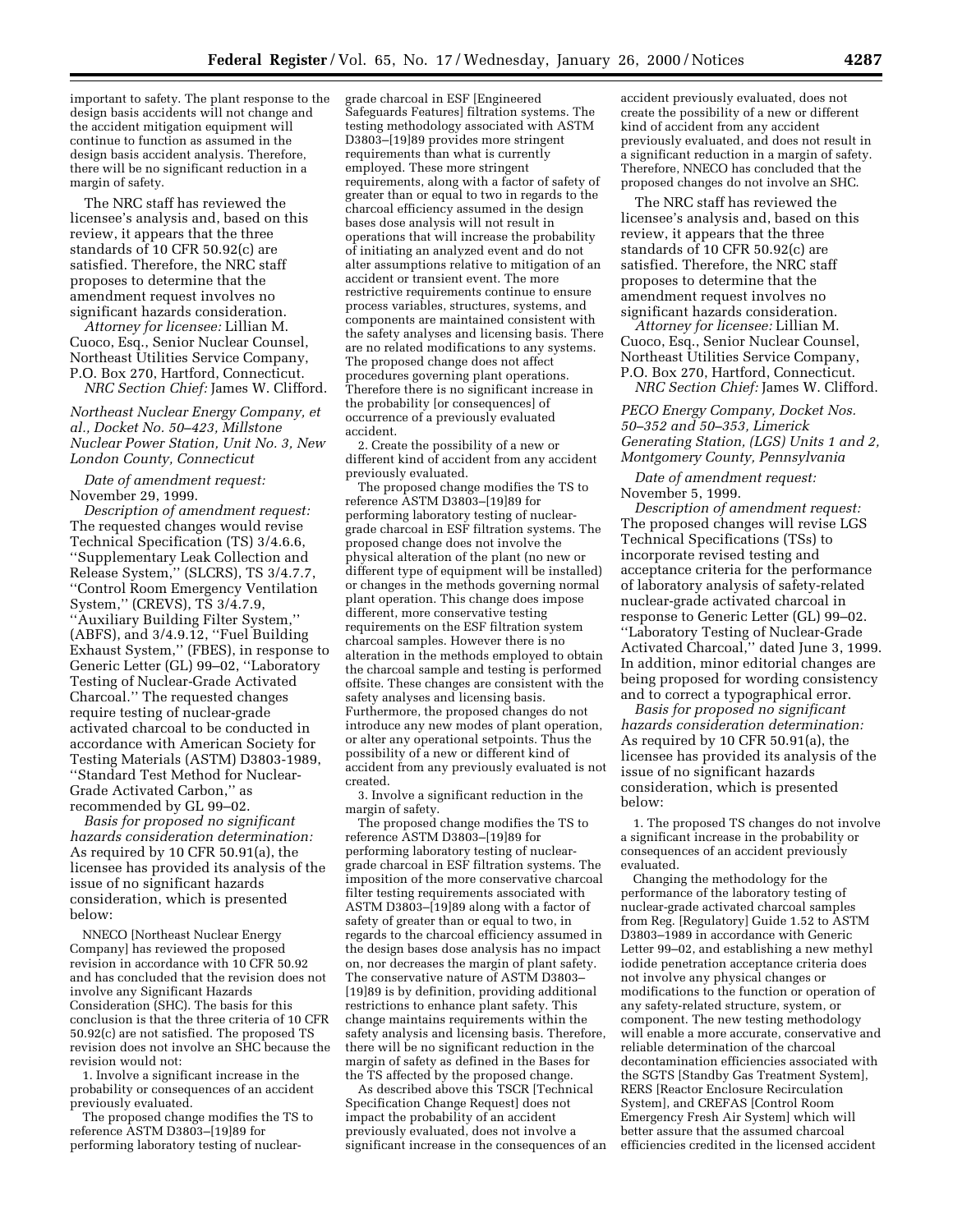analysis are adequately maintained. Implementing this change will only involve revisions to existing procedures.

The SGTS, RERS, and CREFAS are standby systems that are designed to mitigate the consequences of the analyzed accidents. No analyzed accident initiating events are impacted, no new accident initiators or new failure modes are created and the credited charcoal efficiency for each system in the licensed accident analyses is not changing as a result of the proposed changes. The ability of the SGTS, RERS, and CREFAS to perform all of their safety-related mitigation functions as designed will not be affected by the proposed changes. Furthermore, the change in the testing methodology and acceptance criteria will not result in increasing the dose rates currently calculated in the existing accident analyses.

In addition, the proposed minor editorial changes are administrative in nature and do not impact the operation, physical configuration, or function of plant equipment or systems. The proposed editorial changes do not impact the initiators or assumptions of analyzed events, nor do they impact mitigation of accidents or transient events.

Therefore, the proposed changes do not involve a significant increase in the probability or consequences of an accident previously evaluated.

2. The proposed TS changes do not create the possibility of a new or different kind of accident from any accident previously evaluated.

Changing the methodology for the performance of the laboratory testing of nuclear-grade activated charcoal in accordance with Generic Letter 99–02, and establishing new methyl iodide penetration acceptance criteria is not an accident initiator, does not create any new failure modes, nor does it result in the occurrence of an accident. This change does not result in any physical plant modification and does not affect the safety-related function, assigned charcoal efficiency assumed in the accident analyses, or operation of the SGTS, RERS, and CREFAS. This change will only involve revisions to existing procedures.

In addition, the proposed minor editorial changes are administrative in nature and do not alter plant configuration, require that new equipment be installed, alter assumptions made about accidents previously evaluated, or impact the operation or function of plant equipment.

Therefore, the proposed changes do not create the possibility of a new or different kind of accident from any accident previously evaluated.

3. The proposed TS changes do not involve a significant reduction in a margin of safety.

The safety-related air cleaning units used in ESF [Engineered Safety Feature] ventilation systems reduce the potential onsite and offsite consequences of a radiological accident by adsorbing radioiodine. Changing the methodology for the performance of the laboratory testing of nuclear-grade activated charcoal samples from Reg. Guide 1.52 to ASTM D3803–1989 in accordance with Generic Letter 99–02, and the establishment of new methyl iodide penetration acceptance criteria does not

increase the dose rates above what is currently calculated in the accident analyses.

In addition, the proposed minor editorial changes are administrative in nature and do not involve any physical changes to plant structures, systems or components (SCCs), or the manner in which SSCs are operated, maintained, modified, tested, or inspected. The proposed editorial changes do not involve a change to any safety limits, limiting safety system settings, limiting conditions of operation, or design parameters for any SSC. The proposed editorial changes do not impact any safety analysis assumptions and do not involve a change in initial conditions, system response times, or other parameters affecting any accident analysis.

Therefore, the proposed changes do not involve a significant reduction in a margin of safety.

The NRC staff has reviewed the licensee's analysis and, based on this review, it appears that the three standards of 10 CFR 50.92(c) are satisfied. Therefore, the NRC staff proposes to determine that the amendment request involves no significant hazards consideration.

*Attorney for licensee:* J. W. Durham, Sr., Esquire, Sr. V.P. and General Counsel, PECO Energy Company, 2301 Market Street, Philadelphia, PA 19101. *NRC Section Chief:* James W. Clifford.

*PECO Energy Company, Public Service Electric and Gas Company, Delmarva Power and Light Company, and Atlantic City Electric Company, Dockets Nos. 50– 277 and 50–278, Peach Bottom Atomic Power Station, Units Nos. 2 and 3, York County, Pennsylvania*

*Date of application for amendments:* November 17, 1999.

*Description of amendment request:* The proposed changes will revise the Peach Bottom Units 2 and 3 Technical Specifications (TSs) Section 5.5.7.c., Ventilation Filter Testing Program (VFTP), in accordance with Generic Letter (GL) 99–02, ''Laboratory Testing of Nuclear-Grade Activated Charcoal.'' This TS change will (1) specify that the laboratory testing for methyl iodide penetration be performed referencing ASTM D3803–1989 at a temperature of 30 °C (86 °F), and (2) revise the acceptance criteria for methyl iodide penetration.

*Basis for proposed no significant hazards consideration determination:* As required by 10 CFR 50.91(a), the licensee has provided its analysis of the issue of no significant hazards consideration, which is presented below:

1. The proposed changes do not involve a significant increase in the probability or consequences of an accident previously evaluated.

Changing the methodology for the performance of the laboratory testing of

nuclear grade activated charcoal samples from RG [Regulatory Guide] 1.52 to ASTM [American Society for Testing and Materials] D3803–1989 and the establishment of new methyl iodide penetration acceptance criteria and test temperature in accordance with Generic Letter 99–02, do not involve any changes or modifications to the function or operation of any safety related structure, system, or component. The new testing methodology enables a more accurate and conservative charcoal decontamination efficiency to be determined which better assures that the assumed charcoal efficiency credited in the licensed accident analysis is being adequately maintained. Implementing this change only involves revisions to existing procedures.

The SGTS [Standby Gas Treatment System] and MCREVS [Main Control Room Emergency Ventilation System] are standby systems that are designed to mitigate the consequences of the analyzed accidents. No analyzed accident initiating events are impacted, no new accident initiators or new failure modes are created and the credited charcoal efficiency for each system in the licensed accident analyses is not changing. The change in laboratory testing methodology does not degrade the ability of these systems to perform all of their safety related mitigation functions as designed.

Therefore, the proposed changes described above do not involve a significant increase in the probability or consequences of an accident previously evaluated.

2. The proposed changes do not create the possibility of a new or different kind of accident from any accident previously evaluated.

Changing the methodology for the performance of the laboratory testing of nuclear grade activated charcoal in accordance with Generic Letter 99–02 and establishing new methyl iodide penetration acceptance criteria is not an accident initiator, does not create any new failure modes, nor does it result in the occurrence of an accident. This change does not result in any physical plant modification and does not affect the safety related function, charcoal efficiency, or operation of the SGTS or MCREVS. This change only involves revisions to existing procedures to comply with NRC guidance from GL 99–02.

Therefore, the possibility of a new or different kind of accident than previously evaluated is not created.

3. The proposed changes do not involve a significant reduction in a margin of safety.

The safety related air cleaning units used in ESF [Engineered Safety Feature] ventilation systems reduce the potential onsite and offsite consequences of a radiological accident by absorbing radioiodine. Changing the methodology for the performance of the laboratory testing of nuclear-grade activated charcoal samples from RG 1.52 to ASTM D3803–1989 in accordance with Generic Letter 99–02, and the establishment of new methyl iodide penetration acceptance criteria does not increase the dose rates above what is currently calculated in the accident analyses.

Therefore, the above change does not involve a significant reduction in a margin of safety.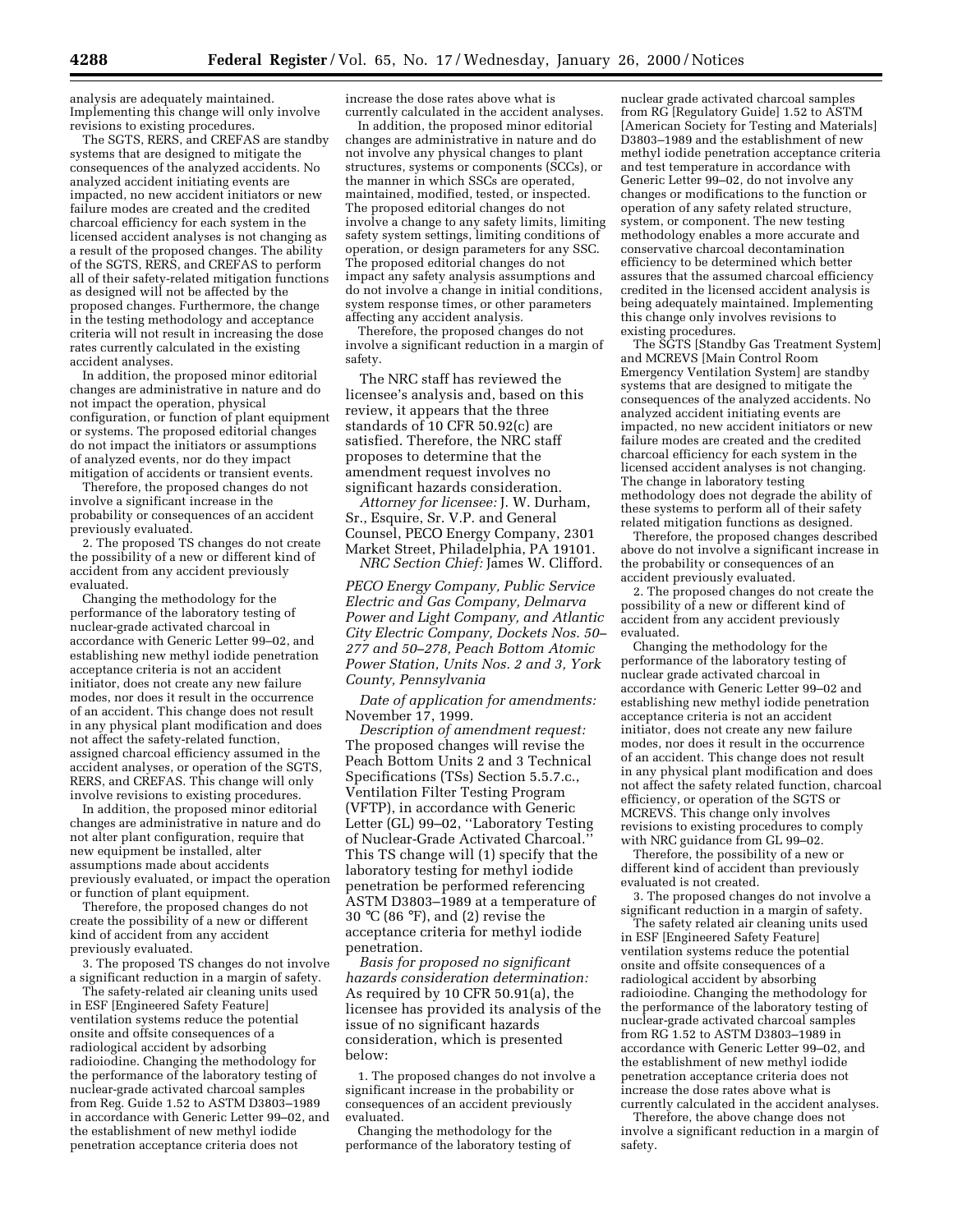The NRC staff has reviewed the licensee's analysis and, based on this review, it appears that the three standards of 10 CFR 50.92(c) are satisfied. Therefore, the NRC staff proposes to determine that the amendment request involves no significant hazards consideration.

*Attorney for Licensee:* J. W. Durham, Sr., Esquire, Sr. V.P. and General Counsel, PECO Energy Company, 2301 Market Street, Philadelphia, PA 19101. *NRC Section Chief:* James W. Clifford.

*Portland General Electric Company, et al., Docket No. 50–344, Trojan Nuclear Plant, Columbia County, Oregon*

*Date of amendment request:* November 16, 1999.

*Description of amendment request:* The proposed amendment would revise the Trojan Nuclear Plant (TNP) Permanently Defueled Technical Specifications by removing Figure 4.1– 1, ''Site and Exclusion Area Boundaries,'' from Section 4.0, ''Design Features,'' and incorporate the applicable portion of this figure in the Trojan Nuclear Plant Defueled Safety Analysis Report. Other associated administrative changes resulting from the deletion of Figure 4.1–1, as well as an editorial change to the table of contents, are also proposed.

*Basis for proposed no significant hazards consideration determination:* As required by 10 CFR 50.91(a), the licensee has provided its analysis of the issue of no significant hazards consideration, which is presented below:

1. The proposed change does not involve a significant increase in the probability or consequences of an accident previously evaluated.

The requested license amendment consists of changes that are administrative and/or editorial in nature, in that the physical and operational characteristics of the TNP site are unchanged. As such, the requested amendment does not in any way affect systems, structures, or components that could initiate or be required to mitigate the consequences of an accident previously evaluated. Therefore, the proposed changes do not involve a significant increase in the probability or consequences of an accident previously evaluated.

2. The proposed change does not create the possibility of a new or different kind of accident from any accident previously evaluated.

The requested license amendment consists of changes that are administrative and/or editorial in nature, in that the physical and operational characteristics of the TNP site are unchanged. As such, the requested amendment does not affect systems, structures, or components in any way not previously evaluated, and no new or different failure modes will be created. Therefore, the

proposed changes do not create the possibility of a new or different kind of accident from any accident previously evaluated.

3. The proposed change does not involve a significant reduction in a margin of safety.

The requested license amendment consists of changes that are administrative and/or editorial in nature, in that the physical and operational characteristics of the TNP site are unchanged. Therefore, the proposed changes do not involve a significant reduction in a margin of safety.

The NRC staff has reviewed the licensee's analysis and, based on this review, it appears that the three standards of 10 CFR 50.92(c) are satisfied. Therefore, the NRC staff proposes to determine that the amendment request involves no significant hazards consideration.

*Attorney for licensee:* Douglas R. Nichols, Esq., Portland General Electric Company, 121 S.W. Salmon Street, Portland, Oregon 97204.

*NRC Section Chief:* Michael T. Masnik.

*Public Service Electric & Gas Company, Docket No. 50–354, Hope Creek Generating Station, Salem County, New Jersey*

*Date of amendment request:* December 27, 1999.

*Description of amendment request:* The proposed amendment would revise Technical Specifications (TS) 4.6.2.2.b, ''Suppression Pool Spray,'' and 4.6.2.3.b, ''Suppression Pool Cooling,'' to modify the acceptance criteria associated with flow rate testing of the Residual Heat Removal (RHR) system pumps.

*Basis for proposed no significant hazards consideration determination:* As required by 10 CFR 50.91(a), the licensee has provided its analysis of the issue of no significant hazards consideration, which is presented below:

1. The proposed changes do not involve a significant increase in the probability or consequences of an accident previously evaluated.

The proposed TS change does not involve any physical changes to plant structures, systems or components (SSC). The RHR system will continue to function as designed. The RHR system is designed to mitigate the consequences of an accident, and therefore, cannot contribute to the initiation of any accident. The proposed TS surveillance requirement changes implement testing methods that more appropriately control and reflect RHR operation and establish acceptance criteria, which ensure that Hope Creek's licensing and design basis assumptions are met. In addition, this proposed TS change will not increase the probability of occurrence of a malfunction of any plant equipment important to safety,

since the manner in which the RHR system is operated is not affected by these proposed changes. The proposed surveillance requirement acceptance criteria ensure that the RHR safety functions will be accomplished. Therefore, the proposed TS changes would not result in the increase of the consequences of an accident previously evaluated, nor do they involve an increase in the probability of an accident previously evaluated.

2. The proposed change does not create the possibility of a new or different kind of accident from any accident previously evaluated.

The proposed TS changes do not involve any physical changes to the design of any plant SSC. The design and operation of the RHR system is not changed from that currently described in Hope Creek's licensing basis. The RHR system will continue to function as designed to mitigate the consequences of an accident. Implementing the proposed changes does not result in plant operation in a configuration that would create a different type of malfunction to the RHR system than any previously evaluated. In addition, the proposed TS changes do not alter the conclusions described in Hope Creek's licensing basis regarding the safety related functions of this system.

Therefore, the proposed TS change does not create the possibility of a new or different kind of accident from any previously evaluated.

3. The proposed change does not involve a significant reduction in a margin of safety.

The proposed changes contained in this submittal would implement testing methods that adequately demonstrate RHR pump capability and establish acceptance criteria consistent with Hope Creek's licensing basis. The ability of RHR to perform its safety functions is not adversely affected by these proposed changes. Therefore, the proposed TS change does not involve a significant reduction in a margin of safety.

The NRC staff has reviewed the licensee's analysis and, based on this review, it appears that the three standards of 10 CFR 50.92(c) are satisfied. Therefore, the NRC staff proposes to determine that the amendment request involves no significant hazards consideration.

*Attorney for licensee:* Jeffrie J. Keenan, Esquire, Nuclear Business Unit–N21, P.O. Box 236, Hancocks Bridge, NJ 08038.

*NRC Section Chief:* James W. Clifford.

*Public Service Electric & Gas Company, Docket Nos. 50–272 and 50–311, Salem Nuclear Generating Station, Unit Nos. 1 and 2, Salem County, New Jersey*

*Date of amendment request:* December 29, 1999.

*Description of amendment request:* The proposed amendments would revise the Salem Nuclear Generating Station Technical Specification requirements for instrumentation in the reactor trip system by adding tolerances to certain setpoint values.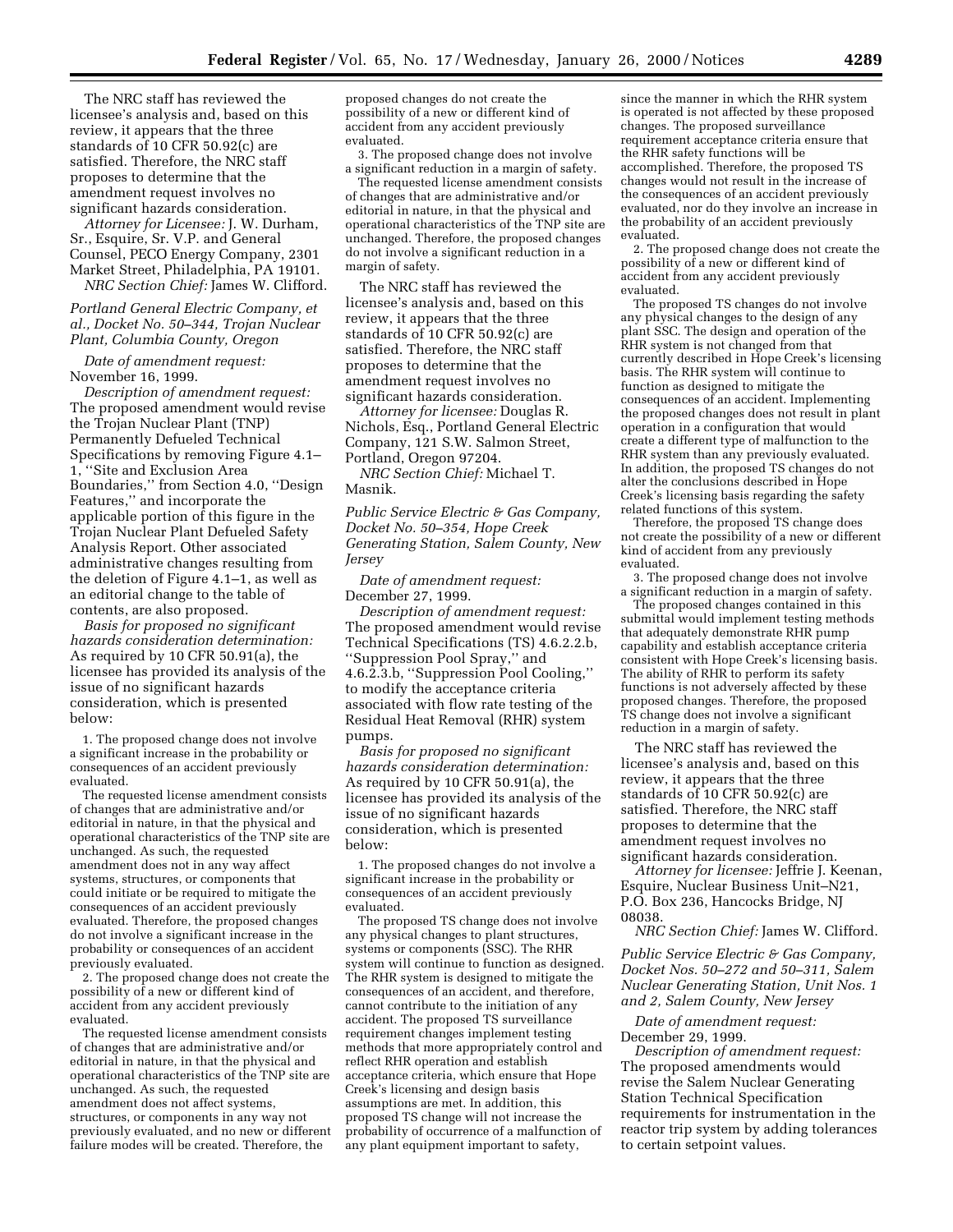*Basis for proposed no significant hazards consideration determination:* As required by 10 CFR 50.91(a), the licensee has provided its analysis of the issue of no significant hazards consideration, which is presented below:

1. Will not involve a significant increase in the probability or consequences of an accident previously evaluated.

The accidents of concern affected by the over-temperature or over-power delta temperature [trip signal] which have been evaluated are unaffected by the proposed editorial changes thus the changes do not significantly increase the probability or consequences of an accident previously evaluated.

2. Does not create the possibility of a new or different kind of accident from any accident previously analyzed.

The changes proposed are editorial in nature and do not alter physical configuration, replace or modify existing equipment, affect operating practices or create any new or different accident precursors which could impact on the accident analysis. Thus there is no possibility of a new or different kind of accident as a result of the proposed changes.

3. Does not involve a significant reduction in a margin of safety.

No margin of safety will be reduced by the proposed changes. The proposed changes do not adversely affect the ability of the trip systems to operate when called upon. Rather, these changes should result in clarity regarding the proper calibration of the trip instrumentation and therefore the margin of safety is preserved for those events in which there is a dependence upon an overtemperature or over-power delta temperature trip signal.

The NRC staff has reviewed the licensee's analysis and, based on this review, it appears that the three standards of 10 CFR 50.92(c) are satisfied. Therefore, the NRC staff proposes to determine that the amendment request involves no significant hazards consideration.

*Attorney for licensee:* Jeffrie J. Keenan, Esquire, Nuclear Business Unit—N21, P.O. Box 236, Hancocks Bridge, NJ 08038.

*NRC Section Chief:* James W. Clifford.

*Rochester Gas and Electric Corporation, Docket No. 50–244, R. E. Ginna Nuclear Power Plant, Wayne County, New York*

*Date of amendment request:* November 30, 1999.

*Description of amendment request:* The proposed amendment would allow the Rochester Gas and Electric Corporation to revise Sections 5.5.10  $(a.3)$ ,  $(c.5)$ , and  $(d.3)$  of the Ginna Station Improved Technical Specifications (ITS) to provide a reference to American Society for Testing and Materials (ASTM) Standard Procedure D3803–1989 as the procedure

for performing laboratory testing of charcoal adsorbers that are installed in the Ginna Control Room Emergency Air Treatment System (CREATS), Containment Post-Accident Sampling System (CPASS), and Spent Fuel Pool Charcoal Absorber System (SFPCAS). These charcoal adsorbers for the CREATS and CPASS are installed for the purpose of reducing the levels of radioactive iodide species released to the containment and control room during a postulated design basis, while the charcoal adsorbers in the SFPCAS are installed for reducing the levels of radioactive iodide species released to the auxiliary building during a postulated fuel handling accident. The changes to ITS Sections (a.3), (c.5), and (d.3) will also provide a specific test temperature and humidity level for performing the testing of the charcoal adsorbers, and to increase the allowable penetration of methyl iodide to these systems from 10% to 14.5%. The requests for the changes are consistent with the staff's position stated in NRC Generic Letter 99–02, ''Laboratory Testing of Nuclear-Grade Activated Charcoal,'' dated June 3, 1999.

*Basis for proposed no significant hazards consideration determination:* As required by 10 CFR 50.91(a), the licensee has provided its analysis of the issue of no significant hazards consideration. With respect to the more restrictive proposals associated with providing a reference to ASTM D3803– 1989, ''Standard Test Method for Nuclear-Grade Activated Carbon,'' and providing a specific test temperature and relative humidity for testing the charcoal adsorbers, the proposed changes do not involve a significant hazards consideration as discussed below:

(1) Operation of Ginna Station in accordance with the proposed changes does not involve a significant increase in the probability or consequences of an accident previously evaluated. The changes add a reference to the latest approved test protocol and provide for specific test conditions. This does not increase the probability of an accident previously evaluated since the tests are of themselves not an accident initiator. The proposed changes are in accordance with NUREG–1431 guidance and provide a higher assurance of the ability of the charcoal adsorbers to perform as assumed in the accident analysis. Therefore, the probability or consequences of an accident previously evaluated is not significantly increased.

(2) Operation of Ginna Station in accordance with the proposed changes does not create the possibility of a new or different kind of accident from any accident previously evaluated. The proposed changes add specific details of charcoal adsorber testing and do not of themselves involve a physical alteration of the plant ( *ie.* no new or

different type of equipment will be added to perform the required testing) or changes in the methods governing normal plant operation. The changes only involve implementing currently approved test methodology. Therefore, the possibility for a new or different kind of accident from any accident previously evaluated is not created.

(3) Operation of Ginna Station in accordance with the proposed changes does not involve a significant reduction in a margin of safety. The proposed changes only add conservatism in the test requirements for the charcoal adsorbers credited in the accident analysis. ASTM D3803–1989 is considered to be the most accurate and most realistic protocol for testing charcoal in ventilation systems because it offers the greatest assurance of accurately and consistently determining the capability of the charcoal. Therefore, this change does not involve a significant reduction in a margin of safety.

With respect to the less restrictive proposal to increase the allowable test limit for methyl iodide penetration of charcoal adsorbers, the changes do not involve a significant hazards consideration as discussed below:

(4) Operation of Ginna Station in accordance with the proposed changes does not involve a significant increase in the probability or consequences of an accident previously evaluated. The changes revise the acceptance criteria for the allowed penetration of methyl iodide during the testing of charcoal adsorbers in the plant ventilation systems. This does not increase the probability of an accident previously evaluated since the tests are of themselves not an accident initiator. Because ASTM D3803–1989 is a more accurate and demanding test than older tests this new protocol will allow the use a safety factor of 2 for determining the acceptance criteria for charcoal filter efficiency. The new acceptance criteria continue to ensure that the efficiency assumed in the accident analysis is still valid. Therefore, the probability or consequences of an accident previously evaluated is not significantly increased.

(2) Operation of Ginna Station in accordance with the proposed changes does not create the possibility of a new or different kind of accident from any accident previously evaluated. The proposed changes of revising charcoal adsorber testing acceptance criteria do not of themselves involve a physical alteration of the plant (*ie.* no new or different type of equipment will be added to perform the required testing) or changes in the methods governing normal plant operation. Therefore, the possibility for a new or different kind of accident from any accident previously evaluated is not created.

(3) Operation of Ginna Station in accordance with the proposed changes does not involve a significant reduction in a margin of safety. The proposed changes only revise the test acceptance criteria of charcoal adsorbers as the result of implementing testing in accordance with ASTM D3803– 1989. ASTM D3803–1989 is considered to be the most accurate and most realistic protocol for testing charcoal in ventilation systems because it offers the greatest assurance of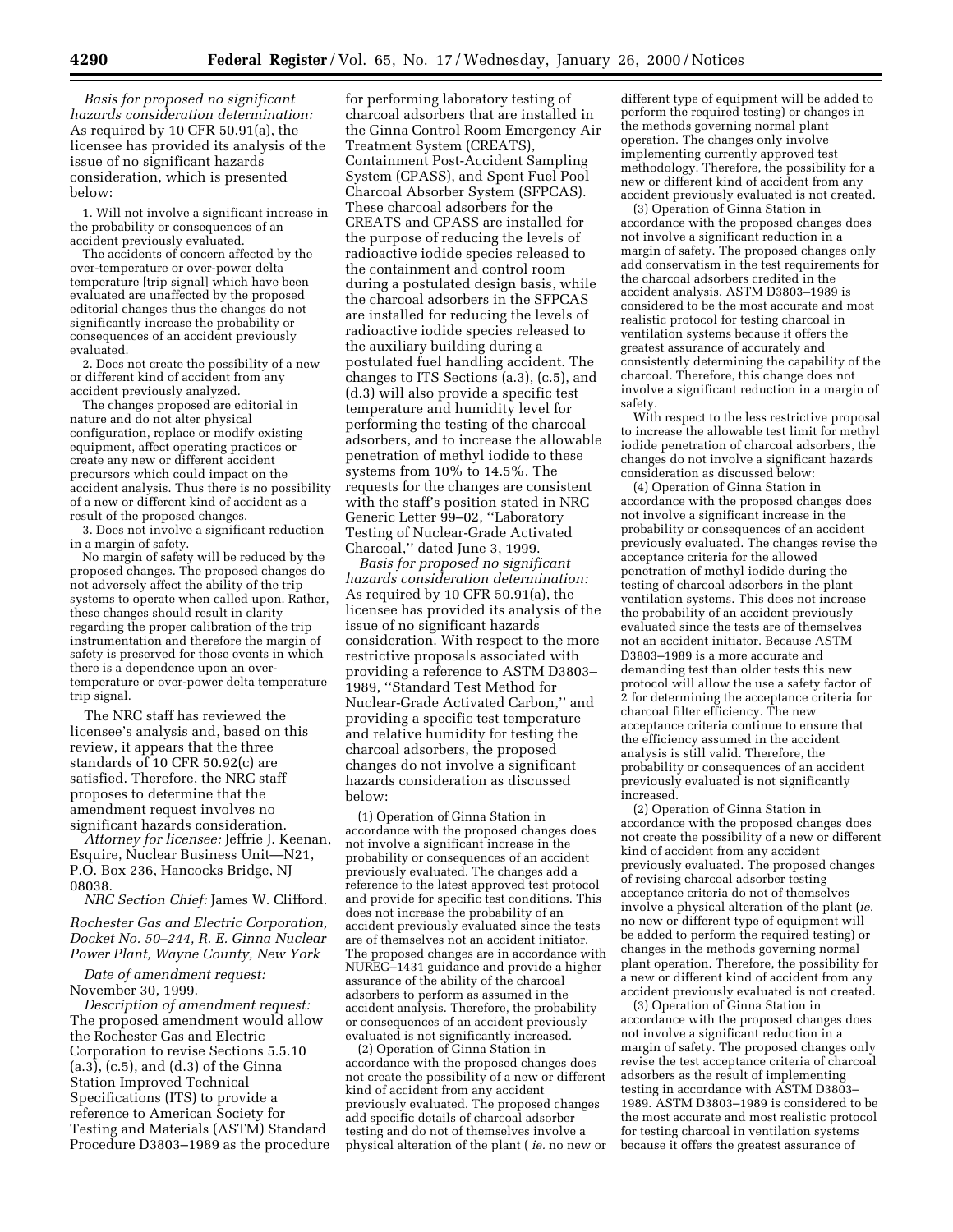accurately and consistently determining the capability of the charcoal. Therefore, this change does not involve a significant reduction in a margin of safety.

Based upon the preceding information, the Rochester Gas and Electric Corporation determined that the proposed changes do not involve a significant increase in the probability or consequences of an accident previously evaluated, create the possibility of a new or different kind of accident from any accident previously evaluated, or involve a significant reduction in a margin of safety.

The NRC staff has reviewed the licensee's analysis and, based on this review, it appears that the three standards of 10 CFR 50.92(c) are satisfied. Therefore, the NRC staff proposes to determine that the amendment request involves no significant hazards consideration.

*Attorney for licensee:* Nicholas S. Reynolds, Winston & Strawn, 1400 L Street, NW., Washington, DC 20005.

*NRC Section Chief:* Marsha Gamberoni, Acting.

*Tennessee Valley Authority, Docket No. 50–390 Watts Bar Nuclear Plant, Unit 1, Rhea County, Tennessee*

*Date of amendment request:* September 30, 1999 (TS 98–005).

*Description of amendment request:* The proposed amendment would revise the Watts Bar Nuclear Plant Unit 1 Technical Specifications (TS) analytical methods for core operating limits to implement an analysis supporting a more negative moderator temperature coefficient (MTC) for the end of cycle condition. This alternate methodology is based on a Westinghouse Electric Company analysis documented in reports WCAP–15088–P, Revision 1 (proprietary), ''Safety Evaluation Supporting a More Negative EOL Moderator Temperature Coefficient Technical Specification for the Watts Bar Nuclear plant,'' and WCAP–15099– P, Revision 1 (non-proprietary, same title).

*Basis for proposed no significant hazards consideration determination:* As required by 10 CFR 50.91(a), the licensee has provided its analysis of the issue of no significant hazards consideration, which is presented below:

A. The proposed amendment does not involve a significant increase in the probability or consequences of an accident previously evaluated.

The more negative EOL [end-of-life] MTC does not increase the probability of an accident previously evaluated in the FSAR [Final Safety Analysis Report]. No new performance requirements are being imposed

on any system or component such that any design criteria will be exceeded. The conservative MDC [moderator density coefficient] assumption in the current analyses of record has been confirmed to remain bounding for the more negative proposed TS values. Therefore, no change in the modeling of the accident analysis conditions or response is necessary in order to implement this change. The consequences of an accident previously evaluated in the FSAR are not increased due to the more negative EOL MTC. The dose predictions presented in the FSAR remain valid such that no more severe consequences will result.

B. The proposed amendment does not create the possibility of a new or different kind of accident from any accident previously evaluated.

The more negative EOL MTC does not create the possibility of an accident which is different than any already evaluated in the FSAR. No new failure modes have been defined for any system or component nor has any new limiting single failure been identified. Conservative assumptions for MDC have already been modeled in the FSAR analyses and it has been determined that the more negative MTC values to be implemented in the TS will continue to be bounded by these assumptions.

C. The proposed amendment does not involve a significant reduction in a margin of safety.

The evaluation of the more negative EOL MTC has taken into account the applicable technical specifications and has bounded the conditions under which the specifications permit operation. The applicable technical specification is Section 5.9.5.b which lists methods approved by the NRC for use in determining the core operating limits. The values of the LCO [limiting condition for operation] and SRs [surveillance requirements] are located in the COLR [core operating limits report]. The analyses which support these technical specifications have been evaluated. The results as presented in the FSAR remain bounding for the more negative EOL MTC. Therefore, the margin of safety, as defined in the bases to these technical specifications, is not reduced.

The NRC staff has reviewed the licensee's analysis and, based on this review, it appears that the three standards of 10 CFR 50.92(c) are satisfied. Therefore, the NRC staff proposes to determine that the amendment request involves no significant hazards consideration.

*Attorney for licensee:* General Counsel, Tennessee Valley Authority, 400 West Summit Hill Drive, ET 10H, Knoxville, Tennessee 37902.

*NRC Section Chief:* Richard Correia.

*Vermont Yankee Nuclear Power Corporation, Docket No. 50–271, Vermont Yankee Nuclear Power Station, Vernon, Vermont*

*Date of amendment request:* December 21, 1999.

*Description of amendment request:* This proposed change revises the

control rod block requirements consistent with the BWR/4 Standard Technical Specifications. Some functions are proposed to be relocated to the Technical Requirements Manual, the requirements for the retained functions are clarified, and two functions are added to the Technical Specifications.

*Basis for proposed no significant hazards consideration determination:* As required by 10 CFR 50.91(a), the licensee has provided its analysis of the issue of no significant hazards consideration which is presented below:

1. The operation of Vermont Yankee Nuclear Power Station in accordance with the proposed amendment will not involve a significant increase in the probability or consequences of an accident previously evaluated.

The relocated functions are not assumed as initial conditions for, nor are they credited in the mitigation of, any design basis accident or transient previously evaluated. Since reactor operation with these revised and relocated Specifications is fundamentally unchanged, no design or analytical acceptance criteria will be exceeded. As such, this change does not impact initiators of analyzed events nor assumed mitigation of design basis accident or transient events.

More stringent and purely administrative changes do not affect the initiation of any event, nor do they negatively impact the mitigation of any event. Therefore, the proposed changes do not involve a significant increase in the probability or consequences of an accident previously evaluated.

2. The operation of Vermont Yankee Nuclear Power Station in accordance with the proposed amendment will not create the possibility of a new or different kind of accident from any accident previously evaluated.

None of the proposed changes affects any parameters or conditions that could contribute to the initiation of an accident. No new accident modes are created since the manner in which the plant is operated is unchanged. No safety-related equipment or safety functions are altered as a result of these changes. Therefore, the proposed changes will not create the possibility of a new or different kind of accident from any accident previously evaluated.

3. The operation of Vermont Yankee Nuclear Power Station in accordance with the proposed amendment will not involve a significant reduction in a margin of safety.

There is no impact on equipment design or operation, and there are no changes being made to safety limits or safety system settings that would adversely affect plant safety as a result of the proposed changes. Since the changes have no effect on any safety analysis assumption or initial condition, the margins of safety in the safety analyses are maintained. In addition, neither administrative changes with no technical impact, nor the imposition of more stringent requirements have a negative impact on a margin of safety. Therefore, the proposed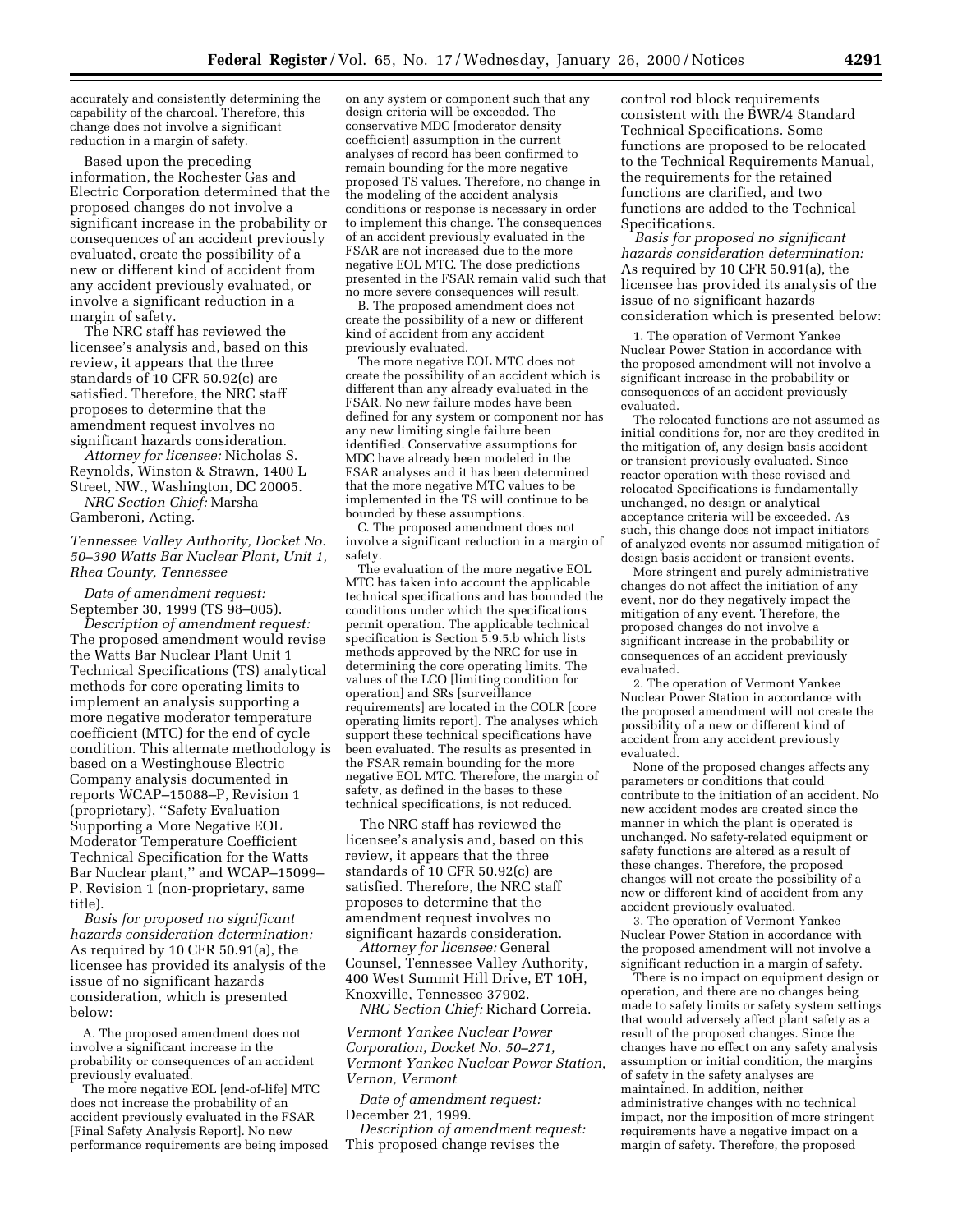changes do not involve a significant reduction in a margin of safety.

The NRC staff has reviewed the licensee's analysis and, based on this review, it appears that the three standards of 10 CFR 50.92(c) are satisfied. Therefore, the NRC staff proposes to determine that the amendment request involves no significant hazards consideration.

*Attorney for licensee:* Mr. David R. Lewis, Shaw, Pittman, Potts and Trowbridge, 2300 N Street, NW., Washington, DC 20037–1128. *NRC Section Chief:* James W. Clifford.

## *Wolf Creek Nuclear Operating Corporation, Docket No. 50–482, Wolf Creek Generating Station, Coffey County, Kansas.*

*Date of amendment request:* December 15, 1999 (ET 99-0050).

*Description of amendment request:* The proposed amendment would modify the Improved Technical Specifications (ITSs) that were issued in Amendment No. 123 on March 31, 1999, and implemented on December 18, 1999. The proposed changes would expand the region of acceptable seal injection flow in Figure 3.5.5–1 of ITS 3.5.5 and provide the following 10 editorial changes: (1) delete the redundant "%" sign in the allowable value for function 4 in Table 3.3.1–1 on reactor trip system instrumentation, (2) delete the extra spacing in the description of function 20 in Table 3.3.1–1, (3) insert periods at the end of the text for Conditions M and N in the actions for limiting condition for operation (LCO) 3.3.2 on engineered safety features actuation system instrumentation (ESFASI), (4) spell ''requirements'' correctly in function 5.c of Table 3.3.2–1 for ESFASI, (5) delete the unneeded ''SR 3.3.2.6'' from the surveillance requirements column for Function 7.a in Table 3.3.2–1, (6) align the wording ''Coincident with Safety Injection'' with the title of Function 7.b in Table 3.3.2–1, (7) align the data in the 4 columns of Table 3.3.7–1, CREVS [control room emergency ventilation system] Actuation Instrumentation, for Function 3 with the first line of the title of the function, (8) align the specified completion time in Condition B of the actions for LCO 3.7.1 for main steam safety valves with text for the Required Action B.2, (9) add the acronym ''EES'' to Emergency Exhaust System in the table of contents and use the acronym in the upper right-hand-corner of the 4 ITS pages for LCO 3.7.13 on the emergency exhaust system, and (10) uncapitalize the word ''Associated'' in Condition B of the actions for LCO 3.8.4 on DC sources—operating because it

should not be capitalized. The licensee would also add text to the Bases to the applicable safety analyses for the seal injection flow of LCO 3.5.5.

*Basis for proposed no significant hazards consideration determination:* As required by 10 CFR 50.91(a), the licensee has provided its analysis of the issue of no significant hazards consideration, which is presented below:

1. The proposed change does not involve a significant increase in the probability or consequences of an accident previously evaluated.

The restriction on RCP [reactor coolant pump] seal injection flow limits the amount of ECCS [emergency core cooling system] flow that would be diverted from the injection path following an accident. This limit is based on safety analysis assumptions that are required because RCP seal injection flow is not isolated during SI [safety injection]. The intent of the LCO 3.5.5 limit on seal injection flow is to make sure that flow through the RCP seal water injection line is low enough to ensure that sufficient centrifugal charging pump injection flow is directed to the RCS [reactor coolant system] via the injection points. The expansion of the Acceptable Range for the flow limits does not impact the assumed ECCS flow that would be available for injection into the RCS following an accident.

There are no hardware changes nor are there any changes in the method by which any safety related plant system performs its safety function. Since the change continues to ensure 100 percent of the assumed charging flow is available, the proposed change does not involve a significant increase in the probability or consequences of an accident previously evaluated.

The proposed editorial changes involve corrections to the improved Technical Specifications that are associated with the original conversion application and supplements or the certified copy of the improved Technical Specifications. As such, these changes are considered as administrative changes and do not modify, add, delete, or relocate any technical requirements of the Technical Specifications.

Therefore, the proposed changes do not involve a significant increase in the probability or consequences of an accident previously evaluated.

2. The proposed change does not create the possibility of a new or different kind of accident from any accident previously evaluated.

The proposed changes do not involve a physical alteration of the plant (no new of different type of equipment will be installed) or changes in methods governing normal plant operation. The proposed changes will not impose any new or eliminate any old requirements. The expansion of the Acceptable Range for the [seal injection] flow limits does not impact the assumed ECCS flow that would be available for injection into the RCS following an accident.

The proposed editorial changes involve corrections to the improved Technical Specifications that are associated with the

original conversion application and supplements or the certified copy of the improved Technical Specifications. As such, these changes are considered as administrative changes and do not modify, add, delete, or relocate any technical requirements of the Technical Specifications.

Thus, the changes do not create the possibility of a new or different kind of accident from any accident previously evaluated.

3. The proposed change does not involve a significant reduction in a margin of safety.

The proposed change [for seal injection flow] does not affect the acceptance criteria for any analyzed event. There will be no effect on the manner in which safety limits or limiting safety system settings are determined nor will there be any effect on those plant systems necessary to assure the accomplishment of protection functions. The expansion of the Acceptable Range for the flow limits does not impact the assumed ECCS flow that would be available for injection into the RCS following an accident.

The proposed editorial changes involve corrections to the improved Technical Specifications that are associated with the original conversion application and supplements or the certified copy of the improved Technical Specifications. As such, these changes are considered as administrative changes and do not modify, add, delete, or relocate any technical requirements of the Technical Specifications.

Therefore, the changes do not involve a significant reduction in the margin of safety.

The NRC staff has reviewed the licensee's analysis and, based on this review, it appears that the three standards of 10 CFR 50.92(c) are satisfied. Therefore, the NRC staff proposes to determine that the amendment request involves no significant hazards consideration.

*Attorney for licensee:* Jay Silberg, Esq., Shaw, Pittman, Potts and Trowbridge, 2300 N Street, N.W., Washington, D.C. 20037.

*NRC Section Chief:* Stephen Dembek.

## **Previously Published Notices of Consideration of Issuance of Amendments to Facility Operating Licenses, Proposed No Significant Hazards Consideration Determination, and Opportunity for a Hearing**

The following notices were previously published as separate individual notices. The notice content was the same as above. They were published as individual notices either because time did not allow the Commission to wait for this biweekly notice or because the action involved exigent circumstances. They are repeated here because the biweekly notice lists all amendments issued or proposed to be issued involving no significant hazards consideration.

For details, see the individual notice in the **Federal Register** on the day and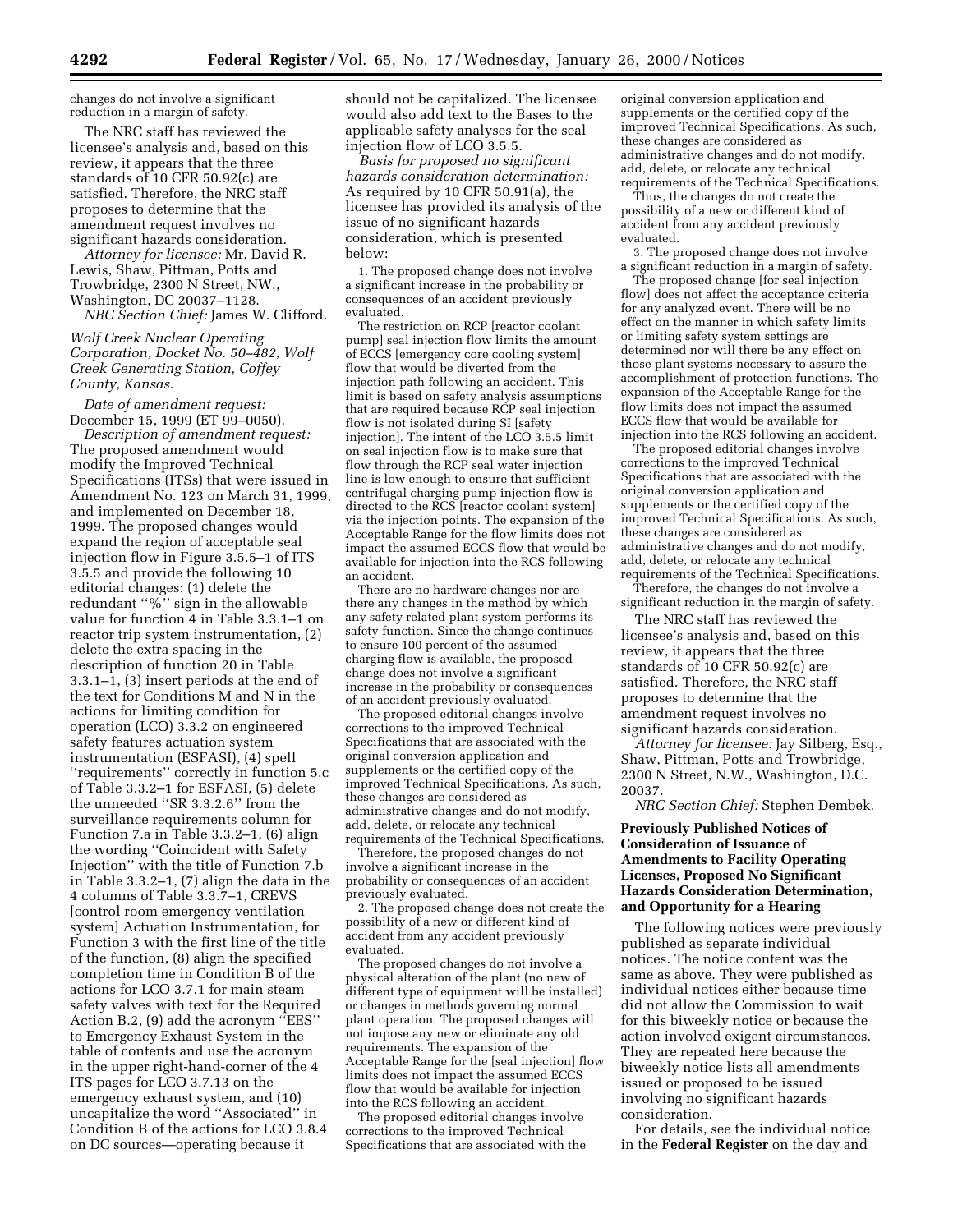page cited. This notice does not extend the notice period of the original notice.

*Indiana Michigan Power Company, Docket, Nos. 50–315 and 50–316, Donald C. Cook Nuclear Plant, Units 1 and 2, Berrien County, Michigan*

*Date of application for amendments:* December 22, 1999.

*Brief description of amendments:* The amendments would delete the Donald C. Cook (D.C. Cook), Unit 1 and 2, Technical Specification (TS) 5.4.2, ''Reactor Coolant System Volume,'' because the information regarding the reactor coolant system (RCS) is not required by TS Section 5.0, ''Design Features,'' for compliance with 10 CFR 50.36(c)(4). Changes to the RCS volume information are included in the D.C. Cook Updated Final Safety Analyses Report, and are controlled in accordance with 10 CFR 50.59.

*Date of publication of individual notice in Federal Register*: January 13, 1999 (65 FR 2199).

*Expiration date of individual notice:* February 14, 2000.

*Power Authority of the State of New York, Docket No. 50–333, James A. FitzPatrick Nuclear Power Plant, Oswego County, New York*

*Date of amendment request:* March 31, 1999, as supplemented by letters dated May 20, June 1, July 14, and October 14, 1999.

*Description of amendment request:* The amendment converts the current Technical Specifications (TSs) for the James A. FitzPatrick Nuclear Power Plant, to a set of improved TSs based upon NUREG–1433, ''Standard Technical Specifications for General Electric Plants BWR/4'' Revision 1 dated April 1995.

*Date of publication of individual notice in* **Federal Register**: November 8, 1999 (64 FR 60854).

*Expiration date of individual notice:* December 8, 1999.

## **Notice of Issuance of Amendments to Facility Operating Licenses**

During the period since publication of the last biweekly notice, the Commission has issued the following amendments. The Commission has determined for each of these amendments that the application complies with the standards and requirements of the Atomic Energy Act of 1954, as amended (the Act), and the Commission's rules and regulations. The Commission has made appropriate findings as required by the Act and the Commission's rules and regulations in 10 CFR Chapter I, which are set forth in the license amendment.

Notice of Consideration of Issuance of Amendment to Facility Operating License, Proposed No Significant Hazards Consideration Determination, and Opportunity for A Hearing in connection with these actions was published in the **Federal Register** as indicated.

Unless otherwise indicated, the Commission has determined that these amendments satisfy the criteria for categorical exclusion in accordance with 10 CFR 51.22. Therefore, pursuant to 10 CFR 51.22(b), no environmental impact statement or environmental assessment need be prepared for these amendments. If the Commission has prepared an environmental assessment under the special circumstances provision in 10 CFR 51.12(b) and has made a determination based on that assessment, it is so indicated.

For further details with respect to the action see (1) the applications for amendment, (2) the amendment, and (3) the Commission's related letter, Safety Evaluation and/or Environmental Assessment as indicated. All of these items are available for public inspection at the Commission's Public Document Room, the Gelman Building, 2120 L Street, NW., Washington, DC, and electronically from the ADAMS Public Library component on the NRC Web site, *http://www.nrc.gov* (the Electronic Reading Room).

*AmerGen Energy Co., LLC, Docket No. 50–289, Three Mile Island Nuclear Station, Unit 1, Dauphin County, Pennsylvania*

*Date of application for amendment:* June 11, 1999.

*Brief description of amendment:* The amendment made various title changes to the plant organization.

*Date of issuance:* January 7, 2000.

*Effective date:* As of the date of issuance and shall be implemented within 30 days.

*Amendment No.:* 219.

*Facility Operating License No. DPR– 50:* Amendment revised the Technical Specifications.

*Date of initial notice in Federal Register*: July 14, 1999 (64 FR 38027).

The Commission's related evaluation of the amendment is contained in a Safety Evaluation dated January 7, 2000.

No significant hazards consideration comments received: No.

*Commonwealth Edison Company, Docket Nos. 50–295 and 50–304, Zion Nuclear Power Station, Units 1 and 2, Lake County, Illinois*

*Date of application for amendments:* October 2, 1998, as supplemented by letters dated April 13, 1999, and

September 15, 1999. Information in Commonwealth Edison correspondence dated July 8, 1999, and August 30, 1999, was also considered during the review of the amendments.

*Brief description of amendments:* The amendments replace the custom operational technical specifications with a set of permanently defueled technical specifications that reflect the permanently shutdown and defueled status of the Zion Nuclear Power Station, Units 1 and 2. The amendments also delete certain license conditions from the operating licenses that are no longer applicable to the facility in its permanently shutdown and defueled condition. Information supplied in Commonwealth Edison letters dated July 8, 1999, August 30, 1999, and September 15, 1999, provided clarifying information and did not expand the scope of the original **Federal Register** notice dated June 2, 1999, and did not change the staff's proposed no significant hazards finding.

*Date of issuance:* December 30, 1999. *Effective date:* December 30, 1999. *Amendment Nos.:* Unit 1—180; Unit 2—167.

*Facility Operating License Nos. DPR– 39 and DPR–48:* The amendments revised the Technical Specifications and the operating licenses.

*Date of initial notice in Federal Register*: June 2, 1999 (64 FR 29709).

The Commission's related evaluation of the amendments is contained in a Safety Evaluation dated December 30, 1999.

No significant hazards consideration comments received: No.

*Detroit Edison Company, Docket No. 50–341, Fermi 2, Monroe County, Michigan*

*Date of application for amendment:* September 10, 1999 (NRC–99–0072), as supplemented November 19, 1999 (NRC–99–0107).

*Brief description of amendment:* The amendment revises the Technical Specification surveillance requirements for the Division I 130/260-volt dc battery to accommodate the design of the replacement battery.

*Date of issuance:* January 12, 2000. *Effective date:* As of the date of issuance and shall be implemented prior to the startup from the seventh refueling outage.

*Amendment No.:* 136.

*Facility Operating License No. NPF– 43:* Amendment revises the Technical Specifications.

*Date of initial notice in Federal Register*: November 3, 1999 (64 FR 59800). The November 19, 1999, letter provided clarifying information that was within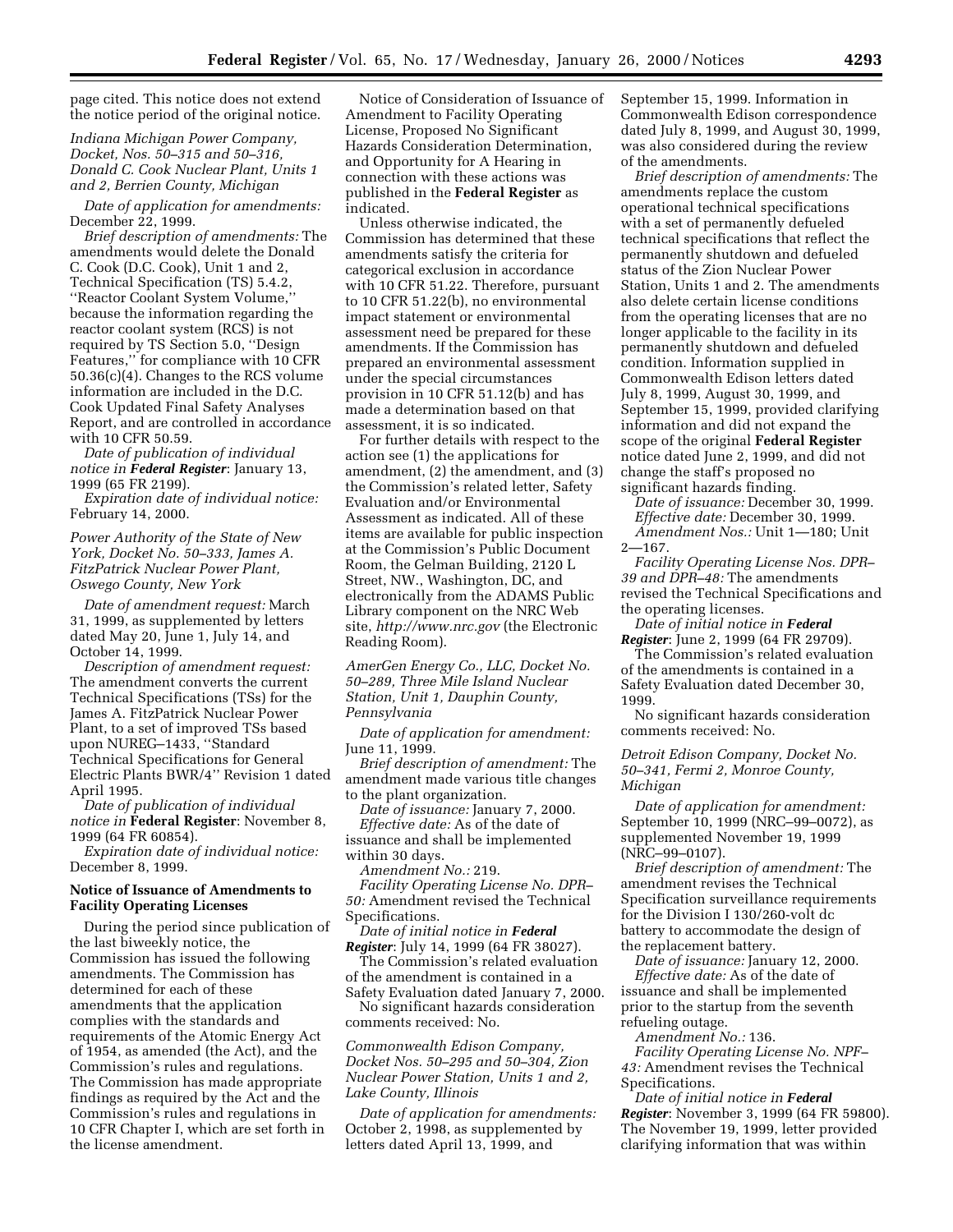the scope of the original **Federal Register** notice and did not change the staff's initial proposed no significant hazards consideration determination.

The Commission's related evaluation of the amendment is contained in a Safety Evaluation dated January 12, 2000.

No significant hazards consideration comments received: No.

*Duke Energy Corporation, et al., Docket Nos. 50–413 and 50–414, Catawba Nuclear Station, Units 1 and 2, York County, South Carolina*

*Date of application for amendments:* September 16, 1999, supplemented November 3, 1999.

*Brief description of amendments:* The amendments revise Section 3.8.4, ''DC Sources—Operating'' of the Technical Specifications. Specifically, the amendments modify Surveillance Requirements (SRs) 3.8.4.8 and 3.8.4.9 and the associated Bases SR 3.8.4.8 and 3.8.4.9 to allow testing of the direct current (dc) channel batteries with the units on line. The change to SR 3.8.4.8 would also prohibit the diesel generator batteries from being service tested while the units are on line.

*Date of issuance:* January 7, 2000. *Effective date:* As of the date of

issuance and shall be implemented within 45 days from the date of issuance.

*Amendment Nos.:* Unit 1–183; Unit 2–175.

*Facility Operating License Nos. NPF– 35 and NPF–52:* Amendments revised the Technical Specifications.

*Date of initial notice in Federal Register*: October 20, 1999 (64 FR 56529). The Commission's related evaluation of the amendments is contained in a Safety Evaluation dated January 7, 2000.

No significant hazards consideration comments received: No.

*First Energy Nuclear Operating Company, Docket No. 50–440, Perry Nuclear Power Plant, Unit 1, Lake County, Ohio.*

*Date of application for amendment:* September 9, 1999.

*Brief description of amendment:* This amendment revised the Perry Nuclear Power Plant Environmental Protection Plan by eliminating the requirement to sample Lake Erie sediment in the Perry and Eastlake Plant area for Corbicula, since Corbicula and zebra mussels have already been identified, and control and treatment plans have been implemented which are effective for both species.

*Date of issuance:* January 5, 2000.

*Effective date:* As of the date of issuance and shall be implemented within 30 days.

*Amendment No.:* 110. *Facility Operating License No. NPF– 58:* This amendment revised the Environmental Protection Plan.

*Date of initial notice in Federal Register*: November 3, 1999 (64 FR 59802). Update. The Commission's related evaluation of the amendment is contained in a Safety Evaluation dated January 5, 2000.

No significant hazards consideration comments received: No.

*Indiana Michigan Power Company, Docket Nos. 50–315 and 50–316, Donald C. Cook Nuclear Plant, Units 1 and 2, Berrien County, Michigan*

*Date of application for amendments:* November 3, 1999.

*Brief description of amendments:* The amendments allow use of fuel rods with ZIRLO cladding, specify an alternate methodology to determine the integral fuel burnable absorber (IFBA) requirements for Westinghouse fuel assemblies stored in the new fuel storage racks, and delete the designation of the fuel assembly types allowed in the spent fuel storage racks and the new fuel storage racks.

*Date of issuance:* January 6, 2000. *Effective date:* As of the date of issuance and shall be implemented within 45 days.

*Amendment Nos.:* 239 and 220. *Facility Operating License Nos. DPR– 58 and DPR–74:* Amendments revised the Technical Specifications.

*Date of initial notice in Federal Register*: December 1, 1999 (64 FR 67335). The Commission's related evaluation

of the amendments is contained in a Safety Evaluation dated January 6, 2000.

No significant hazards consideration comments received: No.

*Pacific Gas and Electric Company, Docket Nos. 50–275 and 50–323, Diablo Canyon Nuclear Power Plant, Unit Nos. 1 and 2, San Luis Obispo County, California*

*Date of application for amendments:* March 18, 1998, as supplemented by letters dated March 25, September 29, and November 3, 1999.

*Brief description of amendments:* The amendments change the way passive failures in the auxiliary saltwater (ASW) and component cooling water (CCW) systems are mitigated during the longterm recovery period following a loss-ofcoolant accident (LOCA). Specifically, plant procedures will no longer require ASW and CCW system train separation after the transfer to hot leg recirculation following a LOCA.

*Date of issuance:* January 13, 2000. *Effective date:* January 13, 2000, and shall be implemented in the next periodic update to the FSAR Update in accordance with 10 CFR 50.71(e).

*Amendment Nos.:* Unit 1—138, Unit 2—138.

*Facility Operating License Nos. DPR– 80 and DPR–82:* The amendments revised the Final Safety Analysis Report

*Date of initial notice in Federal Register*: October 7, 1998 (63 FR 53953).

The supplemental letters dated March 25, September 29, and November 3, 1999, provided additional clarifying information, did not expand the scope of the application as originally noticed, and did not change the staff's initial no significant hazards consideration determination.

The Commission's related evaluation of the amendments is contained in a Safety Evaluation dated January 13, 2000.

No significant hazards consideration comments received: No.

*PP&L, Inc., Docket No. 50–387, Susquehanna Steam Electric Station, Unit 1, Luzerne County, Pennsylvania*

*Date of application for amendment:* March 12, 1999, as supplemented by letter dated November 1, 1999.

*Brief description of amendment:* This amendment revised the Minimum Critical Power Ratio safety limits in TS Section 2.1.1.2 and modified the references in TS Section 5.6.5 of a critical power correlation applicable to Siemens Power Corporation Atrium-10 fuel.

*Date of issuance:* December 30, 1999. *Effective date:* As of date of issuance and shall be implemented upon startup from the Unit 1 eleventh refueling and inspection outage currently scheduled for spring 2000.

*Amendment No.:* 186.

*Facility Operating License No. NPF– 14:* This amendment revised the Technical Specifications.

*Date of initial notice in Federal Register*: April 7, 1999 (64 FR 17029).

The Commission's related evaluation of the amendment is contained in a Safety Evaluation dated December 30,

1999.

No significant hazards consideration comments received: No.

*Southern Nuclear Operating Company, Inc., Docket Nos. 50–348 and 50–364, Joseph M. Farley Nuclear Plant, Units 1 and 2, Houston County, Alabama*

*Date of amendments request:* December 1, 1998, as supplemented by your letters of April 21, July 19, October 18, and November 11, 1999.

*Brief Description of amendments:* The proposed amendments would revise the Technical Specifications to reflect replacing the current Model 51 steam generators with Westinghouse Model